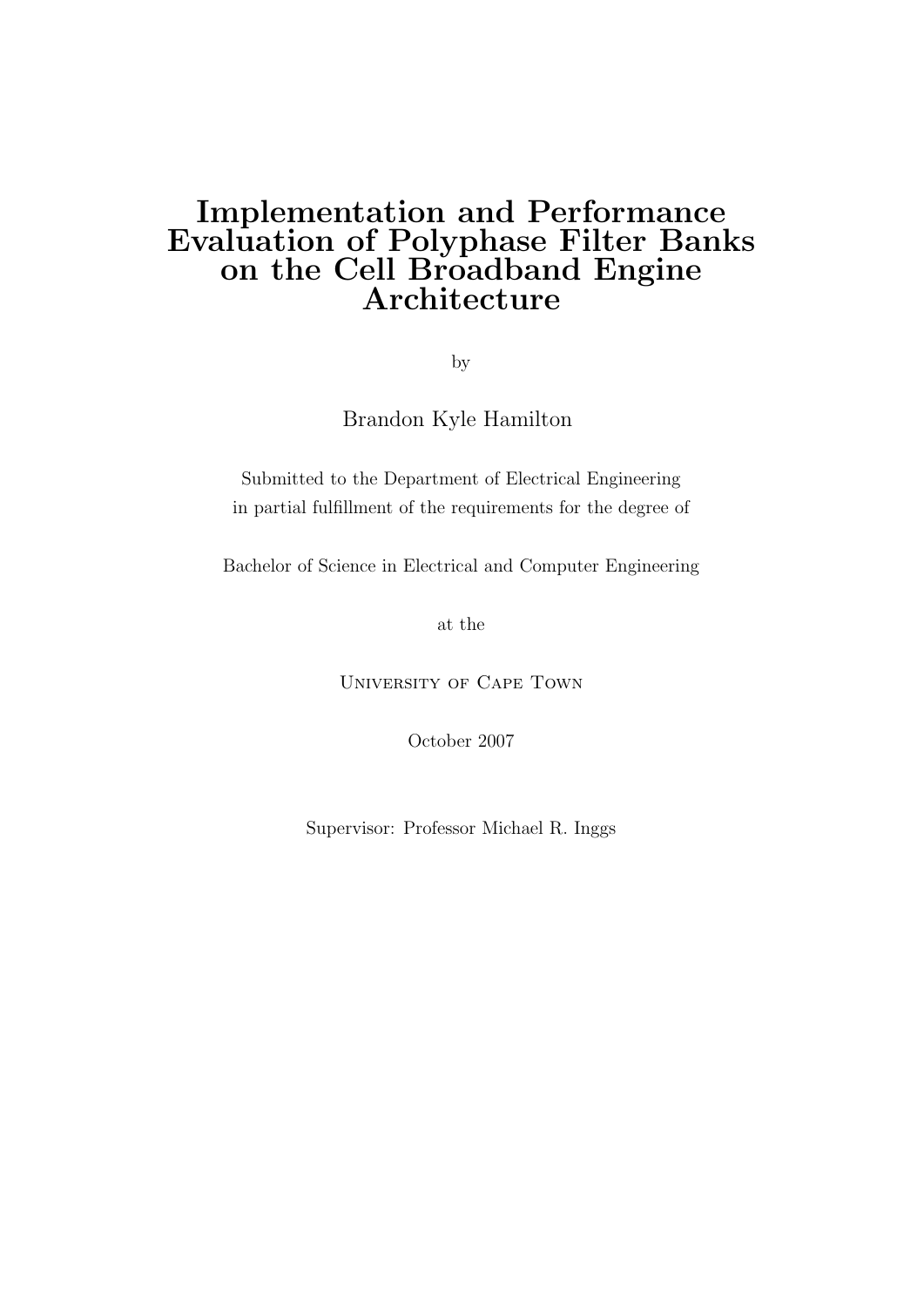#### Abstract

This thesis investigates the performance of the Cell Broadband Engine (Cell BE) Architecture for executing a Polyphase Filter Bank algorithm, used for efficient signal channelisation. The heterogeneous multi-core architecture of the Cell BE is introduced and important considerations for developing programs for the Cell BE are discussed. The Polyphase Filter Bank DFT channeliser is discussed in depth, and the process of mapping this algorithm onto the Cell BE processor architecture is shown. An evaluation of the performance of the Polyphase Filter Bank algorithm on the Cell BE processor is presented with results obtained from the Sony Playstation 3 and the IBM Full System Simulator. The effect of the parameters of the algorithm on the performance is investigated. The Cell BE processor is shown to be efficient for some algorithms, and the factors that have both positive and negative impact on its performance are presented. The current implementation of the Cell BE processor has some important limitations for use in scientific computation.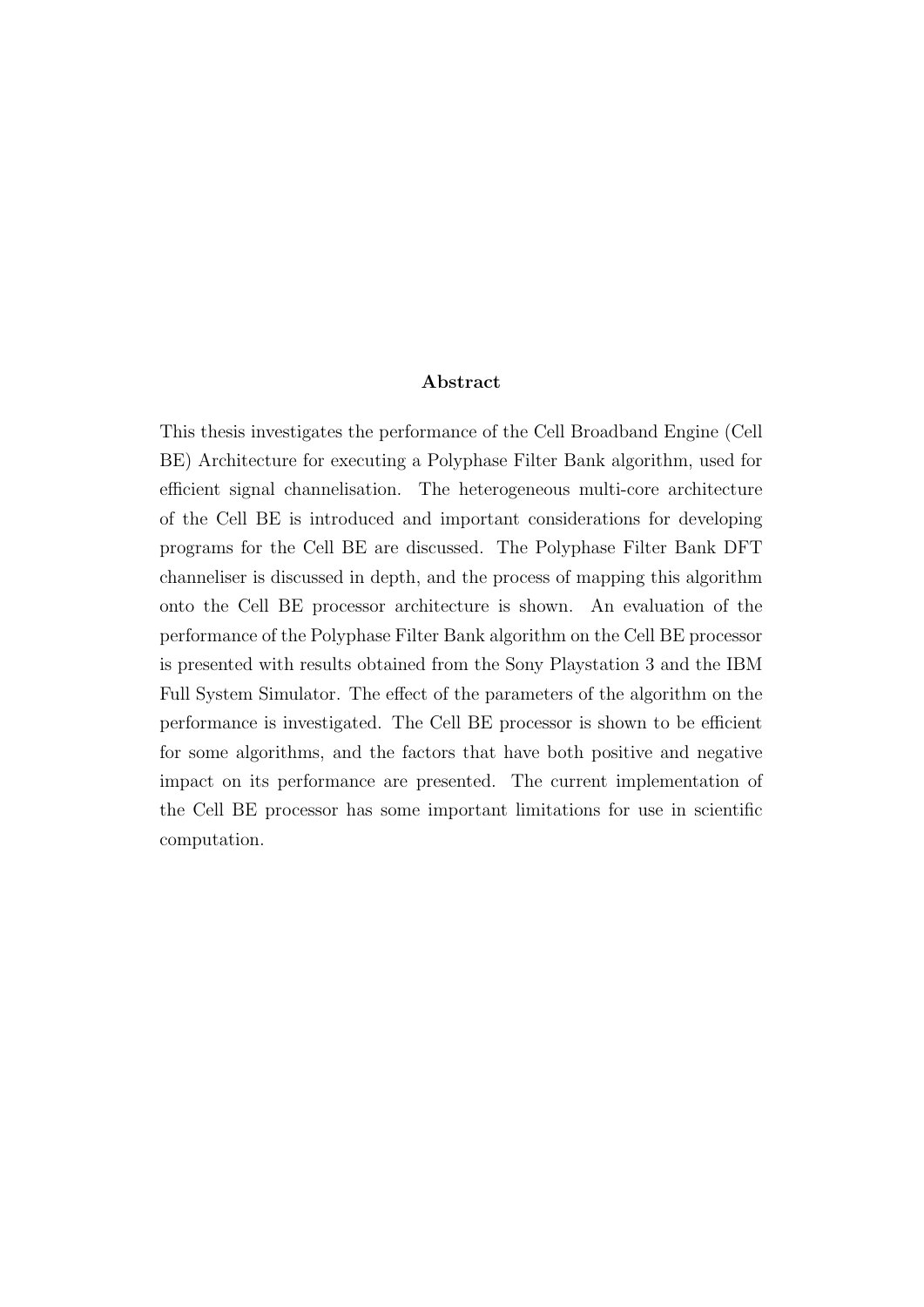# **Contents**

| 1            |     | Introduction                                                             | $\mathbf{1}$   |
|--------------|-----|--------------------------------------------------------------------------|----------------|
|              | 1.1 |                                                                          | $\mathbf{1}$   |
|              |     | 1.1.1                                                                    | $\mathbf{1}$   |
|              |     | 1.1.2                                                                    | 3              |
|              | 1.2 |                                                                          | $\overline{4}$ |
|              |     | Implement Polyphase Filter Bank algorithms on the<br>1.2.1               |                |
|              |     |                                                                          | 4              |
|              |     | Evaluate performance of the Cell BE for digital signal<br>1.2.2          |                |
|              |     | processing applications $\ldots \ldots \ldots \ldots \ldots \ldots$      | 5              |
|              |     | Provide general guidance for Cell BE development for<br>1.2.3            |                |
|              |     | signal processing applications                                           | $\overline{5}$ |
|              | 1.3 | Scope and Limitations $\ldots \ldots \ldots \ldots \ldots \ldots \ldots$ | $\overline{5}$ |
|              | 1.4 |                                                                          | 6              |
| $\mathbf{2}$ |     | The Cell Broadband Engine                                                | 8              |
|              | 2.1 |                                                                          | 8              |
|              |     | The Power Processing Element<br>2.1.1                                    | 8              |
|              |     | The Synergistic Processing Elements<br>2.1.2                             | 10             |
|              |     | 2.1.3                                                                    | 11             |
|              | 2.2 |                                                                          | 12             |
|              | 2.3 |                                                                          | 13             |
|              | 2.4 |                                                                          | 14             |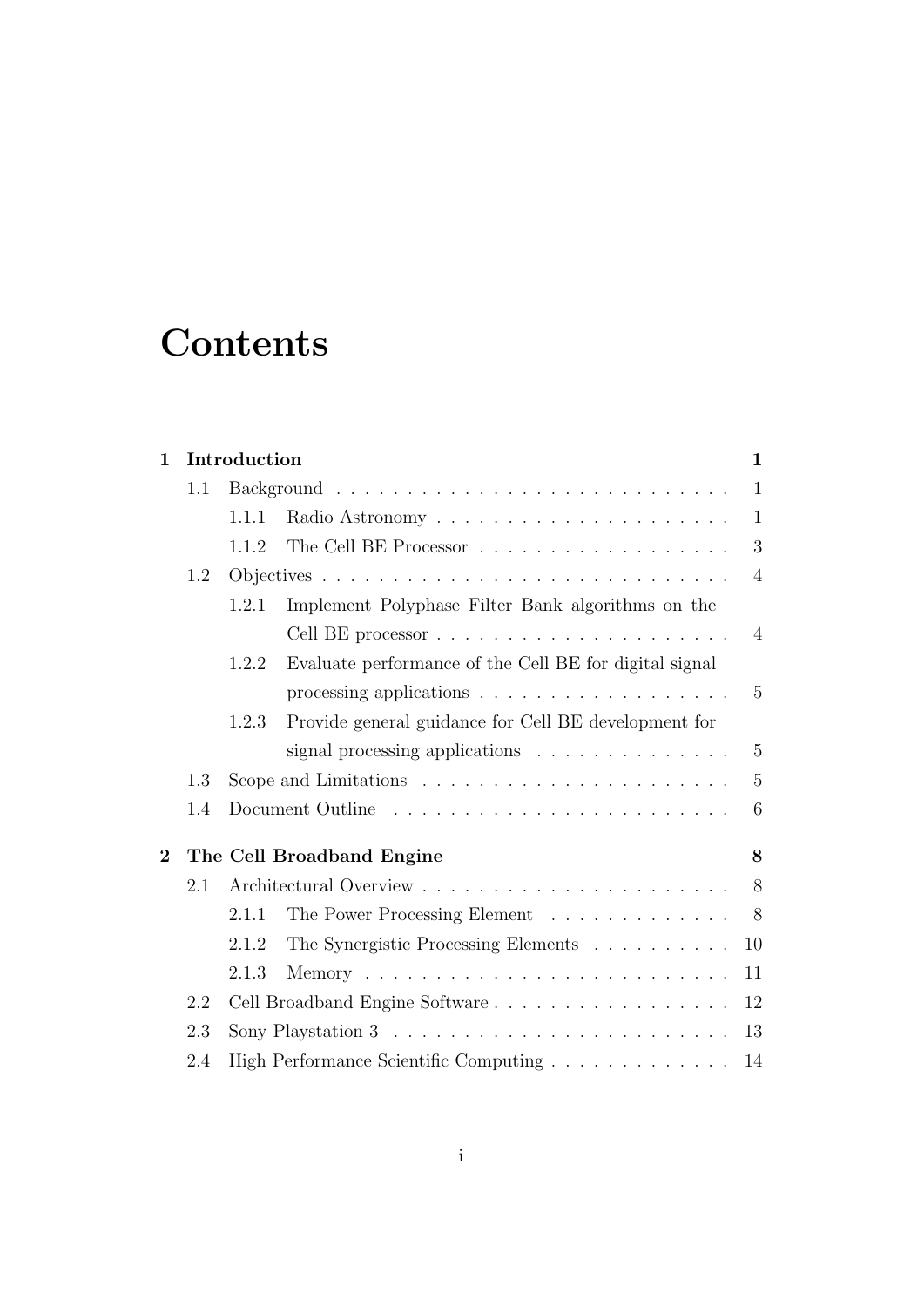| 3                |                                                                            |                                          | <b>Polyphase Filter Banks</b>                                      | 16        |
|------------------|----------------------------------------------------------------------------|------------------------------------------|--------------------------------------------------------------------|-----------|
|                  | 3.1                                                                        |                                          |                                                                    | 16        |
|                  | Multirate Digital Signal Processing $\dots \dots \dots \dots \dots$<br>3.2 |                                          |                                                                    | 17        |
|                  |                                                                            | 3.2.1                                    |                                                                    | 17        |
|                  |                                                                            | 3.2.2                                    | Interpolation $\ldots \ldots \ldots \ldots \ldots \ldots \ldots$   | 18        |
|                  | 3.3                                                                        |                                          |                                                                    | 19        |
|                  | 3.4                                                                        |                                          |                                                                    | <b>20</b> |
|                  | 3.5                                                                        | Polyphase Representation of Filter Banks |                                                                    | <b>20</b> |
|                  |                                                                            | 3.5.1                                    |                                                                    | <b>20</b> |
|                  |                                                                            | 3.5.2                                    | The Polyphase Representation                                       | 21        |
|                  | 3.6                                                                        |                                          | Implementation of Polyphase DFT Filter Banks 22                    |           |
|                  |                                                                            | 3.6.1                                    | Polyphase Structure for Critically Sampled DFT Filter              |           |
|                  |                                                                            |                                          |                                                                    | 22        |
|                  |                                                                            | 3.6.2                                    | Polyphase Structure for Oversampled DFT Filter Banks 23            |           |
|                  | 3.7                                                                        |                                          |                                                                    | 23        |
| $\boldsymbol{4}$ |                                                                            |                                          | <b>Implementation Details</b>                                      | 25        |
|                  | 4.1                                                                        |                                          |                                                                    | 25        |
|                  | 4.2                                                                        |                                          | Mapping the algorithm to the Cell BE Architecture $\dots \dots$    | 27        |
|                  |                                                                            | 4.2.1                                    | Algorithm complexity analysis                                      | 27        |
|                  |                                                                            | 4.2.2                                    | Algorithm partitioning $\ldots \ldots \ldots \ldots \ldots \ldots$ | 27        |
|                  |                                                                            | 4.2.3                                    | SPE program algorithm $\ldots \ldots \ldots \ldots \ldots$         | 28        |
|                  | 4.3                                                                        |                                          |                                                                    | 31        |
|                  |                                                                            |                                          |                                                                    |           |
|                  |                                                                            | 4.3.1                                    | Inter-processor communication                                      | 31        |
|                  | 4.4                                                                        |                                          |                                                                    | 33        |
|                  | 4.5                                                                        |                                          |                                                                    | 35        |
|                  | 4.6                                                                        |                                          |                                                                    | 35        |
|                  | 4.7                                                                        |                                          |                                                                    | 36        |
|                  | 4.8                                                                        |                                          | The IBM Full System Simulator                                      | 36        |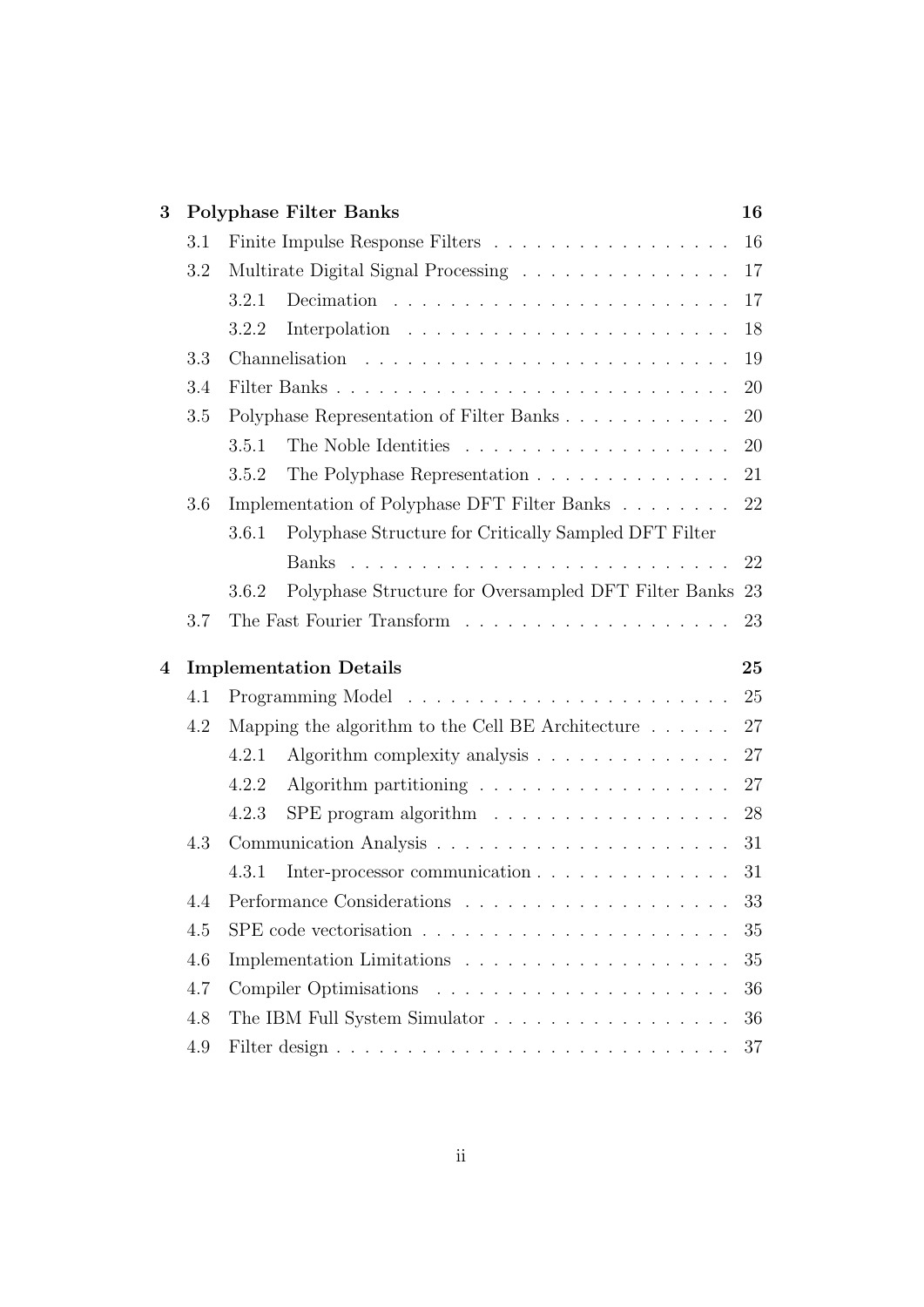| $\overline{5}$ |                | Performance evaluation                                                            | 38 |
|----------------|----------------|-----------------------------------------------------------------------------------|----|
|                | 5.1            |                                                                                   | 38 |
|                | 5.2            |                                                                                   | 40 |
|                | 5.3            |                                                                                   | 40 |
|                |                | 5.3.1<br>Floating-point representation $\ldots \ldots \ldots \ldots$              | 40 |
|                |                | Signal-to-Noise ratio $\ldots \ldots \ldots \ldots \ldots \ldots$<br>5.3.2        | 42 |
|                |                | 5.3.3                                                                             | 43 |
|                | 5.4            |                                                                                   | 44 |
|                |                | 5.4.1                                                                             | 44 |
|                |                | 5.4.2<br>Input signal $\ldots \ldots \ldots \ldots \ldots \ldots \ldots$          | 44 |
|                |                | 5.4.3                                                                             | 47 |
|                |                | Oversampling ratio $\ldots \ldots \ldots \ldots \ldots \ldots$<br>5.4.4           | 50 |
|                | 5.5            |                                                                                   | 51 |
| 6              |                | Analysis                                                                          | 54 |
|                | 6.1            |                                                                                   | 55 |
|                |                | A The Fast Fourier Transform                                                      | 56 |
|                | A.1            |                                                                                   | 56 |
|                | A <sub>2</sub> |                                                                                   | 57 |
|                |                |                                                                                   | 57 |
| B              |                | Configuration of the Sony Playstation 3                                           | 59 |
|                | B.1            |                                                                                   | 59 |
|                | B.2            |                                                                                   | 60 |
|                | B.3            | The IBM Cell SDK $\ldots \ldots \ldots \ldots \ldots \ldots \ldots \ldots \ldots$ | 60 |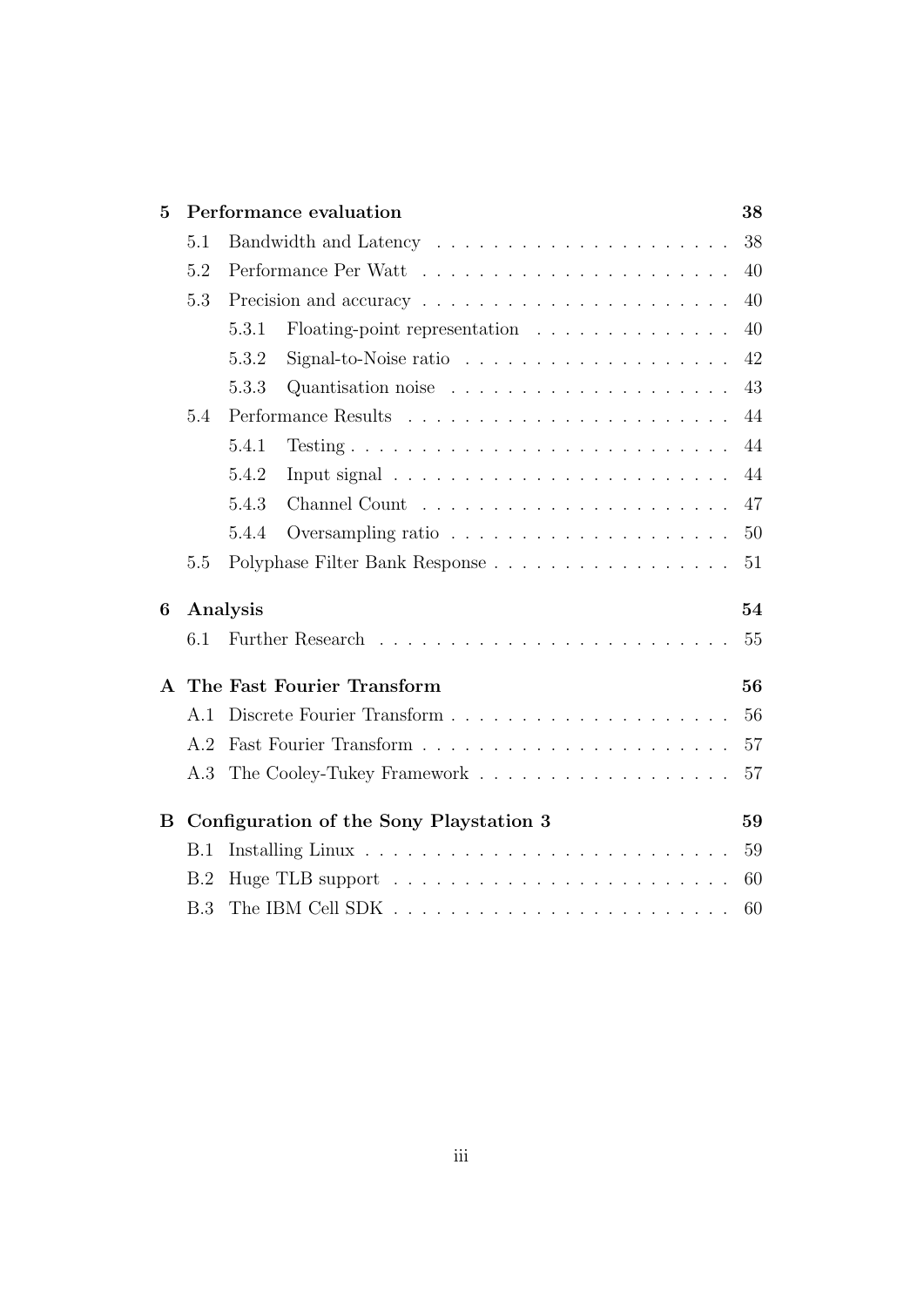# List of Figures

| 1.1     | $\overline{4}$                                                                   |
|---------|----------------------------------------------------------------------------------|
| 2.1     | The Cell BE Processor Board Layout $[19] \ldots \ldots \ldots \ldots$<br>9       |
| 2.2     | Architecture of the Synergistic Processing Element<br>11                         |
| 2.3     | The Sony Playstation 3<br>13                                                     |
| 3.1     | 16                                                                               |
| 3.2     | 17                                                                               |
| 3.3     | 19                                                                               |
| 3.4     | Exchanging the order of filtering and downsampling $.\,.\,.\,.\,.\,.\,.\,$<br>20 |
| 3.5     | Exchanging the order of upsampling and filtering $\ldots \ldots$<br>20           |
| 3.6     | Critically Sampled DFT Filter Bank<br>23                                         |
| 3.7     | 24                                                                               |
| 4.1     | Examples of the programming models: $(a)$ Streaming (Pipelined);                 |
|         | 26                                                                               |
| 4.2     | Algorithm stages for implementation using $six$ $SPEs$<br>29                     |
| 4.3     | SPE program with Dual Issue Pipelined instructions $\ldots \ldots$<br>34         |
| 4.4     | 37                                                                               |
| 5.1     | 39                                                                               |
| $5.2\,$ | 43                                                                               |
| 5.3     | Single Precision Performance comparison<br>45                                    |
|         |                                                                                  |
| 5.4     | Double Precision Performance comparison<br>46                                    |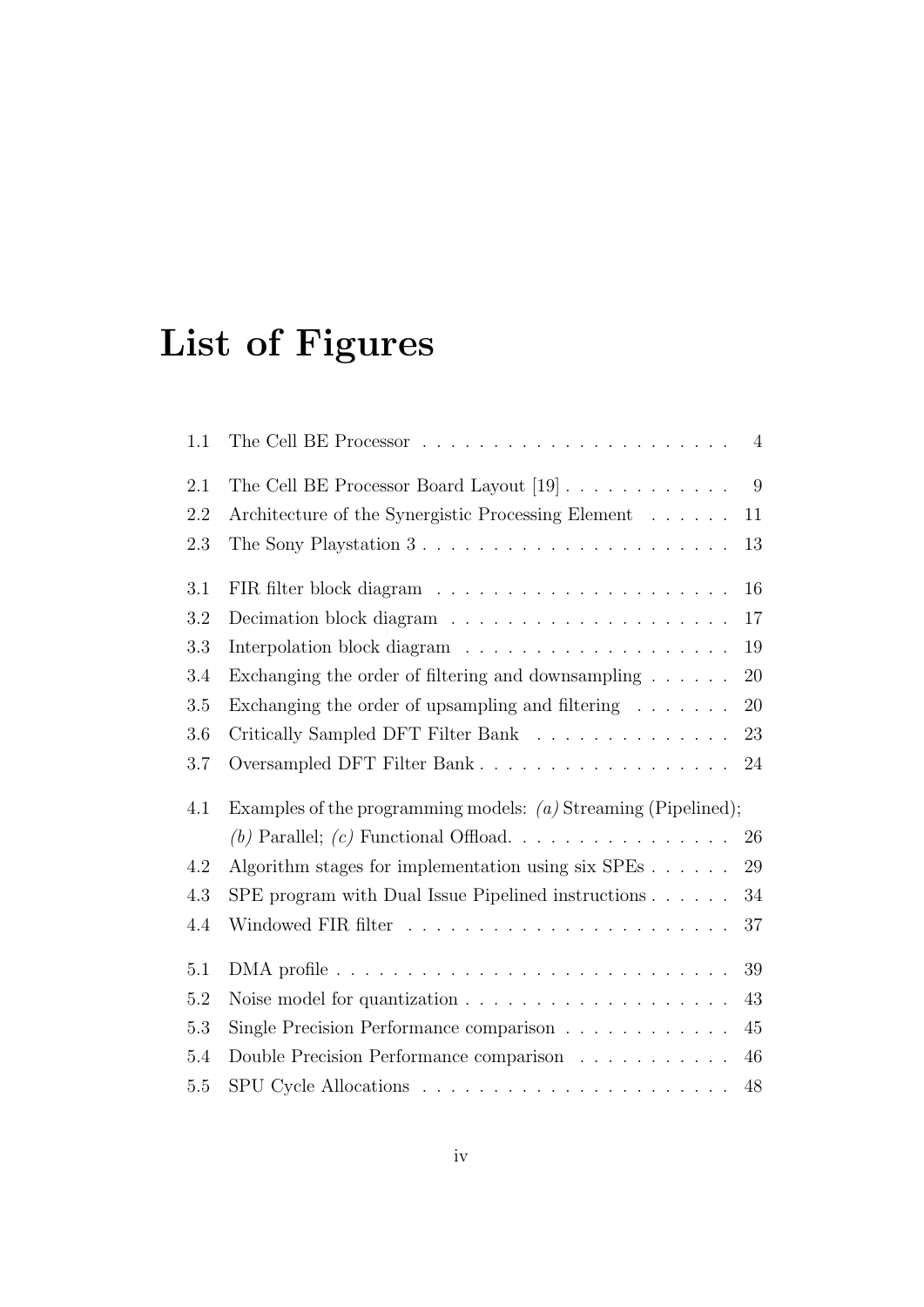| 5.6 Single Precision SPU Performance 49                                |  |
|------------------------------------------------------------------------|--|
|                                                                        |  |
| 5.8 Double Precision SPU Profile 49                                    |  |
| 5.9 Single Precision Performance comparison 50                         |  |
| 5.10 Effect of Oversampling Ratio on performance 51                    |  |
| 5.11 Polyphase Filter Bank Frequency Response for Windowed filter 52   |  |
| 5.12 Polyphase Filter Bank Channels 52                                 |  |
| 5.13 Polyphase Filter Bank Frequency Response for Equiripple filter 53 |  |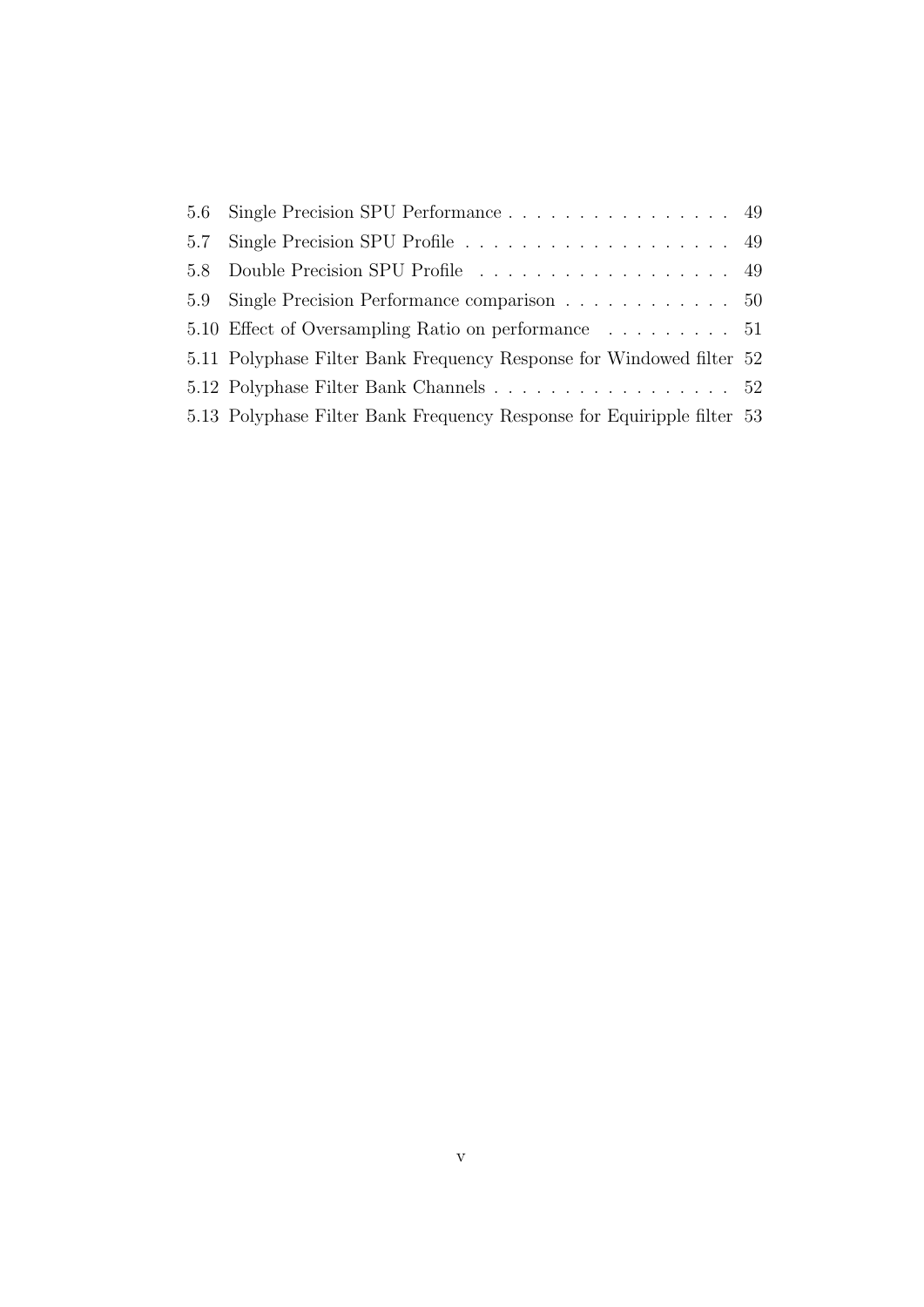# List of Algorithms

| 1 Modified Fast Fourier Transform 24                    |  |
|---------------------------------------------------------|--|
|                                                         |  |
| 3 The Radix-2 Fast Fourier Transform 57                 |  |
|                                                         |  |
| 5 Matrix Form of The Radix-2 Fast Fourier Transform  58 |  |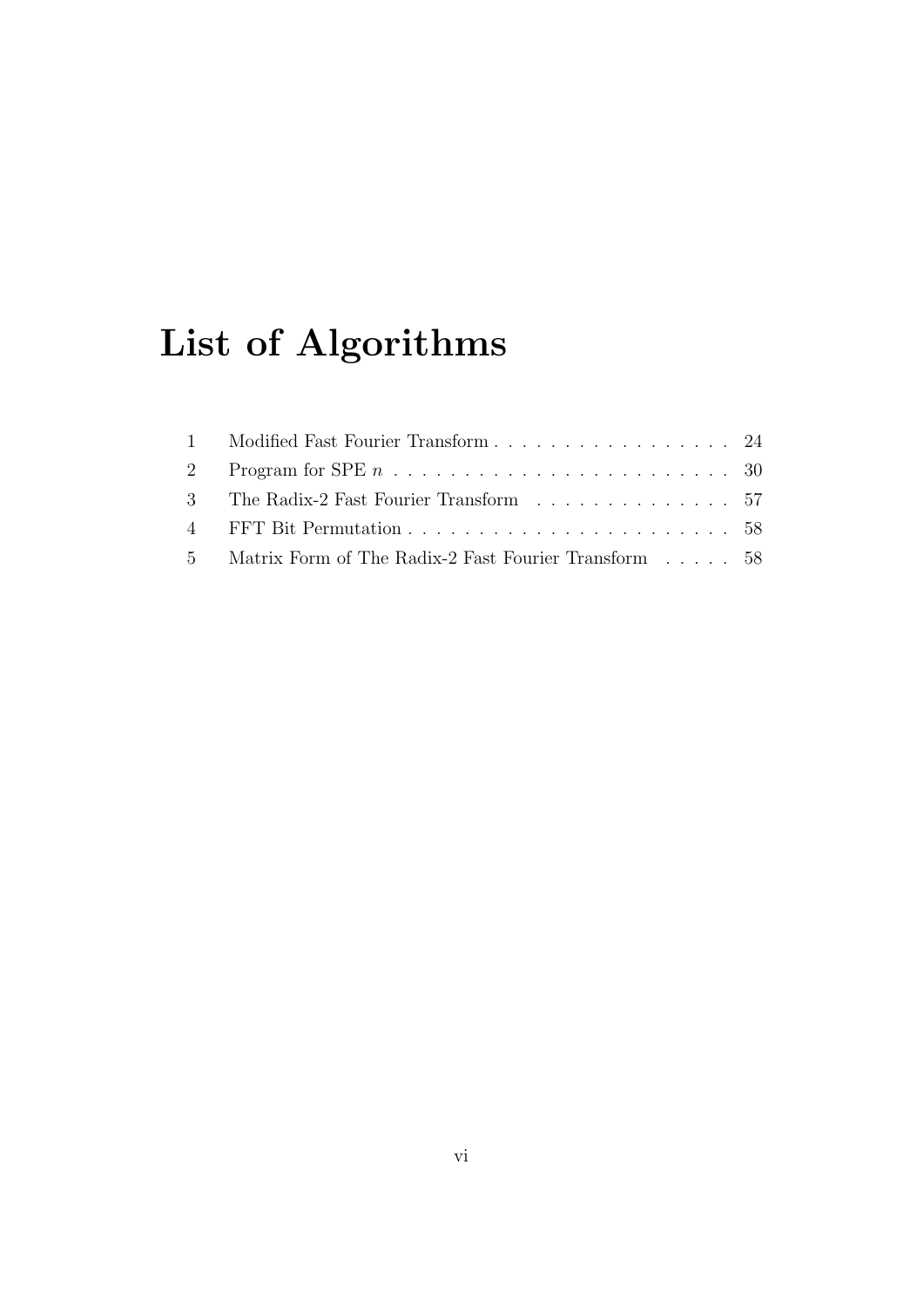### Acknowledgments

I would like to express gratitude to the following people:

Dr Alan Langman for always making time for discussions and the great effort that he put into helping me sort out all of the problems I had during the course of this project , as well as the constant encouragement and support.

Prof. M.R. Inggs for wisdom and supervision.

Peter McMahon for his advice and answers to any question that I had, as well as comments on earlier drafts of this report.

Andrew Woods for helping me understand some concepts that were important for this project and more.

Vanessa Marques de Freitas for all the constant support and inspiration.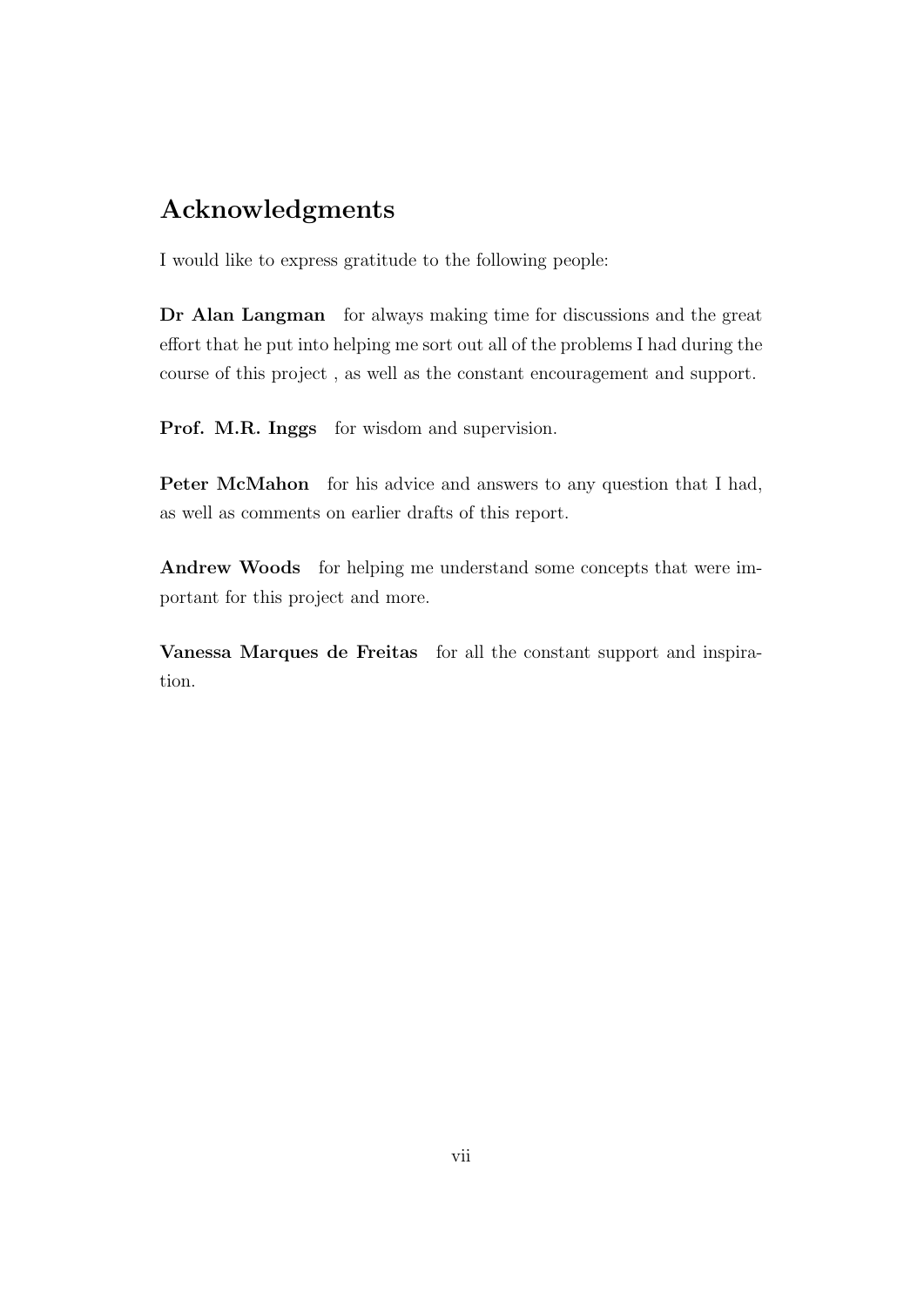## Chapter 1

## Introduction

This thesis investigates the performance benefits that can be achieved by the use of the Cell Broadband Engine (Cell BE) Architecture for signal processing applications, specifically in the area of radio astronomy. This introduction will provide a background to the content of the thesis, as well as lay out the objectives in some detail. Finally, an outline for the contents of the thesis will be presented.

### 1.1 Background

#### 1.1.1 Radio Astronomy

Interferometry is used in radio astronomy to enable radio wave signals received simultaneously by multiple telescopes in an array to be combined. This allows high resolution radio band signals to be obtained due to the large effective size of the synthetic aperture formed by the multiple telescopes. The received signals are passed through a correlator to compensate for the delay, phase and amplitude variations from the different sources, after which they are added to obtain a high resolution signal of complex visibilities.

Correlators are typically classed as either XF or FX type, with the XF type correlator traditionally favoured for its lower complexity and lower data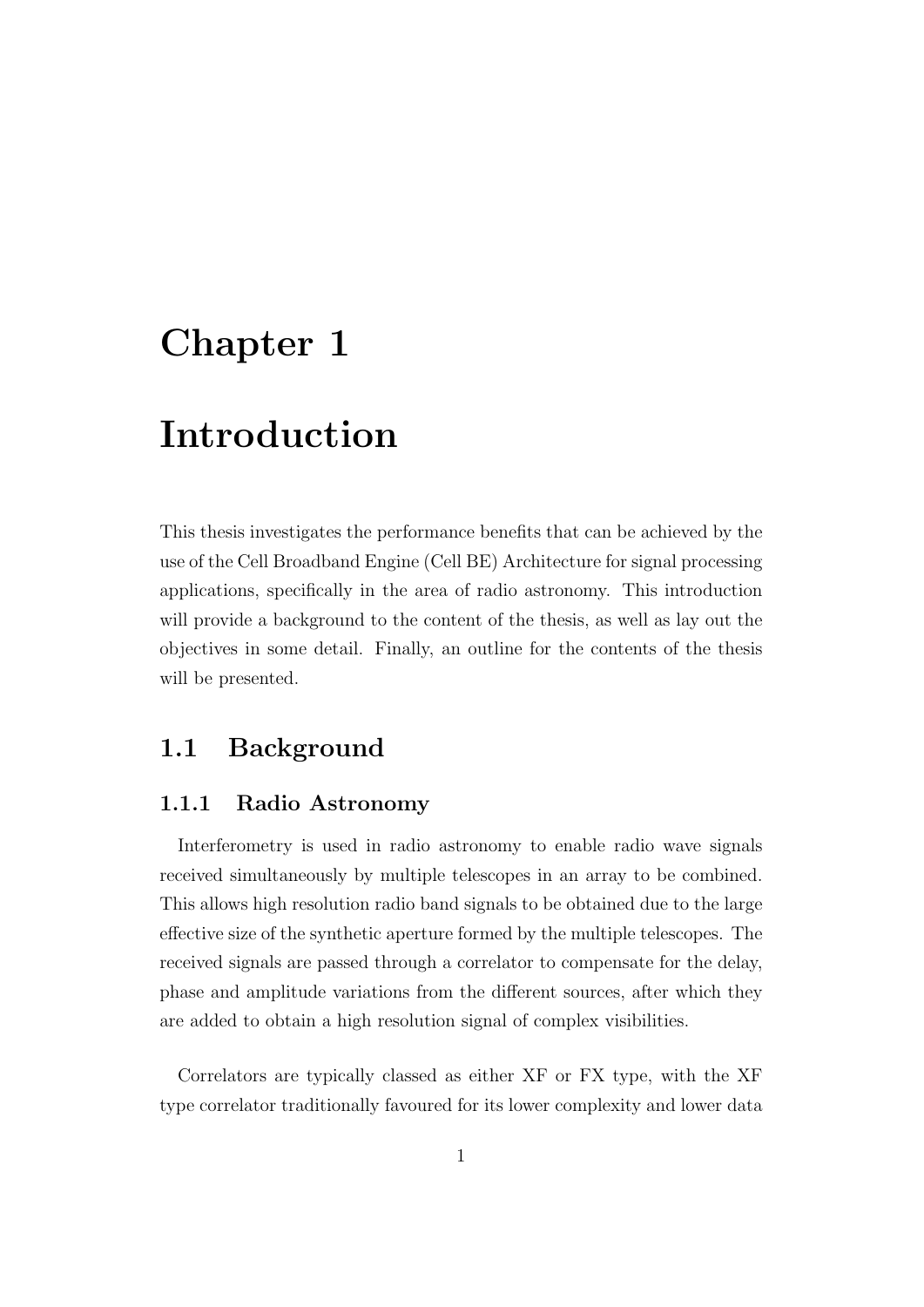rate. More recently, the availability of inexpensive high performance processors have enabled the FX type correlator to become a more popular choice, and successful results have been achieved with pure software implementations such as the DiFX software correlator [11] developed to run on the Swinburne supercomputer. By first channelising the signal into frequency bands, and then performing a cross-multiplication of each channel, the FX correlator reduces the number of cross-multiplications that are needed in the XF type correlator [2]. In a correlator design, an initial coarse channelisation stage could be applied, which splits the data into a number of smaller bandwidth channels. The total bandwidth is then reduced as only the channels with frequencies of interest are channelised further into many fine bandwidth channels for analysis.

The channelisation stage of the FX correlator has been performed by making used of the Fast Fourier Transform (FFT) by Chikada et. al [7] in their Digital FFT Spectro-Correlator, as well as by Romeny in the Very Long Baseline Array (VLBA) [32]. The higher computational cost associated with the FFT has been viewed as a disadvantage of the FX correlator, but Bunton [2] has shown that a polyphase DFT filter bank is an efficient solution for performing the channelisation of data in the initial stage of the FX correlator. By using the polyphase filter bank implementation instead of the standard DFT, the effect of narrowband components that cause a degradation in signal-tonoise ratio during correlation is minimized [2]. Oversampling the data in each channel will also reduce the degradation further [4], as well as allow the channels produced during the initial course channelisation to be further channelised to to obtain a higher frequency resolution [3]. The polyphase filter bank algorithms are thus an important component of an efficient correlator implementation, and have been identified as ideal for implementation on the Cell BE due to the highly parallel nature of the algorithms.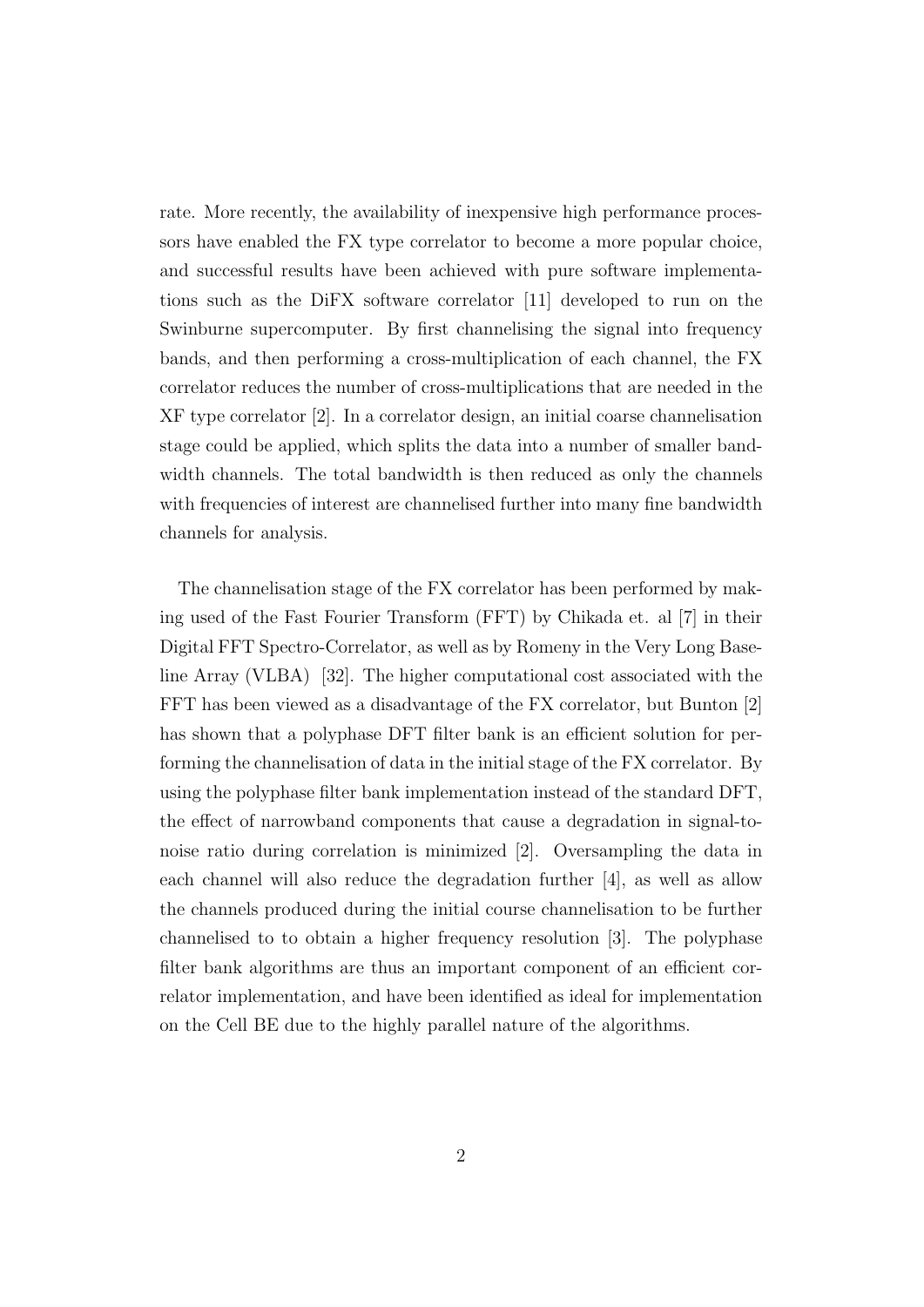#### 1.1.2 The Cell BE Processor

The Cell Broadband Engine Architecture has been designed and developed by a consortium formed by Sony, Toshiba and IBM, know as STI. The Cell BE processor, the first processor based on the Cell Broadband Engine Architecture, became commercially available in November 2006 with the release of the Sony Playstation 3. The Cell BE consists of a central Power Processing Element (PPE) based on the 64-bit PowerPC architecture, which is suited to running control and operating system code, as well as eight Synergistic Processing Elements (SPE) suited for compute intensive code. The nine processor cores are connected to external memory via the high performance Element Interconnect Bus (EIB).

The Cell BE is capable of high peak performance rates, and has a theoretical floating point processing rate of over 200 GigaFLOP/s (200 billion floating point operations per second), compared to the traditional current state-of-the-art processor running at just over 20 GigaFLOP/s [15]. Benchmarks have shown that the Cell BE processor is particularly well suited to the speedup of single precision floating point operations, as the performance of the Fast Fourier Transform (FFT) has been shown to be faster than current state-of-the-art processors by a factor of about 10 to 20 [8].

The advantage of using the Cell BE architecture as a platform for signal processing is derived from the high computational density of the Synergistic Processing elements, achieved through thread and data level parallelism, as well as the multiple threads of hardware execution and the support for a large number of concurrent memory accesses [15]. The power of the Cell BE processor can be further extended by implementing the processor as a node in a cluster computing environment [22].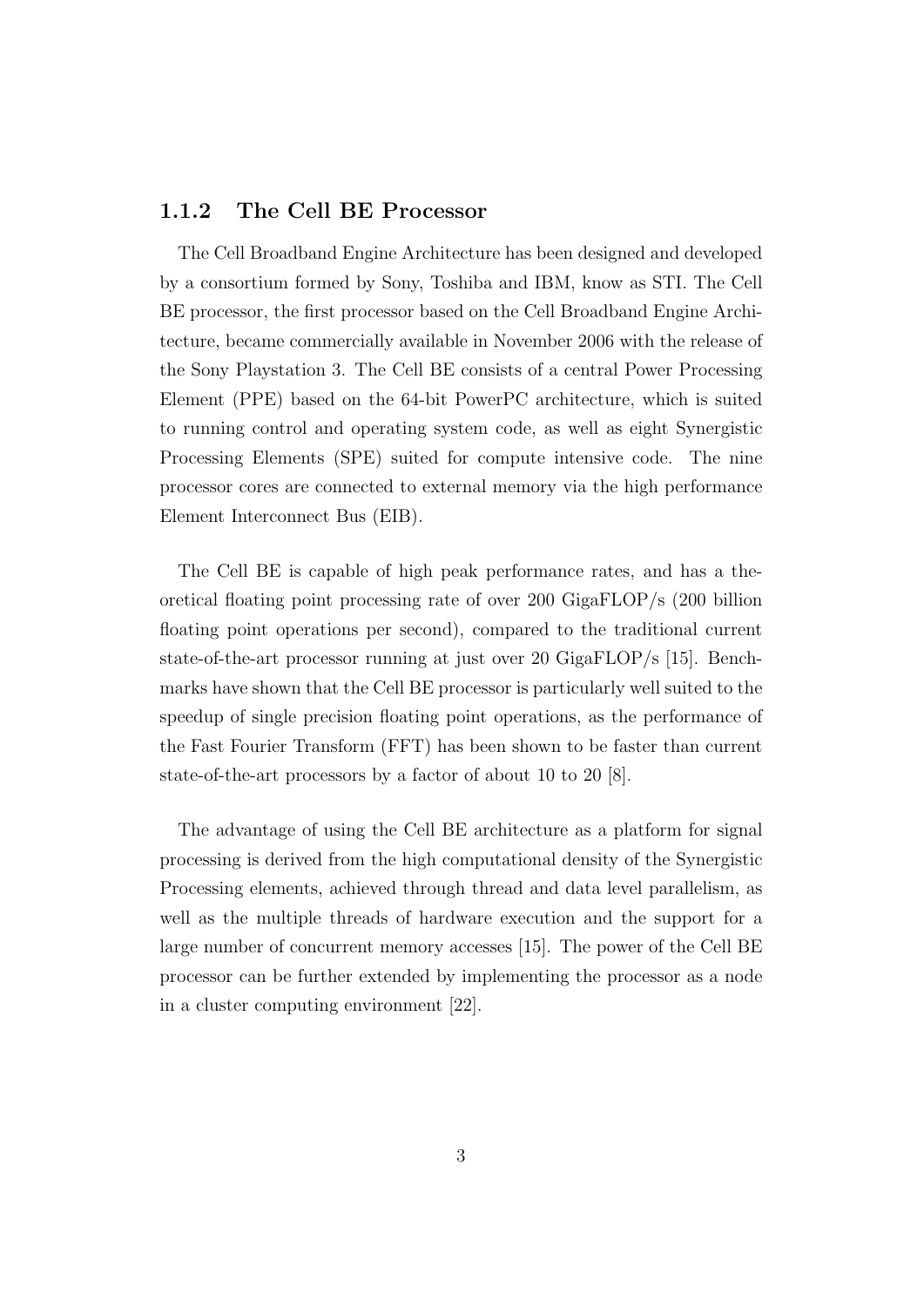

Figure 1.1: The Cell BE Processor

## 1.2 Objectives

This thesis aims to implement the polyphase filter bank algorithms for signal channelisation on the Cell BE, and to evaluate the performance on this architecture, drawing a comparison with current state-of-the-art traditional multicore processors.

### 1.2.1 Implement Polyphase Filter Bank algorithms on the Cell BE processor

The polyphase representations for critically sampled and over-sampled filter banks will be implemented in C code. These implementations will be analysed and optimised to run on the Cell BE architecture. The process of developing the code to run efficiently on the Cell BE processor will be described in detail, including motivations for the methods used and a discussion on general issues faced during development.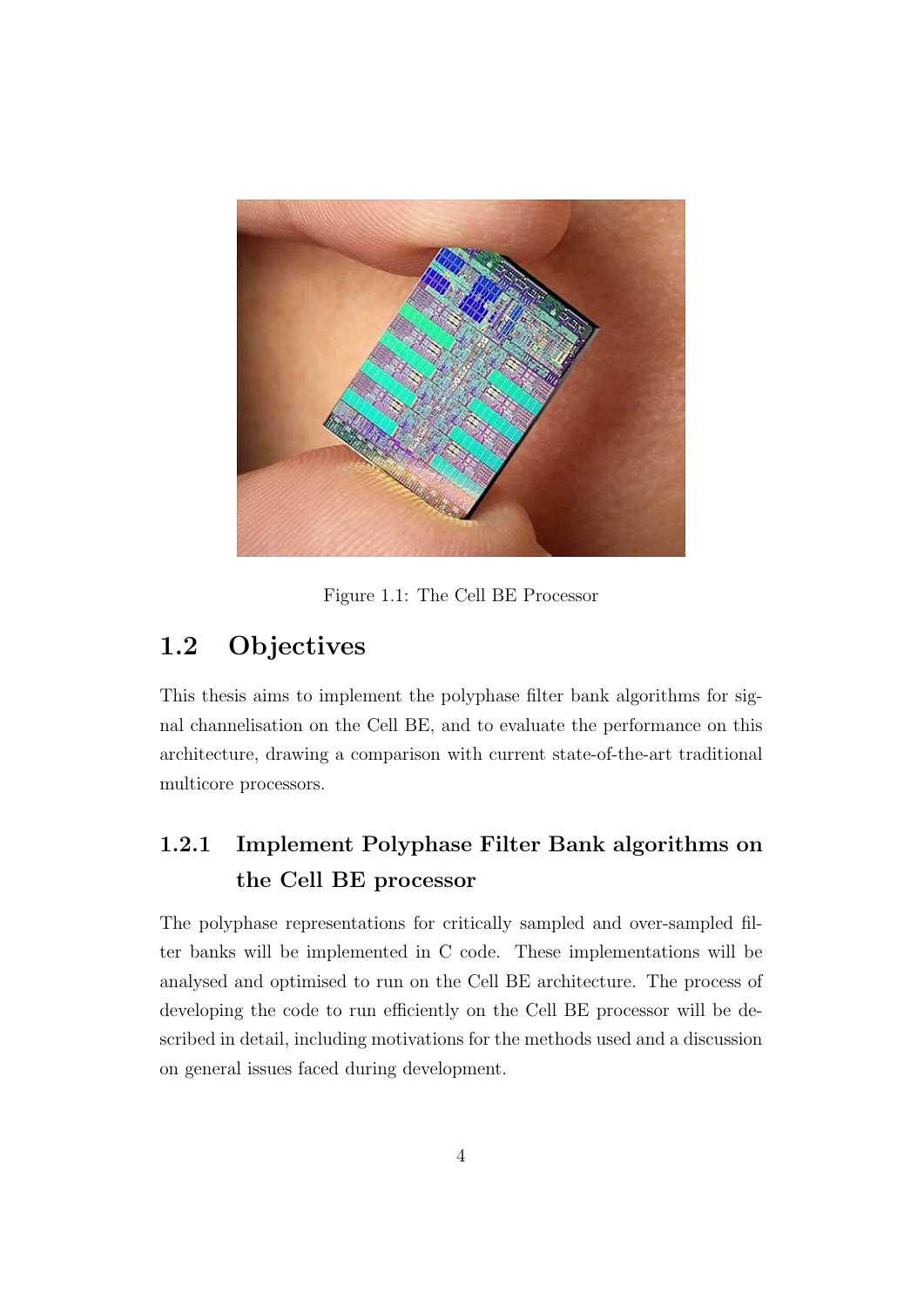### 1.2.2 Evaluate performance of the Cell BE for digital signal processing applications

The performance of the polyphase filter bank algorithms will be carefully measured and benchmarked against the same algorithms running on currently available multicore processors. The factors affecting performance will be determined, and the features of the algorithms that enable performance increases on the Cell BE will be identified. An overlying objective of this thesis is to evaluate the potential performance of the Cell BE for compute intensive signal processing applications, such as a full software correlator implementation, as well as other algorithms used in radio astronomy. The polyphase filter bank performance on the Cell BE will be evaluated using a variety of signals and input parameters. The performance impact due to the data representation will also be investigated.

### 1.2.3 Provide general guidance for Cell BE development for signal processing applications

This thesis also aims to provide an overview of the procedure used to implement signal processing algorithms on the Cell BE platform, describing in detail the design decisions and the process of development and optimisation of the code for the Cell BE.

#### 1.3 Scope and Limitations

This thesis report investigates the implementation of a specific digital signal processing algorithm, that of the polyphase filter bank, on the Cell Broadband Engine processor in the Sony Playstation 3. The mapping and partitioning of the algorithm described is specific to the heterogeneous multicore architecture of the Cell BE, and the optimisations are based on an analysis of the currently available version of the Cell BE processor. The assumptions and limitations of the algorithm will be discussed in the relevant sections of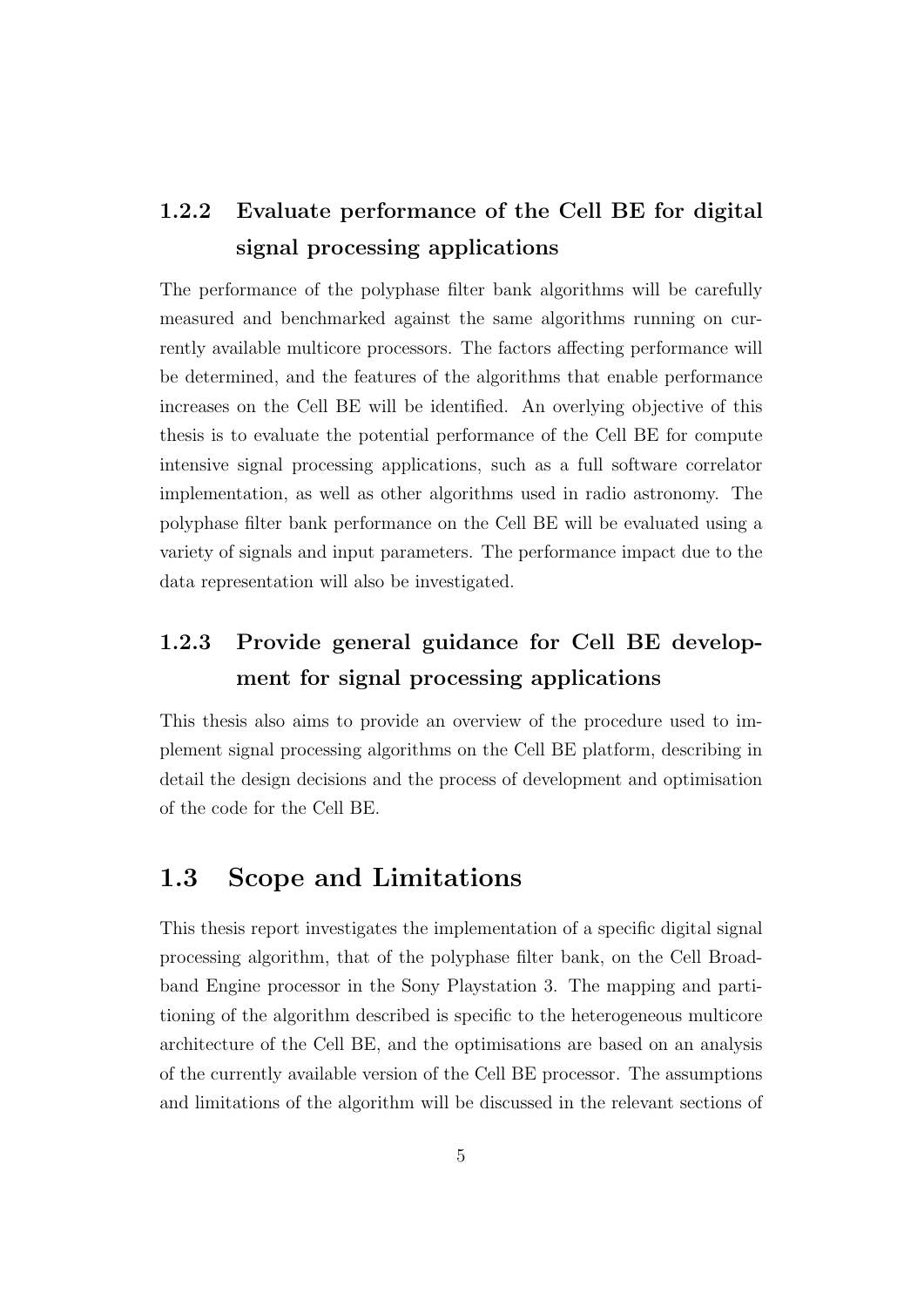this report.

#### 1.4 Document Outline

The thesis will be presented as follows:

Chapter 2 will introduce the Cell Broadband Engine Architecture. The Cell BE processor will be presented and the main components of it will be described in some detail. Performance specifications for the processor will be provided. I will explore the features of the Cell BE processor that make it a suitable candidate for high performance computing, and enable efficient signal processing applications, focusing on the programming models that support this type of algorithm. A brief introduction to the Sony Playstation 3 will describe the hardware that the implementation will be executed on.

Chapter 3 provides the relevant theory of multirate signal processing, along with the mathematical development of filter banks and the polyphase representation that affords an efficient practical implementation. The mathematical framework for polyphase filter banks will be described, specifically for the cases of the critically sampled filter bank implementation, as well as the oversampled filter bank implementation.

Chapter 4 presents the details of the approach taken in mapping the mathematical description of the algorithms for polyphase filter banks onto an efficient implementation executable on the Cell BE processor. The methods used and design decisions will be discussed, and the process of development and debugging on the Sony Playstation 3 console will also be described in detail. The programming model used to implement the algorithms will be explained and justified.

Chapter 5 presents the performance results obtained by measuring the execution of the code on the Cell BE processor. The performance results are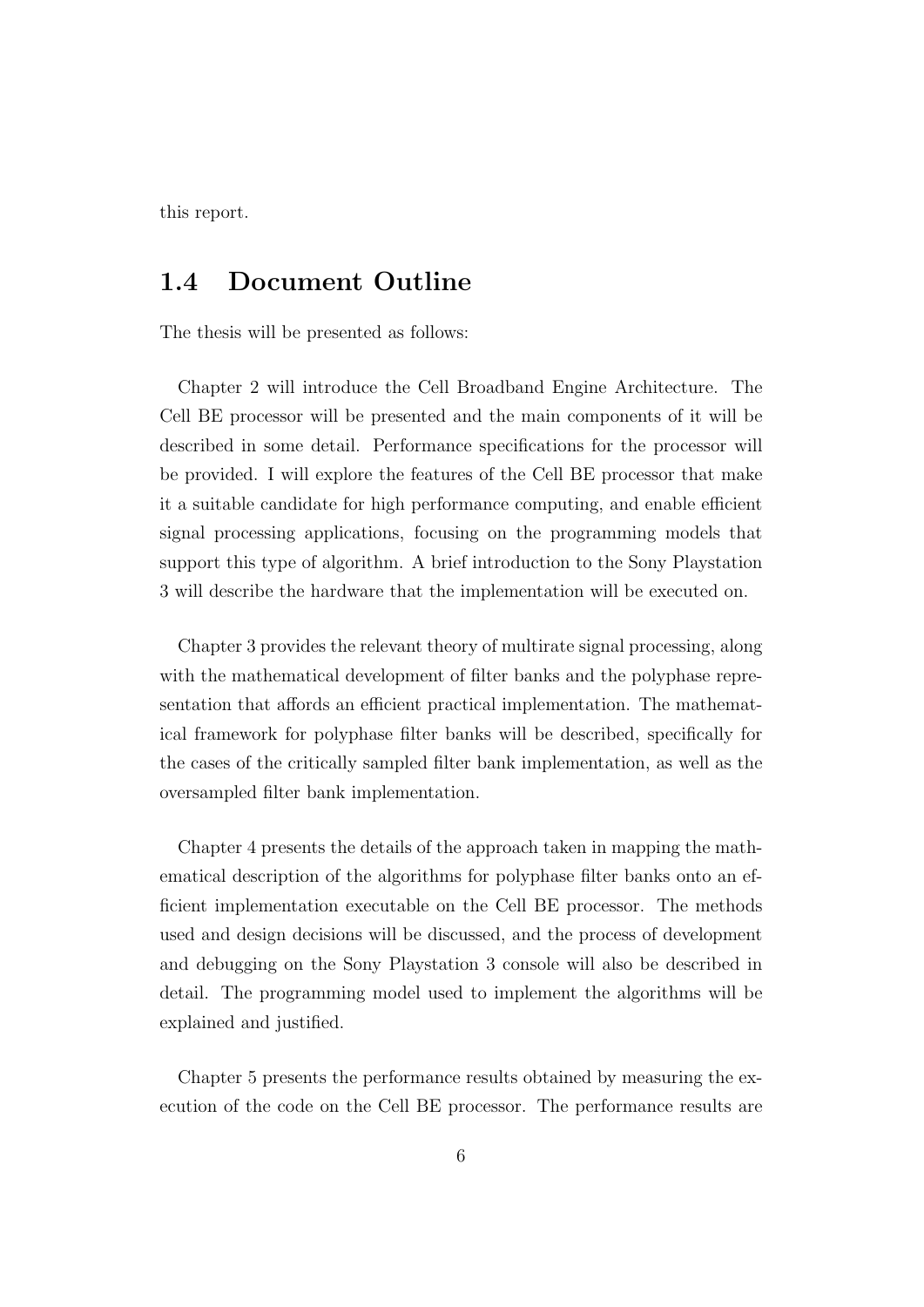compared and benchmarked, and all the parameters and specifications used are discussed in detail. The details of the performance tests that are performed will be discussed, as well as the relevant comparisons of performance specifically for signal processing algorithms such as the polyphase filter bank algorithms that will be used. This chapter will also predict and investigate parameters affecting performance relating to the implementation of the algorithm on the Cell BE.

Chapter 6 will conclude the thesis, providing a summary of the main results obtained and an analysis of the relevance of the results. The evaluation of the Cell BE as a platform for high performance signal processing applications in radio astronomy, as well as other fields that make use of polyphase filter bank theory, will be discussed. In this chapter I also discuss possible further research that may build on this thesis and explore the use of the Cell BE for a wider variety of signal processing algorithms.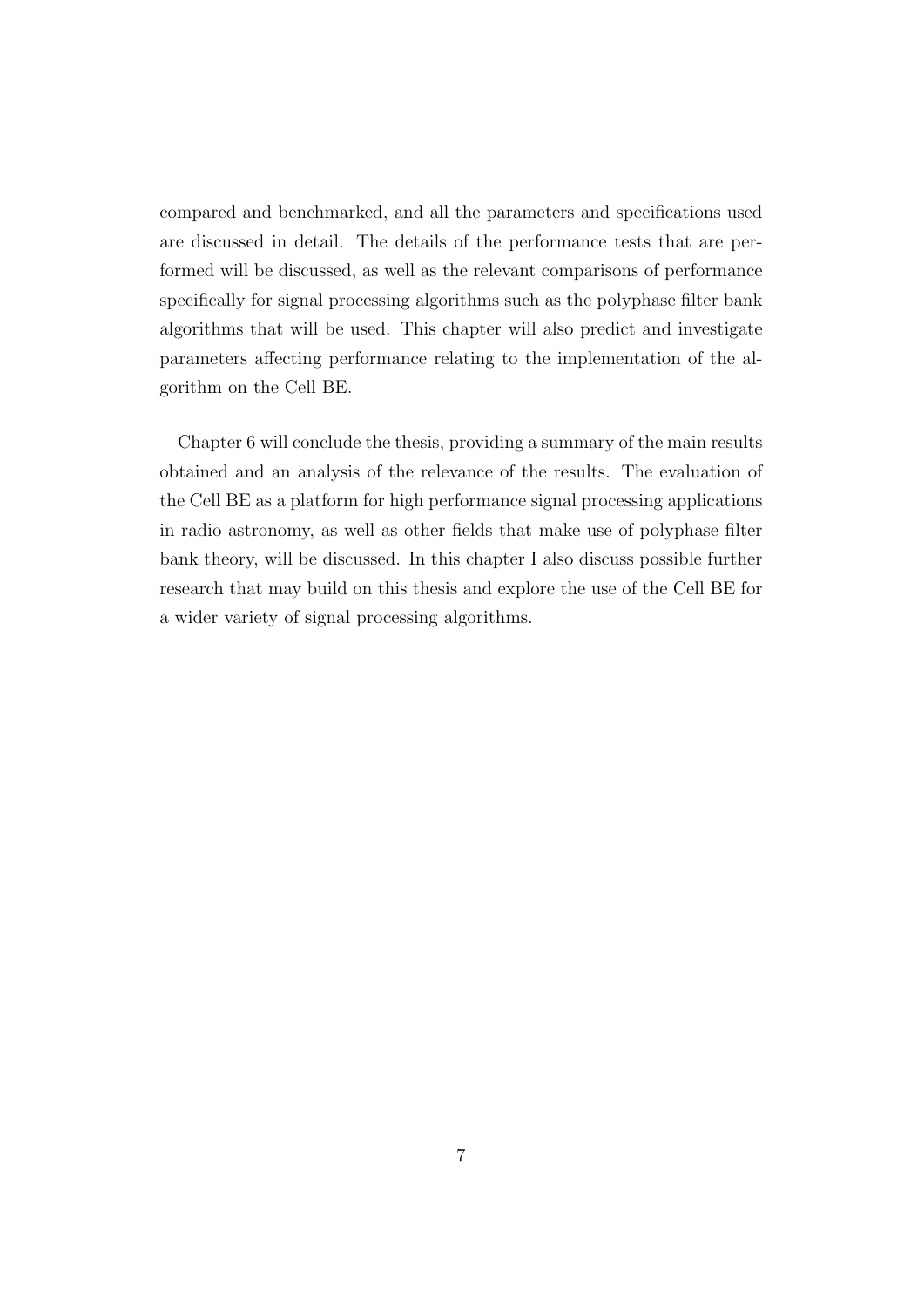## Chapter 2

## The Cell Broadband Engine

#### 2.1 Architectural Overview

The Cell Broadband Engine Architecture is designed as a heterogeneous multi-core processor system. The Cell BE contains a Power Processing Element (PPE) and a number of Synergistic Processing Elements (SPE) to which the PPE can delegate computation.

#### 2.1.1 The Power Processing Element

The Power Processing Element (PPE) of the Cell BE is a 64-bit processor based on Power Architecture<sup>1</sup>. The PPE features a Reduced Instruction Set (RISC) design, with in-order processing and support for VMX (AltiVec) vector instructions. The datapath of the PPE allows for execution of two threads simultaneously in hardware. In the Cell BE programming model, the PPE is suited for control, task switching and operating system level support, and it will typically be used to run the operating system. By making use of dual-threading and virtualisation, the Cell BE is capable of running two operating systems simultaneously; it is possible to run a Real-Time Operating System (RTOS) concurrently with a standard operating system.

<sup>1</sup>Family of processors including the PowerPC and POWER processors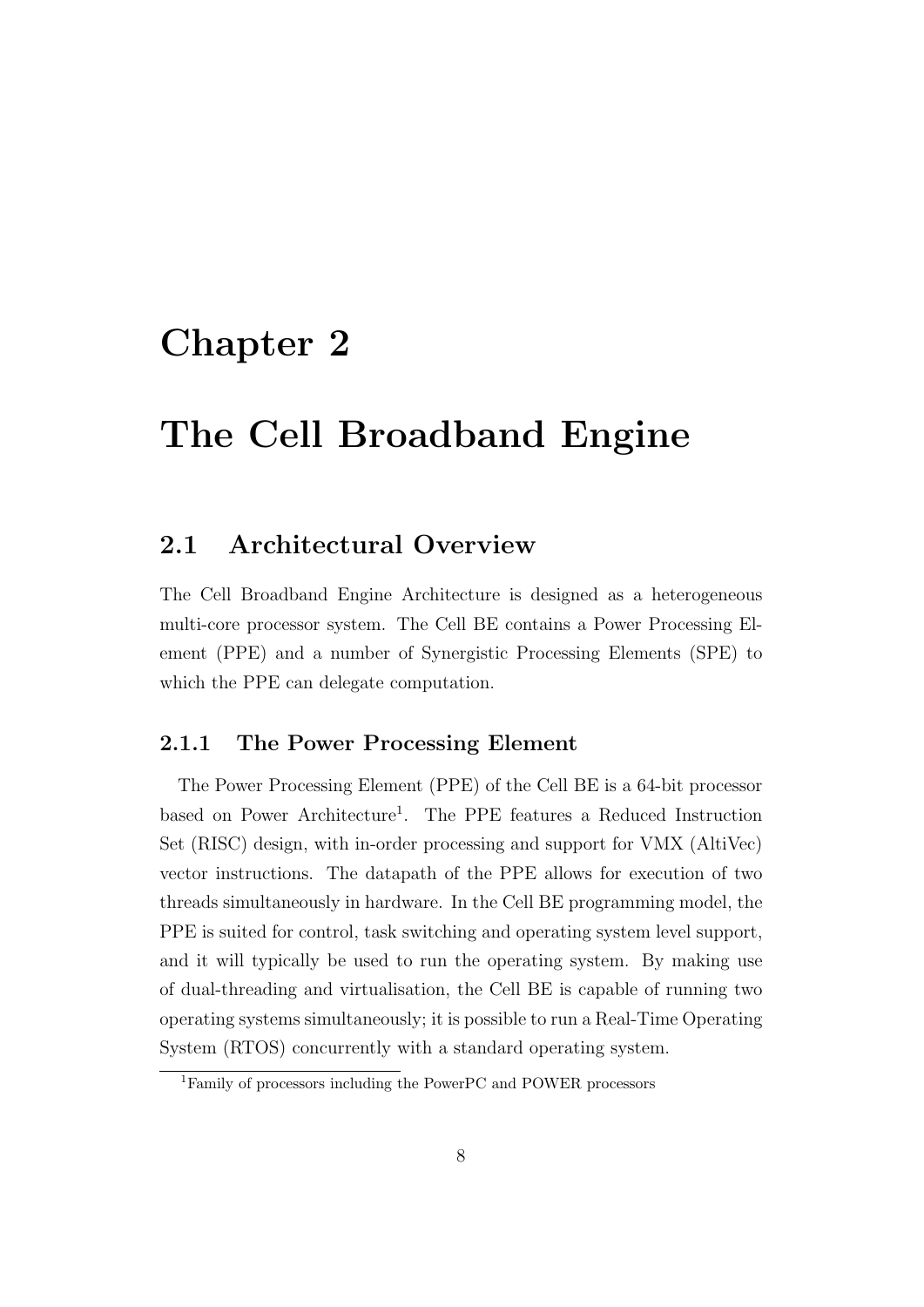

Figure 2.1: The Cell BE Processor Board Layout [19]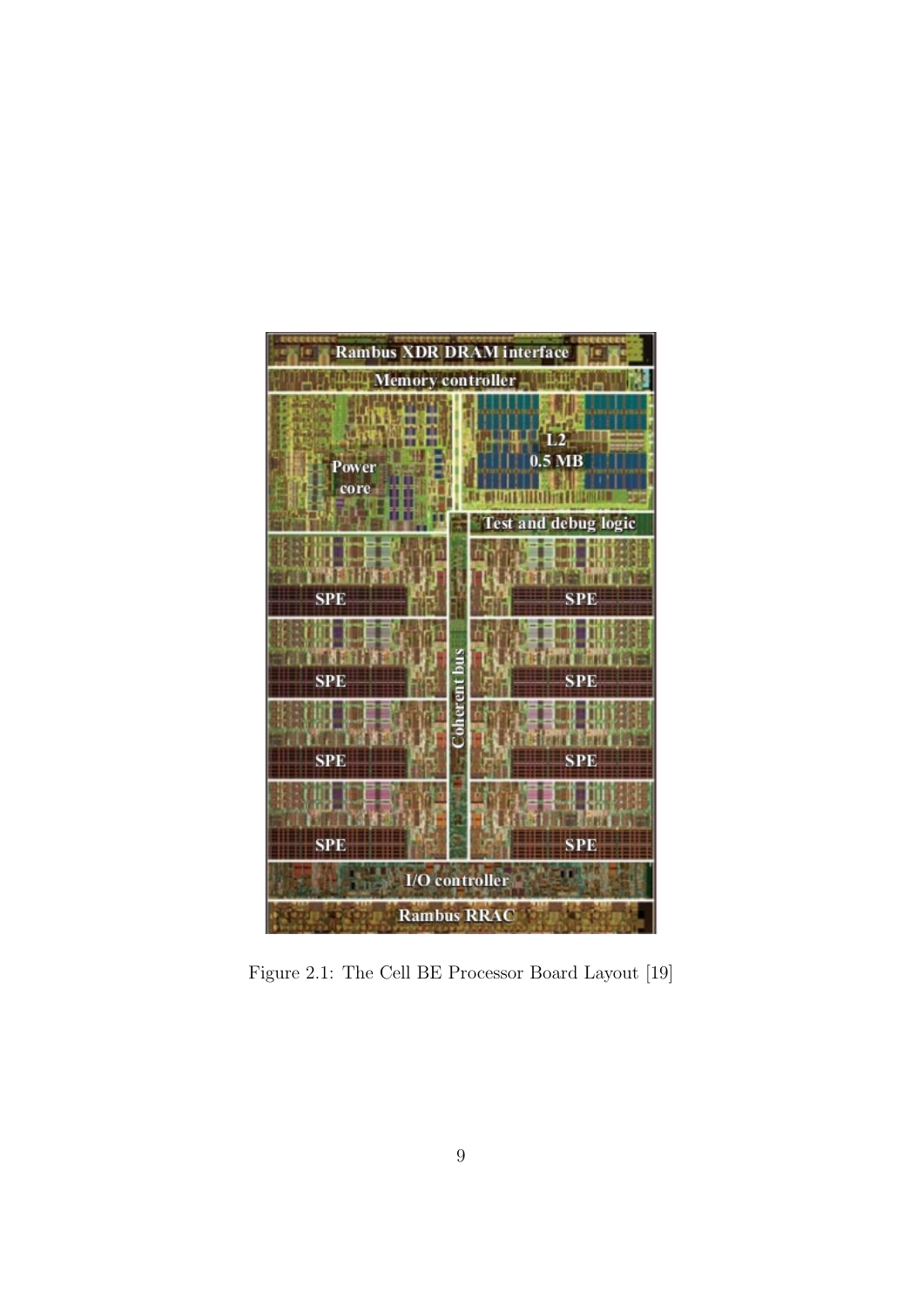The PPE contains a coherent hierarchical cache, featuring an 512KB 8-way set associative write-back  $L2$  cache, with a cache-line size of 128 bits [6], as well as a 32KB L1 cache for instructions and data.

#### 2.1.2 The Synergistic Processing Elements

Each SPE is composed of a Synergistic Processing Unit (SPU), a local memory store (LS) and a memory flow controller (MFC). The SPE design was optimised for low area and low complexity [14]. Unlike modern processors, the SPE does not implement a hardware cache, and all memory operations are software controlled.

The SPE is a vector processor supporting Single Instruction Multiple Data (SIMD) on a 128-bit wide data path. SIMD instructions are pipelined on the SPU, which enables the SPE to execute a vector operation in a single clock cycle. The SPE is designed for wide data-width vector processing, with no separate support for scalar processing. The technique of scalar layering [14] is used to perform efficient scalar operations on the wide data-path. The architecture of the SPE is optimised for compute intensive code, and it contains a large 128 element 128-bit wide register file.

The SPU is only able to address memory in its own LS, which is used to store both instructions and data. The MFC controls the asynchronous coherent Direct Memory Access (DMA) [19] to load and store data between the local store and main memory, as well as mailboxes and signalling between processors. The PPE is able to communicate with the MFC of a PPE through MMIO registers.

To achieve high performance for compute intensive processing, the SPE eliminates the overhead of load and store address translation by only addressing the local store. The SPE is able to achieve higher density due to lack of hardware elements needed to implement and manage a hardware cache and tags. Support for only in-order instruction issuing and elimination of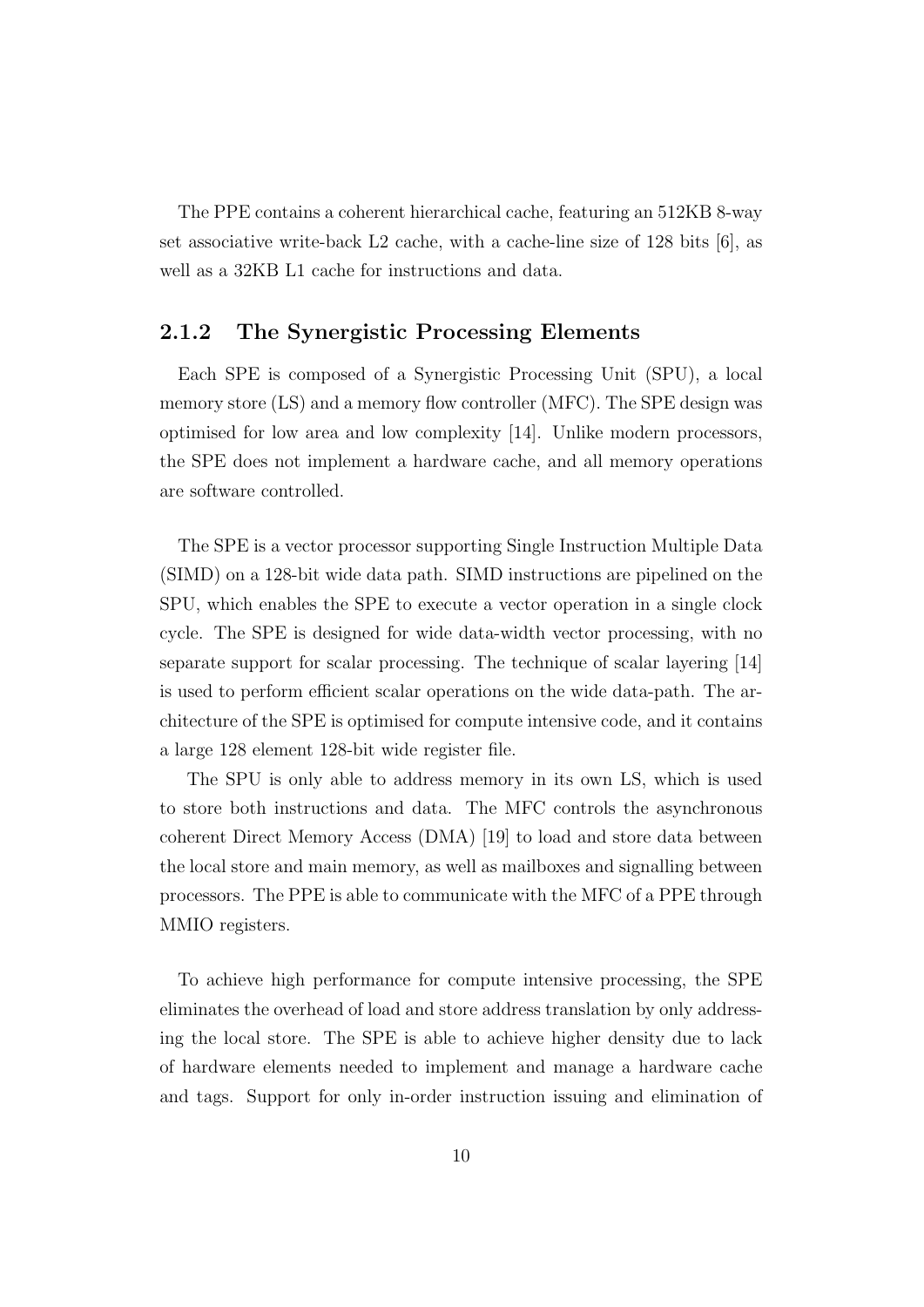branch prediction logic provide further performance gains [17]. Instructions and memory operations on the SPU are statically scheduled, which allows the compiler to optimise code for the processor and achieve performance close to the theoretical peak.

The architectural design of the Cell BE processor has enabled it to deliver compute performance equivalent to that of a supercomputer for consumer applications.



Figure 2.2: Architecture of the Synergistic Processing Element

#### 2.1.3 Memory

The high performance Element Interconnect Bus (EIB) consists of four data rings that connect the PPE, SPEs, DRAM controller and the I/O Controllers. The EIB is optimised to achieve speeds of over 300 gigabytes per second, and a throughput of about 25.6 GB/s is typically achieved per SPU [26] The memory interface is optimised for aligned quadword access, reducing the complexity of the memory control as well as reducing latency [14]. This means that all memory transfer source and destination addresses need to be quadword aligned to optimise bus transfers. The software controlled mem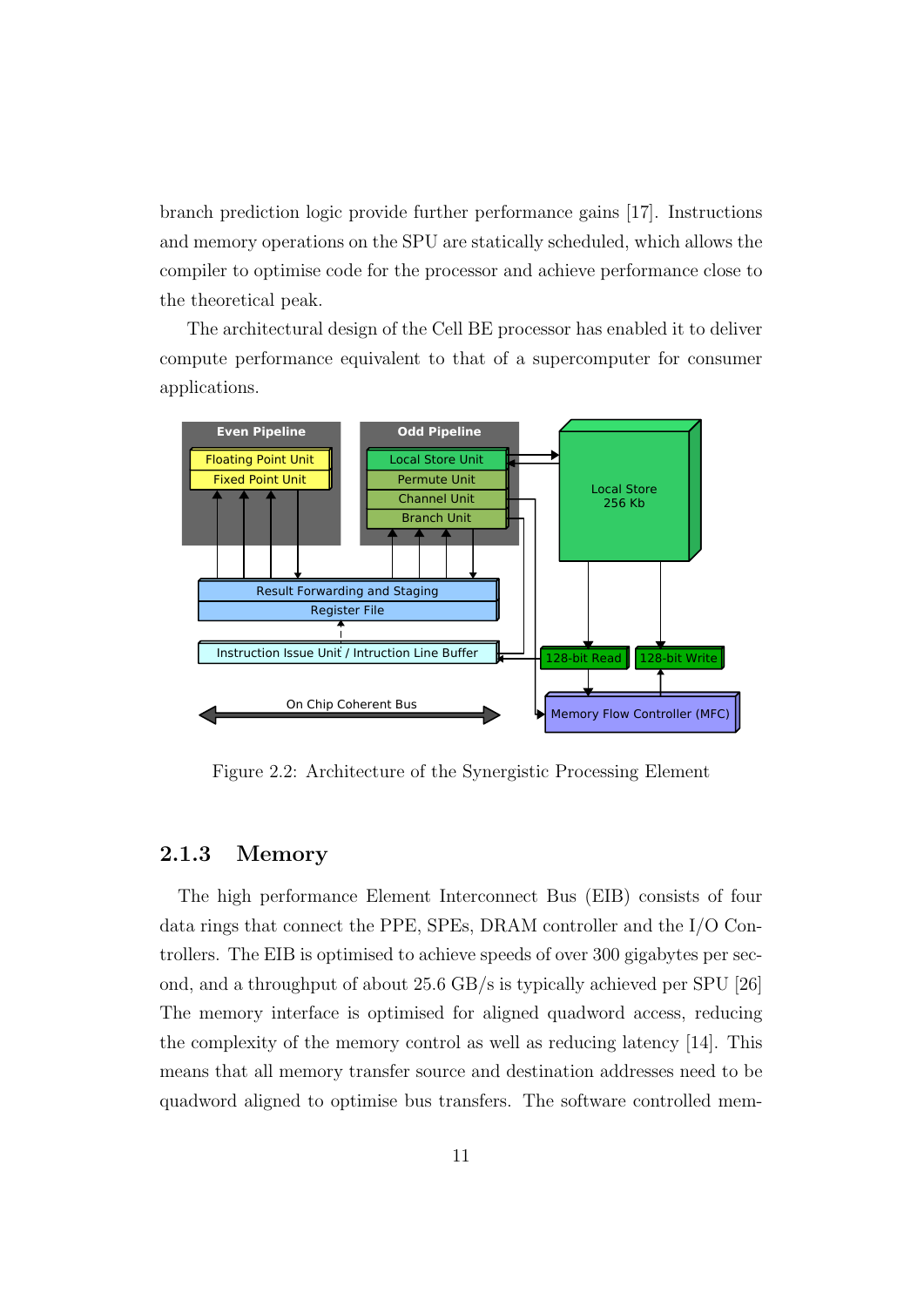ory architecture separates memory load and store latencies from computation, which provides an advantage over a cache-based processor as it enable latency hiding.

The Cell BE processor features a memory subsystem with 16 memory banks that are interleaved on cache line boundaries. Memory access to addresses that are separated by 2KB will access the same memory bank. If all of the memory banks are uniformly accessed in a program, the memory throughput will be maximised.

The DMA queue in the MFC supports up to 16 entries. DMA instructions are issued by the SPU asynchronously to the MFC. DMA transfers in the queue are not guaranteed to be carried out in the order in which they were issued. Two mechanisms exist for synchronisation of the DMA requests in the queue to ensure ordered transfers, the DMA fence and DMA barrier.

Each SPE local store, as well as all external memory and peripherals mapped to a virtual effective address memory space of  $2^{64}$  bytes.

#### 2.2 Cell Broadband Engine Software

The heterogeneous processor elements in the Cell Broadband Engine Architecture require separate programs, as the instruction sets for SPE and PPE are different. The compiler generates a program for the SPE, which can then be embedded into the PPE program as a Cell Embedded SPE Object Format (CESOF) binary, or executed separately on a single SPE. The Cell BE processor is capable of running 32-bit as well as 64-bit PowerPC and POWER applications on the PPE, and this has made it possible to run most distributions of linux that are compiled for the PowerPC, as well as any standard PowerPC binary within the operating system.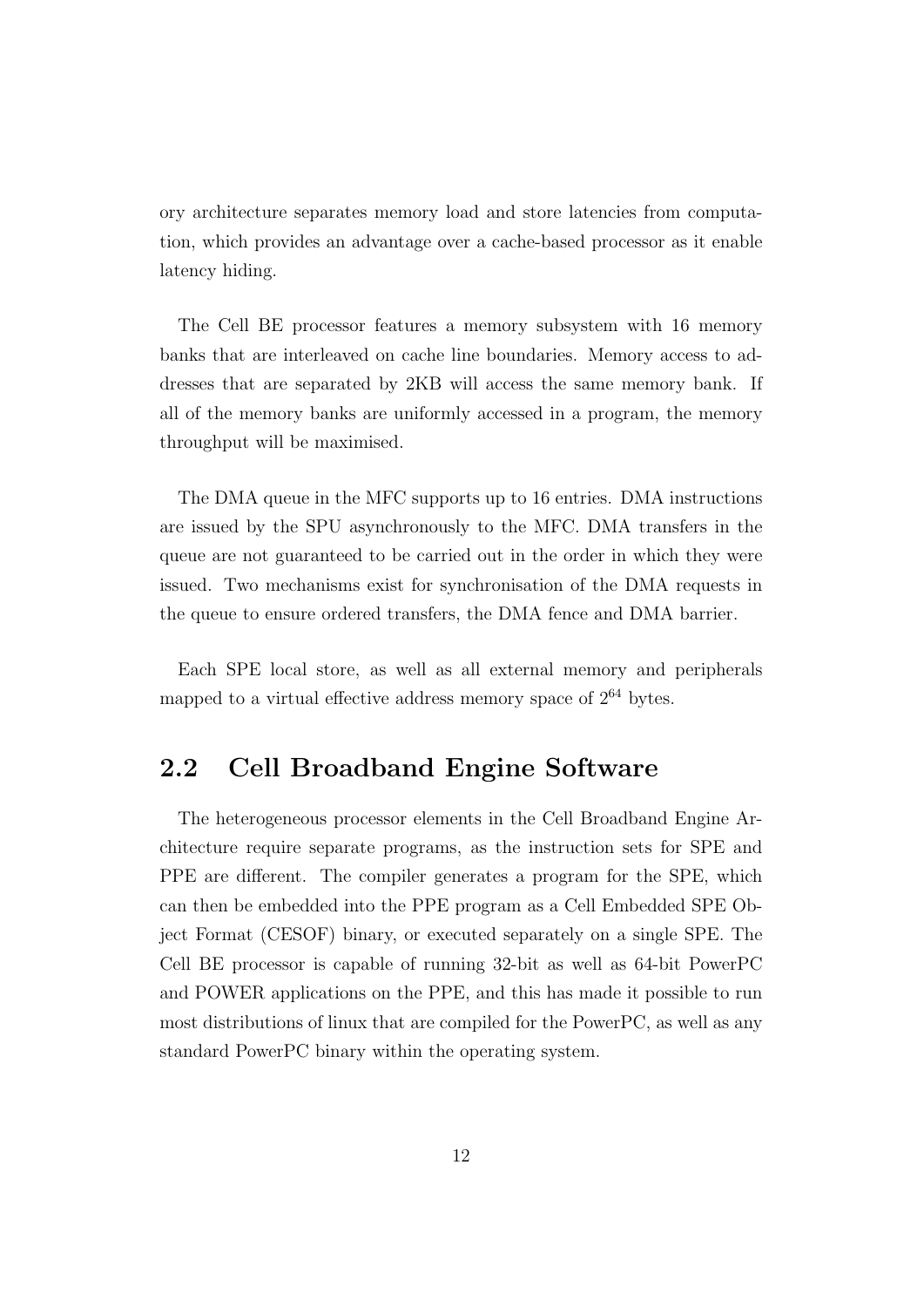Programming the Cell BE differs from standard platform development in that all the hardware is directly exposed to the developer who has full control over the processor. There currently isn't compiler available that is capable of fully optimising code for the Cell BE processor, and so code has to be manually optimised to exploit hardware features.

#### 2.3 Sony Playstation 3



Figure 2.3: The Sony Playstation 3

The Sony Playstation 3 (PS3) features the Cell Broadband Engine processor and is relatively inexpensive and commercially available. The Cell BE processor in the PS3 runs at 3.2GHz, and only provides access to six of the eight SPEs on board: one SPE is is assumed disabled (due to fabrication yield) and another is allocated to the operating system virtualisation layer, known as the Hypervisor. The Cell BE in the Playstation 3 is therefore capable of performing up to 153.6 GigaFLOP/s utilising all six of the SPEs. The PS3 has 256MB dual-channel RAMBUS Extreme Data Rate (XDR) memory, with only 200MB RAM available to a 3rd party linux operating system.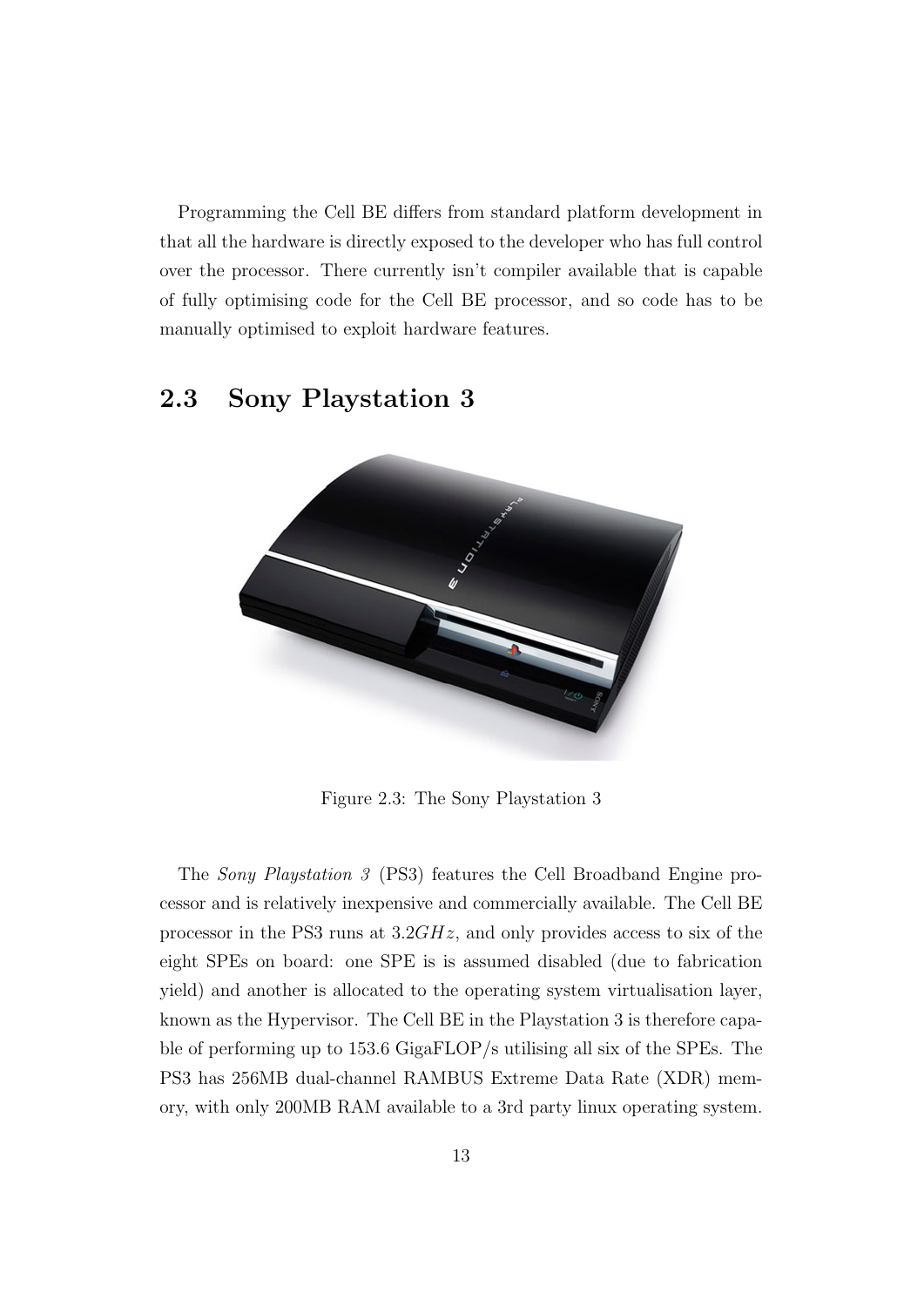External memory is accessed by the XDR memory controller that supports a bandwidth of 25 GB/s.

Due to virtualised hardware access, the PS3 prevents access to the Graphics Processor (GPU) and video RAM, and does not allow computation to be offloaded to the GPU. The PS3 has an on-board Gigabit Ethernet Adapter; although it is not connected to the PCI bus, access is possible through the hypervisor. The Ethernet Adapter does have a dedicated DMA unit, which permits data transfer without the intervention of the PPE [5]. The approach used to enable development under Linux on the PS3 is described in detail in Appendix B

### 2.4 High Performance Scientific Computing

The Cell BE architecture, with its high performance design and parallelisation, is suited to high performance signal processing applications. The Cell BE has support for large page sizes to minimize memory latency for large data sets. Details of the Huge Translation Lookaside Buffer (HTLB) support that enable this can be found in Appendix B. The current Cell BE design is extremely efficient for single precision floating-point operations, although the accuracy limits imposed make this inappropriate for most scientific applications. The double precision floating-point necessary for scientific applications still exhibit a slight performance increase over conventional processors, although orders of magnitude slower than single precision performance. The Cell BE can achieve performance of over 200 GigaFLOP/s for single precision application, and over 14 GigaFlops for double precision operations. Modifications to the Cell BE architecture to increase the performance of double precision operations have been proposed by Williams et al. [40].

The IBM BladeCenter QS21<sup>2</sup> enables scaled performance and overcomes many of the disadvantages of the Sony Playstation 3 for use in scientific high performance computing. The Cell BE processor is used as a modular

<sup>2</sup>A server mainframe featuring the Cell Broadband Engine processor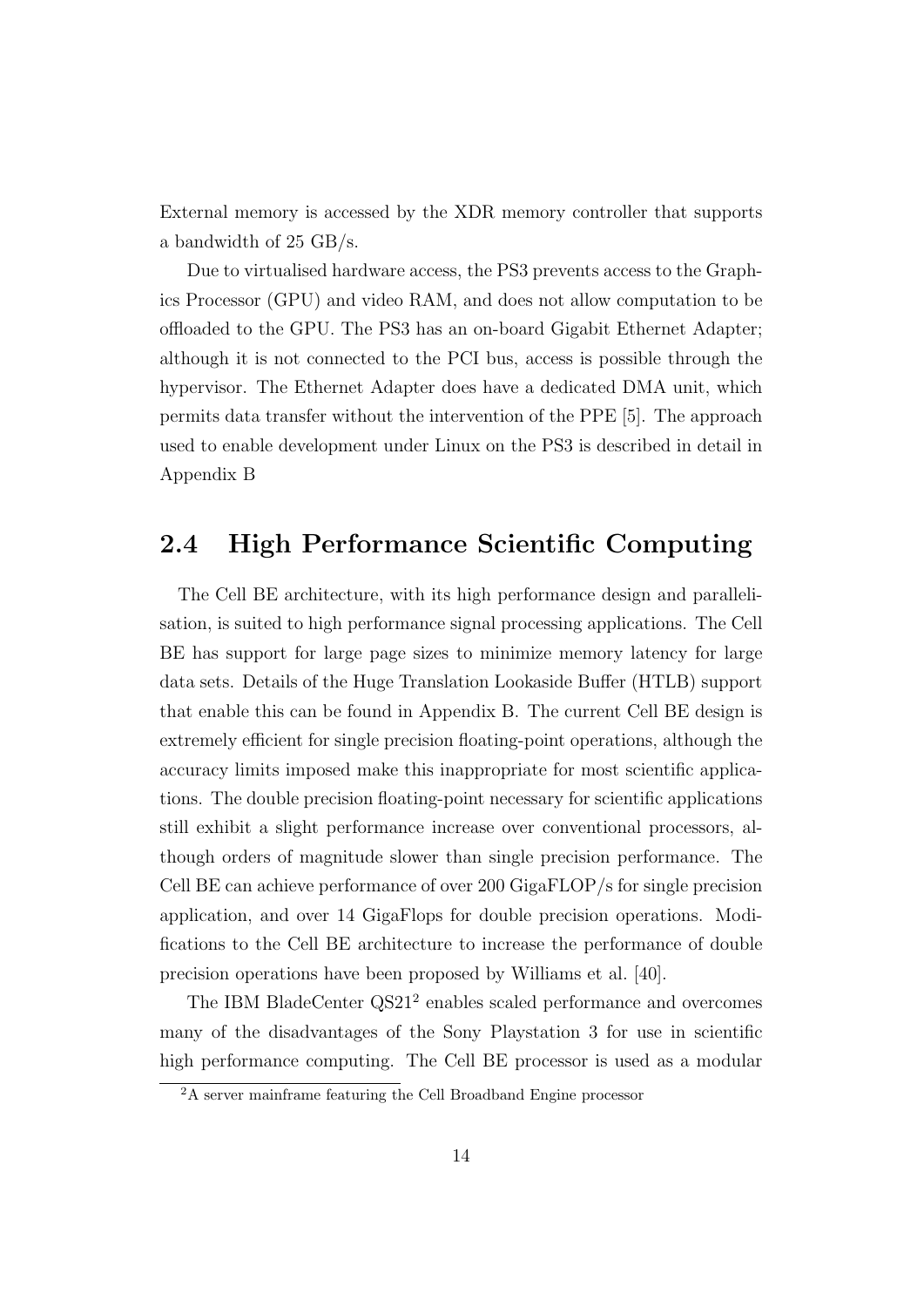component within the BladeServer to create a high performance symmetric multiprocessor (SMP) system.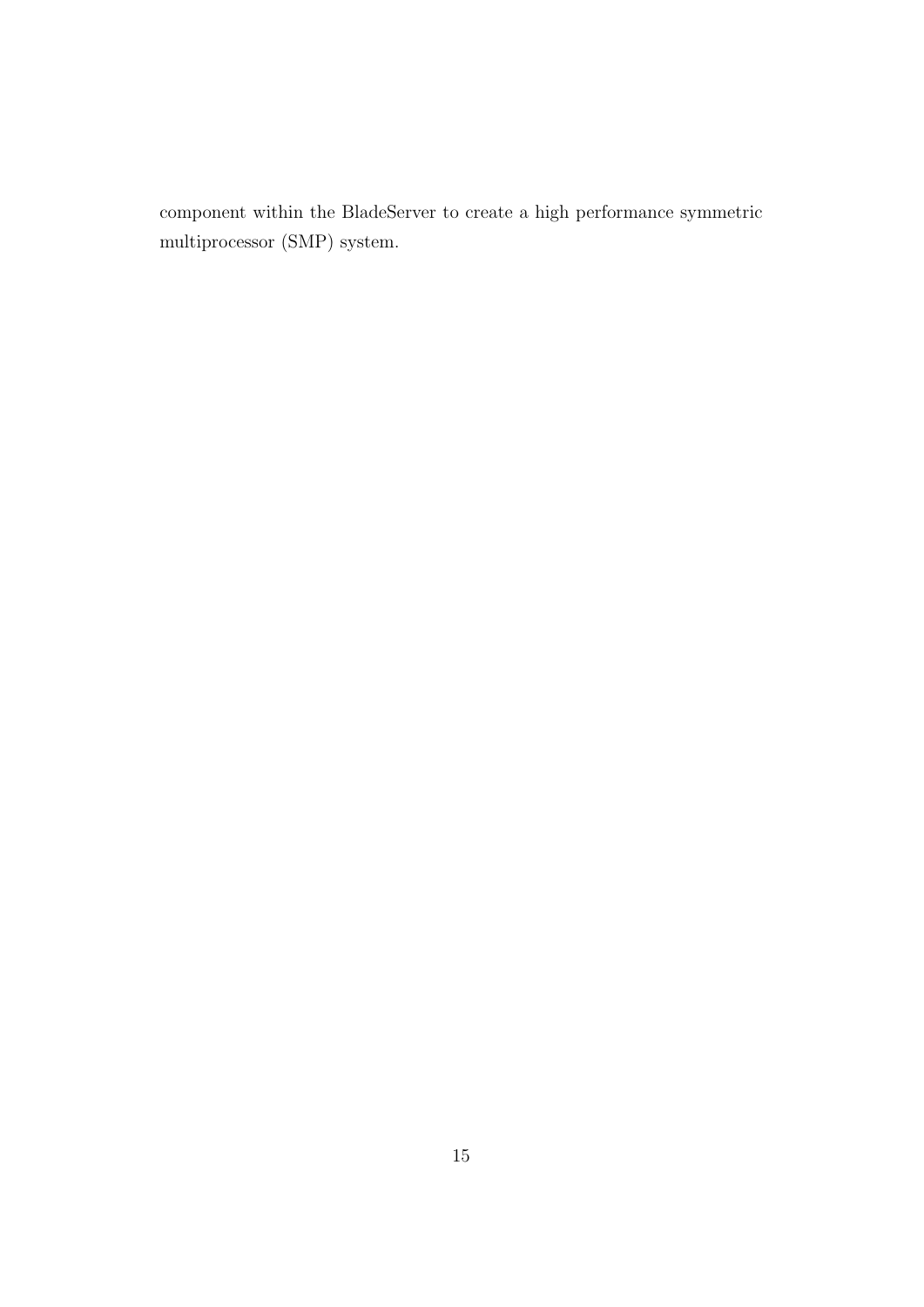## Chapter 3

## Polyphase Filter Banks

This chapter provides an introduction to the theory and mathematical development of Polyphase Filter Banks. Polyphase Filter Banks provide an efficient algorithm for digital filtering used in signal processing applications.

#### 3.1 Finite Impulse Response Filters

By definition, the Finite Impulse Response (FIR) filter has a finite number of filter coefficients. Filtering is implemented as convolution of the filter coefficients with the signal samples:

$$
y[n] = \sum_{j=0}^{N-1} x[j] * h[n-j],
$$
\n(3.1)

where  $x[n]$  are the original signal samples,  $y[n]$  are the filter output samples and  $h[n]$  are the coefficients of the impulse response for the filter with transfer function  $H(z)$ .



Figure 3.1: FIR filter block diagram

A major advantage of FIR filters is the property of linear phase.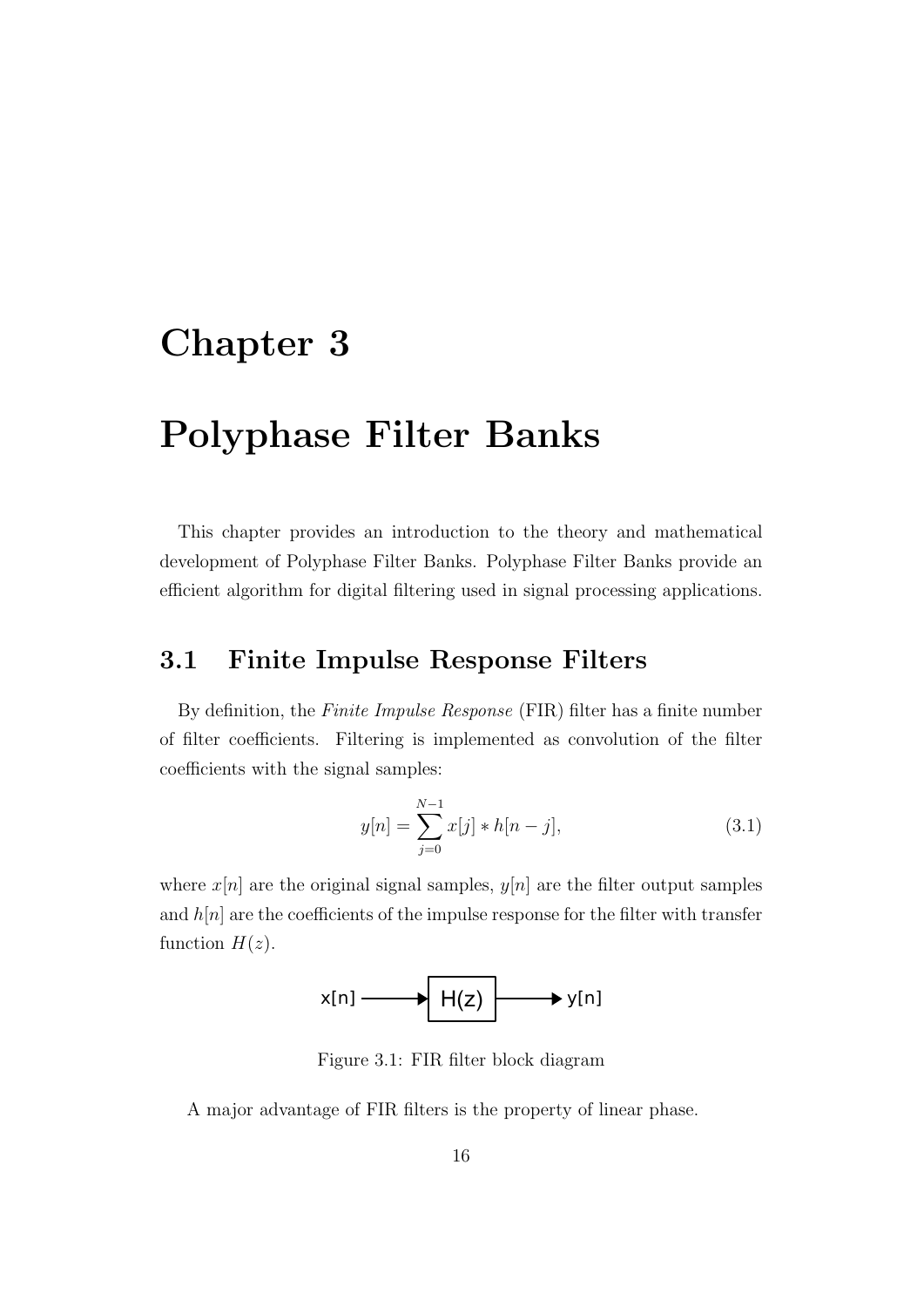#### 3.2 Multirate Digital Signal Processing

A multirate filter makes use of different sample rates of the sampled input signal during the filtering process, using the operations of interpolation (increasing the sample rate) and/or decimation (decreasing the sample rate). Multirate systems are classified as *Linear Time-Varying* (LTV) systems and are of great practical importance as they can achieve much greater processing efficiency than single-rate systems.

#### 3.2.1 Decimation

Decimation refers to the process of reducing the sampling rate of a signal [29]. This is usually implemented as a low-pass filtering operation followed by downsampling (discarding a number of samples).

The ratio of the input sampling rate to the output sampling rate is referred to as the *decimation factor* (denoted as  $M$ ). As decimation is realised by discarding samples, the decimation factor is limited to an integer value,  $M \in \mathbb{Z}$ . Although an arbitrary fractional decimation factor is not possible, a rational decimation factor can be achieved through resampling, which involves combining decimation and interpolation to achieve the desired resampling factor. The downsampled signal can be represented mathematically as

$$
y[n] = x[Mn],\tag{3.2}
$$

where  $y$  is the downsampled signal, x is the original signal, and M is the decimation factor.



Figure 3.2: Decimation block diagram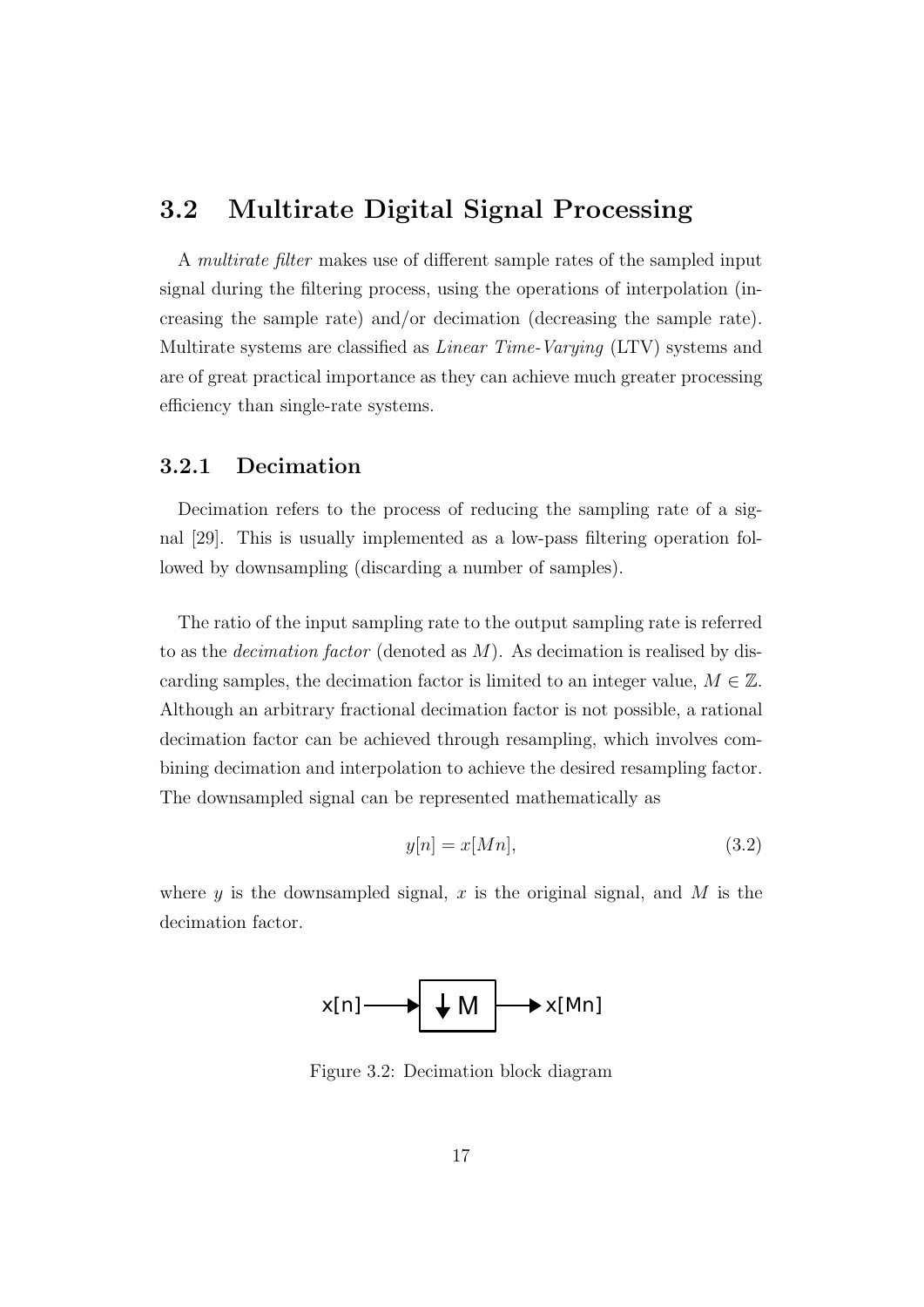In the frequency domain, the downsampling operation can be shown to be

$$
Y(e^{j\omega}) = \frac{1}{M} \sum_{k=0}^{M-1} X(e^{j(\omega - 2\pi k)/M}), \qquad (3.3)
$$

where  $Y(e^{j\omega})$  and  $X(e^{j\omega})$  are the fourier transforms of  $y[n]$  and  $x[n]$  respectively.

The signal is passed through a low-pass filter before downsampling to ensure that the decimated signal obeys the *Nyquist* criterion, which states that the new sampling rate must be higher than the bandwidth of the signal to avoid aliasing.

Decimation is practically useful as a means of reducing the cost of processing (computational cost as well as data storage cost of implementation), which is proportional to the sampling rate.

#### 3.2.2 Interpolation

The interpolation process increases the sampling rate of a signal by upsampling and then filtering the signal. Upsampling is achieved by inserting a number of zero-valued samples between each original sample of the signal. The upsampling step of interpolation produces a higher sampled signal that has an identical spectrum as the original signal over the original bandwidth in the frequency domain, but also produces spectral images centered on multiples of the original sampling rate. The undesirable spectral images are then eliminated through the use of a low-pass filter.

The ratio of the output sampling rate to the input sampling rate is referred to as the *interpolation factor* (denoted as  $L$ ). The interpolation factor is also limited to an integer value,  $L \in \mathbb{Z}$ , although resampling can be used to achieve a rational interpolation factor. The upsampled signal can be represented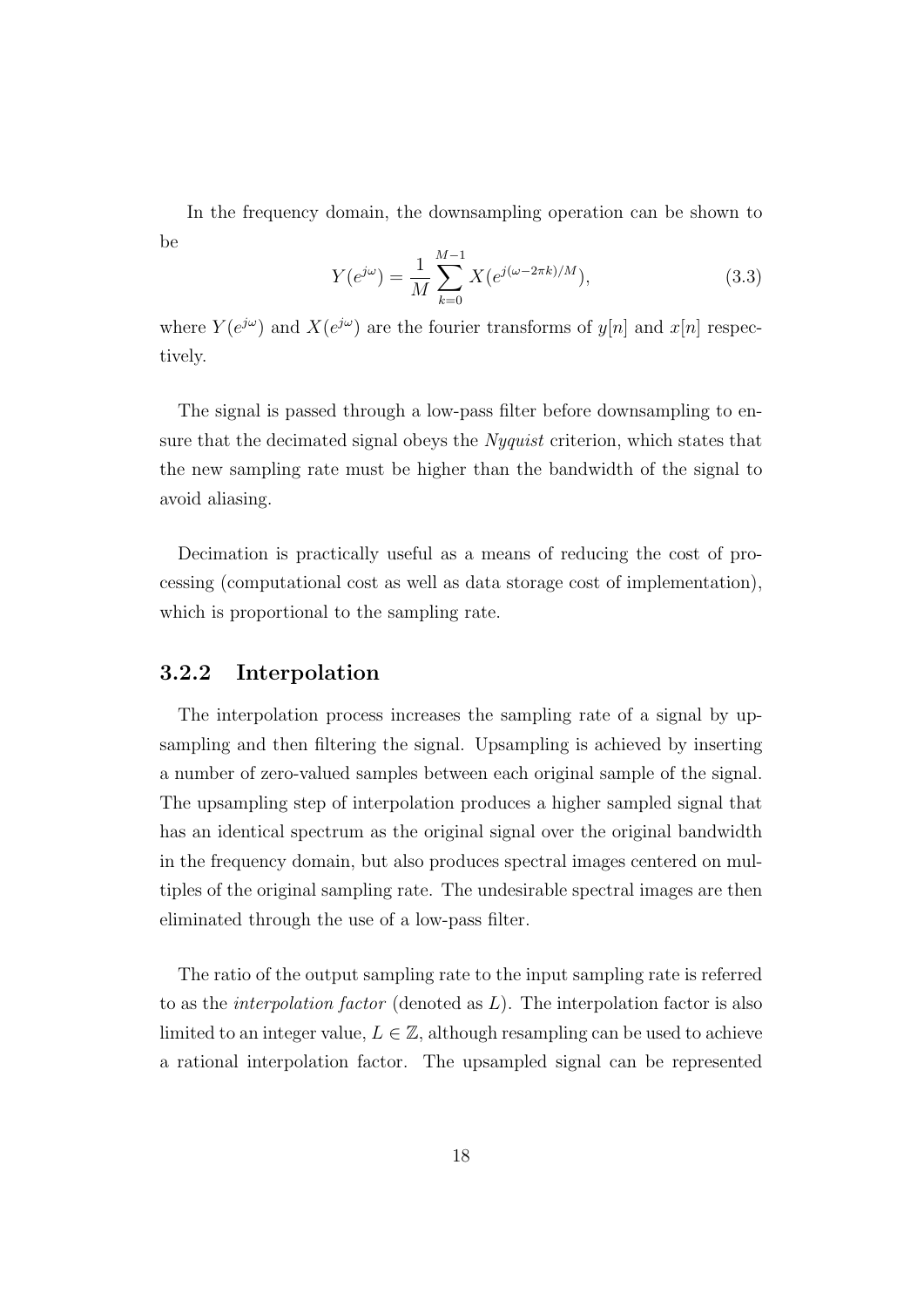mathematically as

$$
y[n] = \begin{cases} x[n/L] & \text{if } n \text{ is an integer multiple of } L \\ 0 & \text{otherwise} \end{cases}
$$
 (3.4)

where y is the upsampled signal, x is the original signal, and  $L$  is the interpolation factor.

$$
x[n] \longrightarrow \boxed{\uparrow \quad \downarrow} \longrightarrow x[n/L]
$$

Figure 3.3: Interpolation block diagram

In the frequency domain, the upsampling operation can be shown to be

$$
Y(e^{j\omega}) = X(e^{j\omega L}),\tag{3.5}
$$

where  $Y(e^{j\omega})$  and  $X(e^{j\omega})$  are the fourier transforms of  $y[n]$  and  $x[n]$  respectively.

Interpolation is useful in converting a signal for input into a system that requires a higher sampling rate, as well as being a stage in the resampling process.

The operations of downsampling and upsampling are a time varying, as a unit delay at the input will cause a non-unit delay of the output.

#### 3.3 Channelisation

Channelisation is a technique used to separate a mixed channel signal into a number of single channels (channels). Various method for signal channelisation have been developed, such as the Hierarchical Multistage Method using a binary tree approach [13], Digital Down Conversion, frequency domain filtering using the FFT [30], and Polyphase Filter Banks [41]. The Polyphase Filter Bank channelisation algorithm, consisting of a polyphase filter bank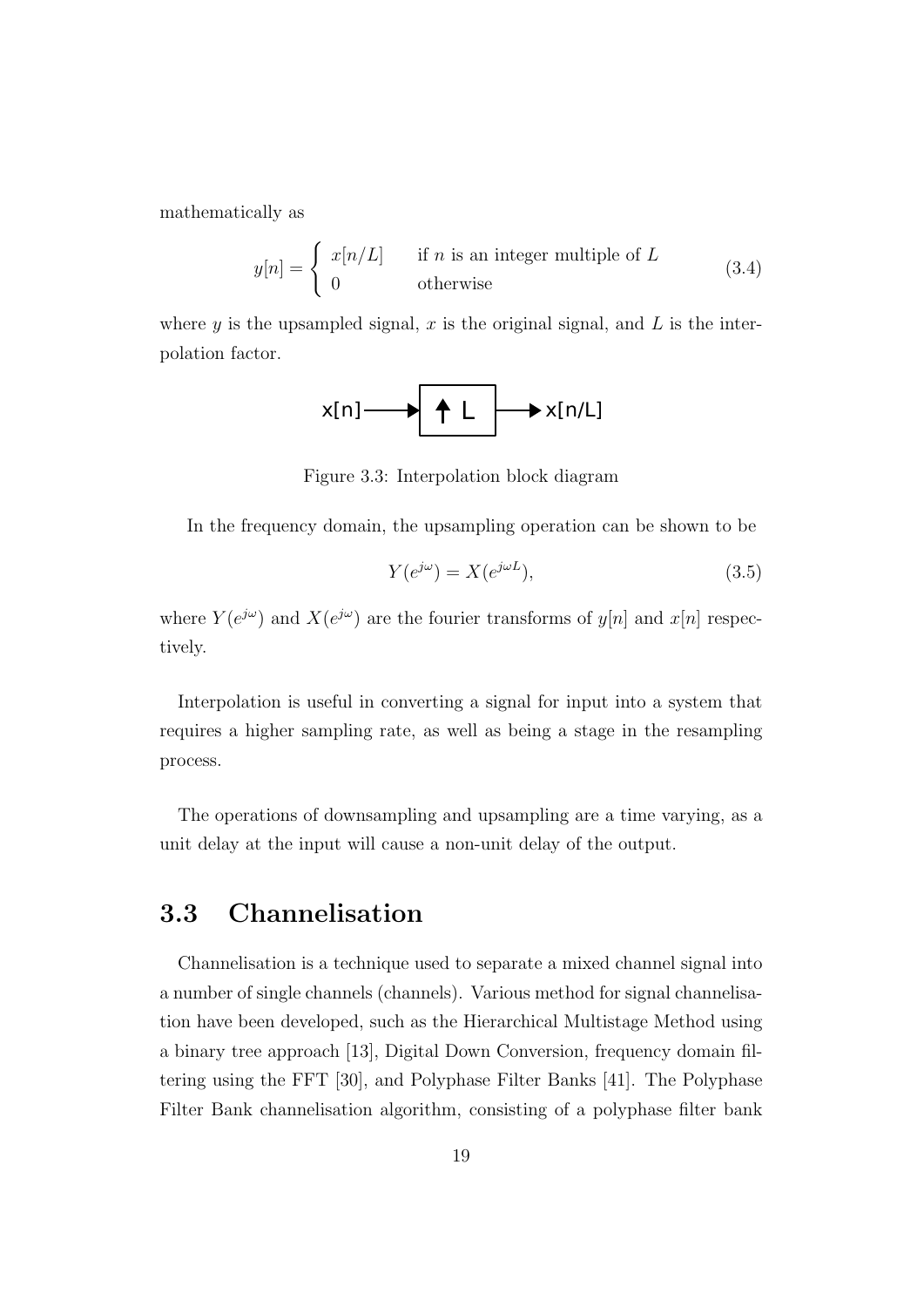in combination with a Fast Fourier Transform (FFT), has been shown to be the most efficient technique for channelisation with large numbers of channels [30] [33].

#### 3.4 Filter Banks

A filter bank is a set of filters with a common input or common output signal. The analysis filter bank splits the input signal  $x(n)$  into a number of subband signals  $x_k(n)$ . The filters are typically uniformly distributed across the band of interest.

#### 3.5 Polyphase Representation of Filter Banks

#### 3.5.1 The Noble Identities

The Noble Identities illustrate an equivalent view of a decimator or interpolator. The order of filtering and resampling may be reversed, resulting in the equivalent systems for both the decimator, as shown in Figure 3.4, and the interpolator, as shown in Figure 3.5.



Figure 3.4: Exchanging the order of filtering and downsampling



Figure 3.5: Exchanging the order of upsampling and filtering

The noble identities allow for a more efficient computation as the filtering is applied to the signal at the lower sample rate.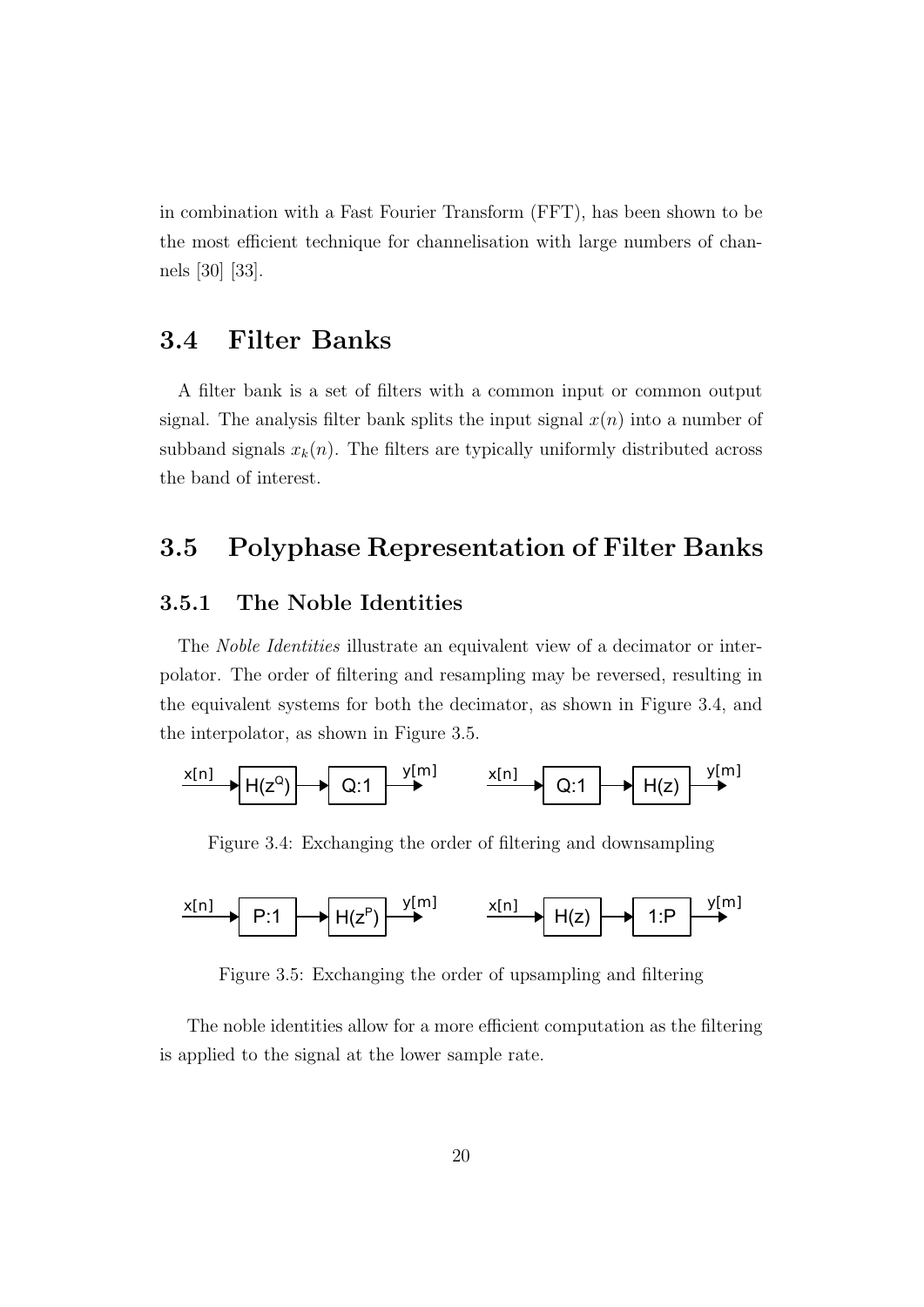#### 3.5.2 The Polyphase Representation

If we examine the z-Transform of the analysis filter response

$$
H(z) = \sum_{n = -\infty}^{\infty} h(n) z^{-n},
$$
\n(3.6)

we can split this up into sequences of even numbered coefficients and odd numbered coefficients

$$
H(z) = \sum_{n=-\infty}^{\infty} h(2n)z^{-2n} + \sum_{n=-\infty}^{\infty} h(2n+1)z^{-(2n+1)}
$$
  
= 
$$
\sum_{n=-\infty}^{\infty} h(2n)z^{-2n} + z^{-1} \sum_{n=-\infty}^{\infty} h(2n+1)z^{-2n}.
$$
 (3.7)

Thus, if we define

$$
E_0(z) = \sum_{n = -\infty}^{\infty} h(2n) z^{-n}, \quad E_1(z) = \sum_{n = -\infty}^{\infty} h(2n + 1) z^{-n}, \quad (3.8)
$$

we are able to expressed  $H(z)$  as

$$
H(z) = E_0(z^2) + z^{-1} E_1(z^2).
$$
 (3.9)

Generalising this decomposition into  $\cal M$  components

$$
H(z) = \sum_{n=-\infty}^{\infty} h(nM)z^{-nM}
$$
  
+  $z^{-1} \sum_{n=-\infty}^{\infty} h(nM+1)z^{-nM}$   
:  
+  $z^{-(M-1)} \sum_{n=-\infty}^{\infty} h(nM+M-1)z^{-nM}$  (3.10)

this can be compactly expressed as

$$
H(z) = \sum_{l=0}^{M-1} z^{-l} E_l(z^M), \qquad (3.11)
$$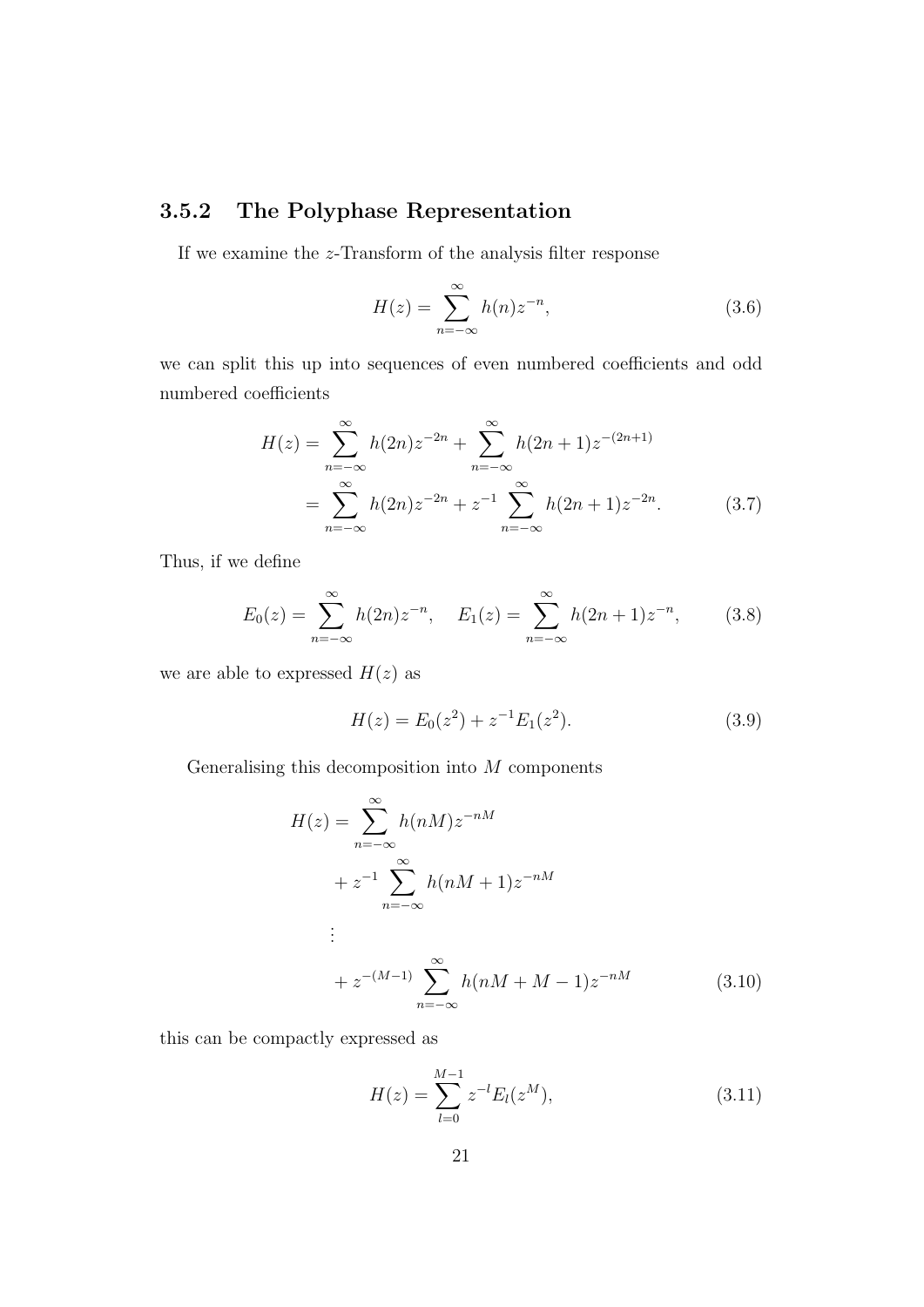which is known as the Type 1 Polyphase representation, where

$$
E_l(z) = \sum_{n=-\infty}^{\infty} e_l(n) z^{-n},
$$

with

$$
e_l(n) \triangleq h(Mn+l), \quad 0 \le l \le M-1
$$

 $E_l(z)$  are the polyphase components of  $H(z)$  [37].

The noble identity shown in Figure 3.4 can now be used to move the filter in Equation 3.11 to the other side of the decimator so that filtering is performed at the lower sampling rate.

## 3.6 Implementation of Polyphase DFT Filter Banks

### 3.6.1 Polyphase Structure for Critically Sampled DFT Filter Banks

In the case where the number of channels in the filter bank is equal to the decimation factor  $(M = K)$ , the filter bank is said to be *critically sampled*. The polyphase structure for the efficient realisation of critically sampled DFT filter banks has been shown by Rabiner and Crochiere [10].

$$
X_k(m) = \sum_{\rho=0}^{M-1} \sum_{r=-\infty}^{\infty} \bar{p}_{\rho}(r) W_M^{-k\rho} x_{\rho}(m-r)
$$
  
= 
$$
\sum_{\rho=0}^{M-1} W_M^{-k\rho} [\bar{p}_{\rho}(m) * x_{\rho}(m)]
$$
(3.12)

where  $W_K$  is the k-th root of unity,  $\bar{p}_p(m) = h(Mm - p)$  are the polyphase filter components, and  $x_{\rho}(r)$  is the decimated channel signal.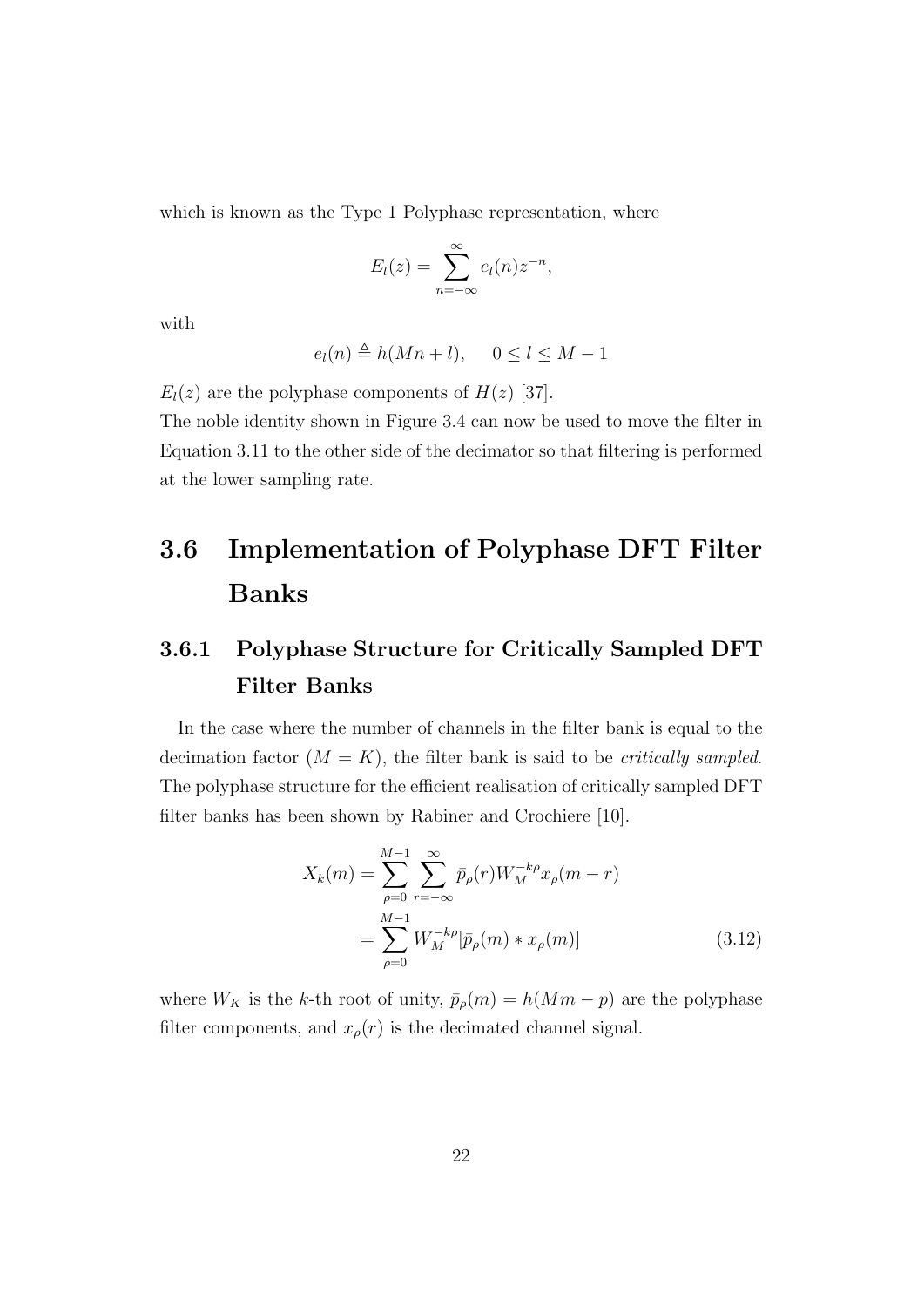

Figure 3.6: Critically Sampled DFT Filter Bank

### 3.6.2 Polyphase Structure for Oversampled DFT Filter Banks

For the oversampled case where the number of channels is an integer multiple of the decimation factor, i.e  $K = MI$  for  $I \in \mathbb{N}$ , a polyphase structure provides an efficient realisation [10].

$$
X_k(m) = \sum_{\rho=0}^{K-1} W_K^{-k\rho} \left[ \sum_{r=-\infty}^{\infty} \bar{p}_{\rho}(m-rI)x_{\rho}(r) \right]
$$
(3.13)

where  $W_K$  is the k-th root of unity,  $\bar{p}_\rho(m-rI) = h(Mm-p)$  are the polyphase filter components, and  $x_{\rho}(r)$  is the decimated channel signal.

## 3.7 The Fast Fourier Transform

The FFT is described in Algorithm 1, using a modified version of the Radix-2 Decimation in Time (DIT) FFT developed by Mullin and Small [25]. A more detailed introduction to the Fast Fourier Transform may be found in Appendix A.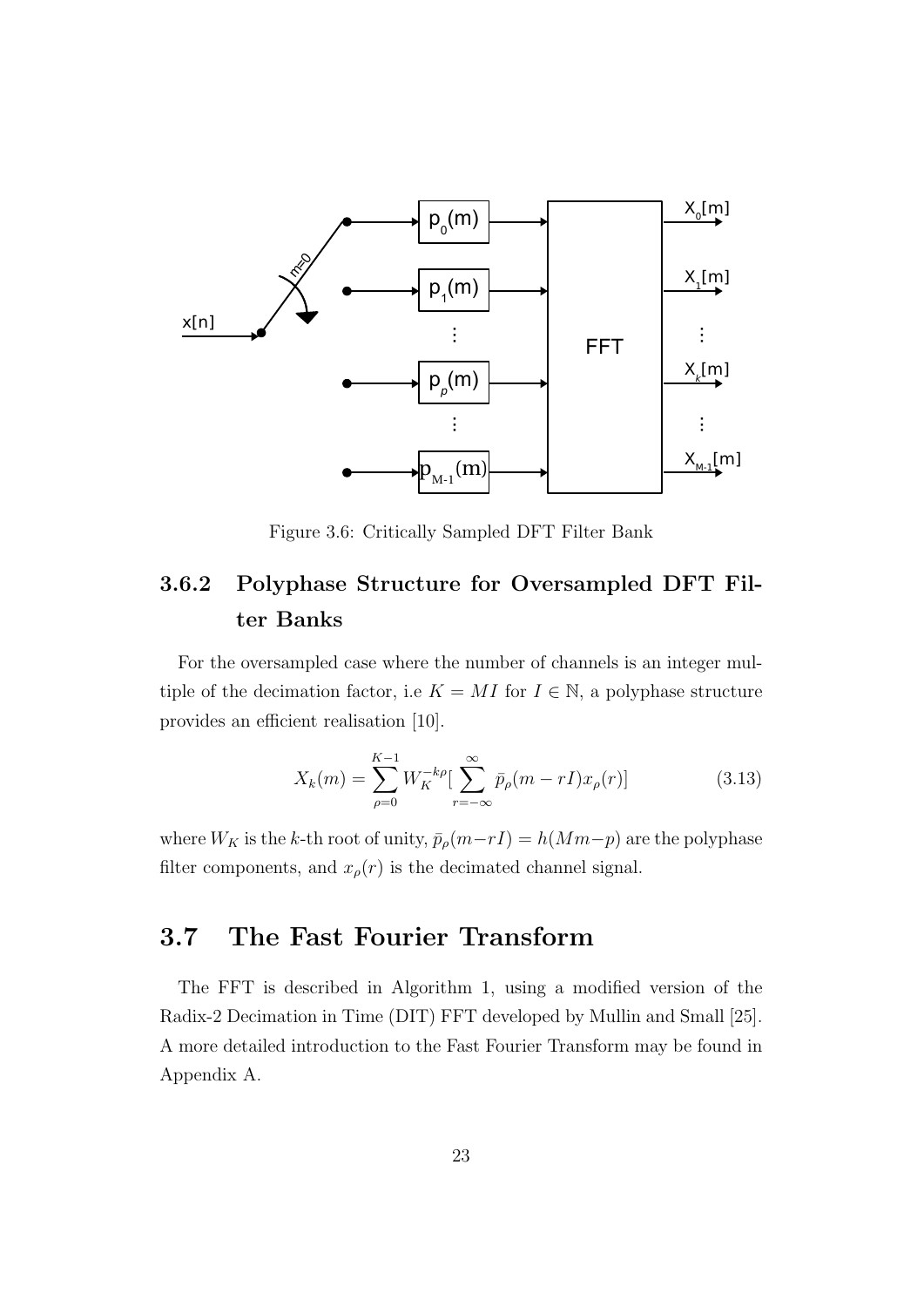

Figure 3.7: Oversampled DFT Filter Bank

```
Algorithm 1 Modified Fast Fourier Transform
Require: x \in \mathbb{C}^n and n = 2^tfor q = 1 to t do
      L \leftarrow 2^qfor j = 0 to L/2 - 1 do
        \omega(j) \leftarrow e^{(2\pi ij)/L}end for
     for k = 0 to n - 1 step L do
        for j = 0 to L/2 - 1 do
           c \leftarrow \omega(j) \times x(k + j + L/2)d \leftarrow x(k + j)x(k + j) \leftarrow d + c
```

```
x(k+j+L/2) \leftarrow d-cend for
end for
```
end for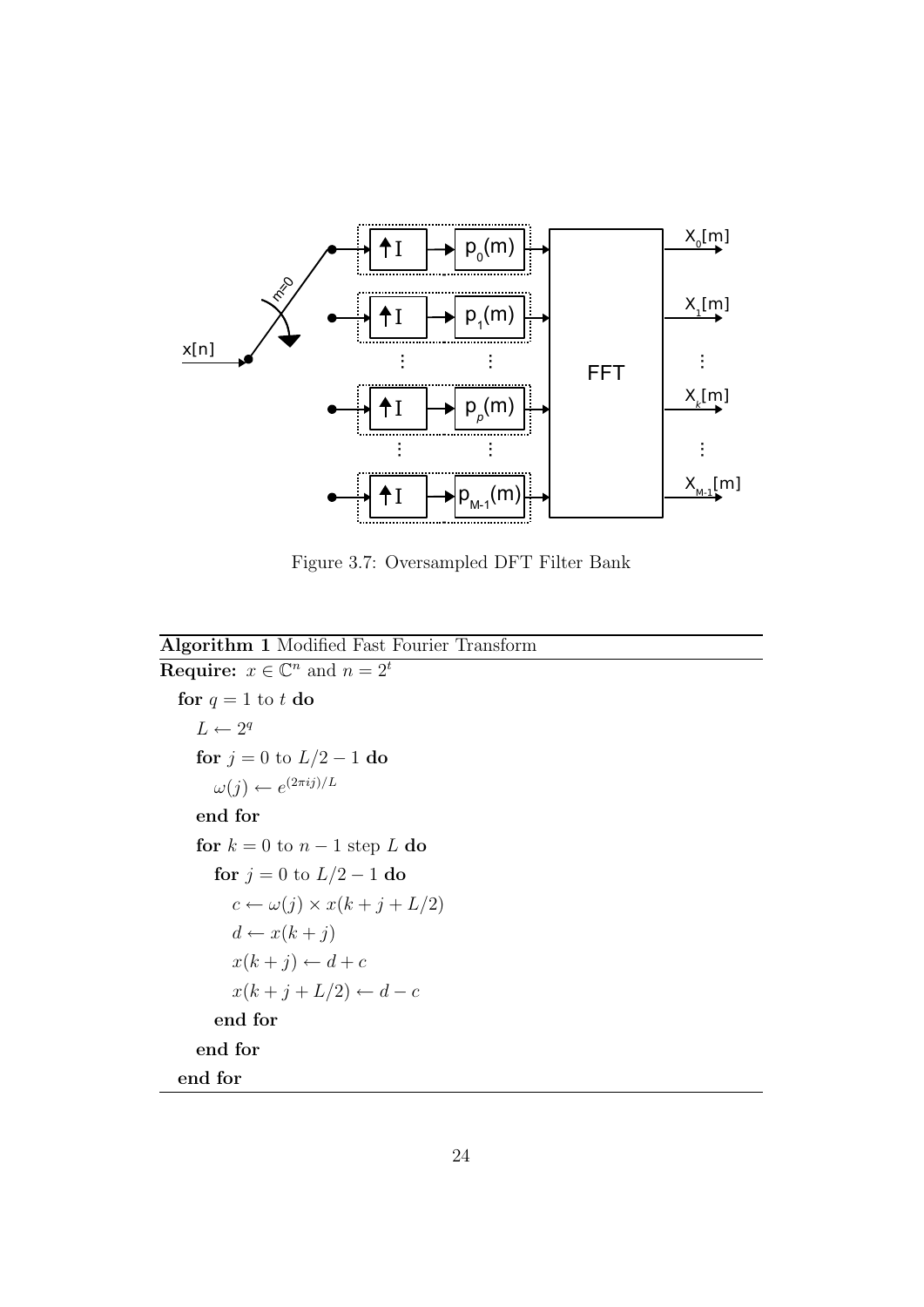## Chapter 4

## Implementation Details

In order to fully utilize the power of the Cell BE processor, the algorithm needs to be analysed for parallelisation, profiled and mapped to the appropriate elements of the processor.

### 4.1 Programming Model

There are multiple techniques that can be used to leverage the heterogeneous processor architecture of the Cell BE for efficient computation, and the programming model needs to be determined from a study of the algorithm that is required to be implemented. Examples of some programming models that may be employed on the Cell BE processor are:

• Streaming (Pipelined) Model: Each SPE functions as a stage in a pipelined algorithm. Data is streamed from the PPE into the first SPE where processing occurs. After data is processed in a particular SPE, it is streamed to the next SPE in the pipeline using DMA transfer. The last SPE in the pipeline will store the results back into main memory. In this model, a different program needs to be developed for each SPE containing the relevant algorithm for a particular stage in the pipeline. This model is suitable for algorithms that consist of a number of separable consecutive computationally intensive stages.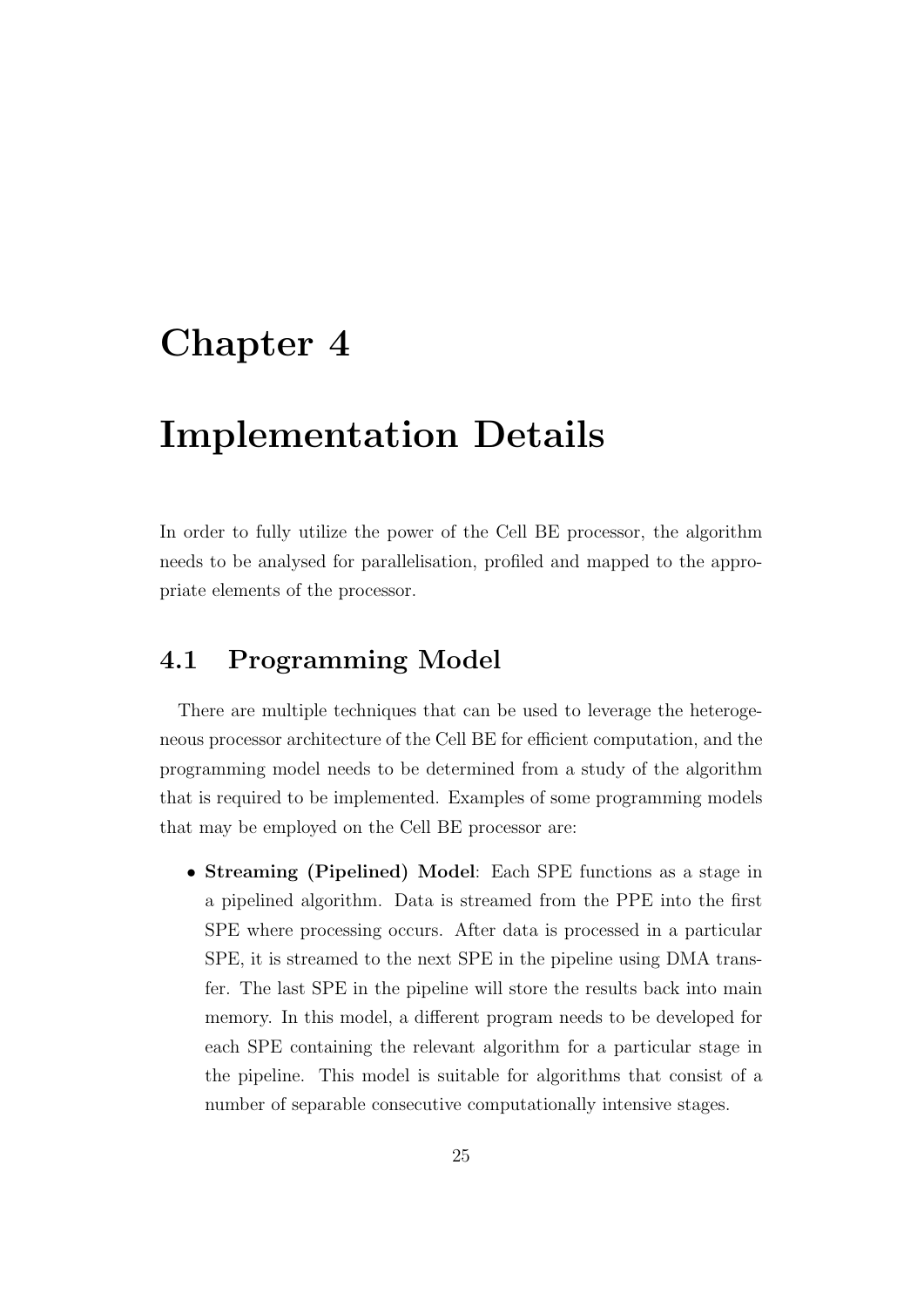- **Parallel Model**: The parallel data model exploits data parallelism within the algorithm, and distributes equal workloads of the partition data across the available SPEs. The SPEs perform identical computation in parallel and return the results back into main memory on completion.
- Functional offload: The PPE runs a program, and offloads computationally intensive functional procedures to be performed on a SPE, which then returns the results to the PPE. In this model the algorithm needs to be separated into functional blocks and a separate program written for each function to be executed on a SPE.



Figure 4.1: Examples of the programming models: (a) Streaming (Pipelined);  $(b)$  Parallel;  $(c)$  Functional Offload.

The model used for the implementation of Polyphase Filter Banks will exploit data parallelism and view the Cell BE processor as a homogeneous data parallel machine (Parallel Model) with heterogeneity in the PPE control code [39]. The computationally expensive code is partitioned to be executed in parallel across the available SPEs. The PPE program is written to format the data in memory, and for control and management of the SPEs. This programming model requires the efficient parallelization of the algorithm as well as static scheduling of DMA operations to marshal data between the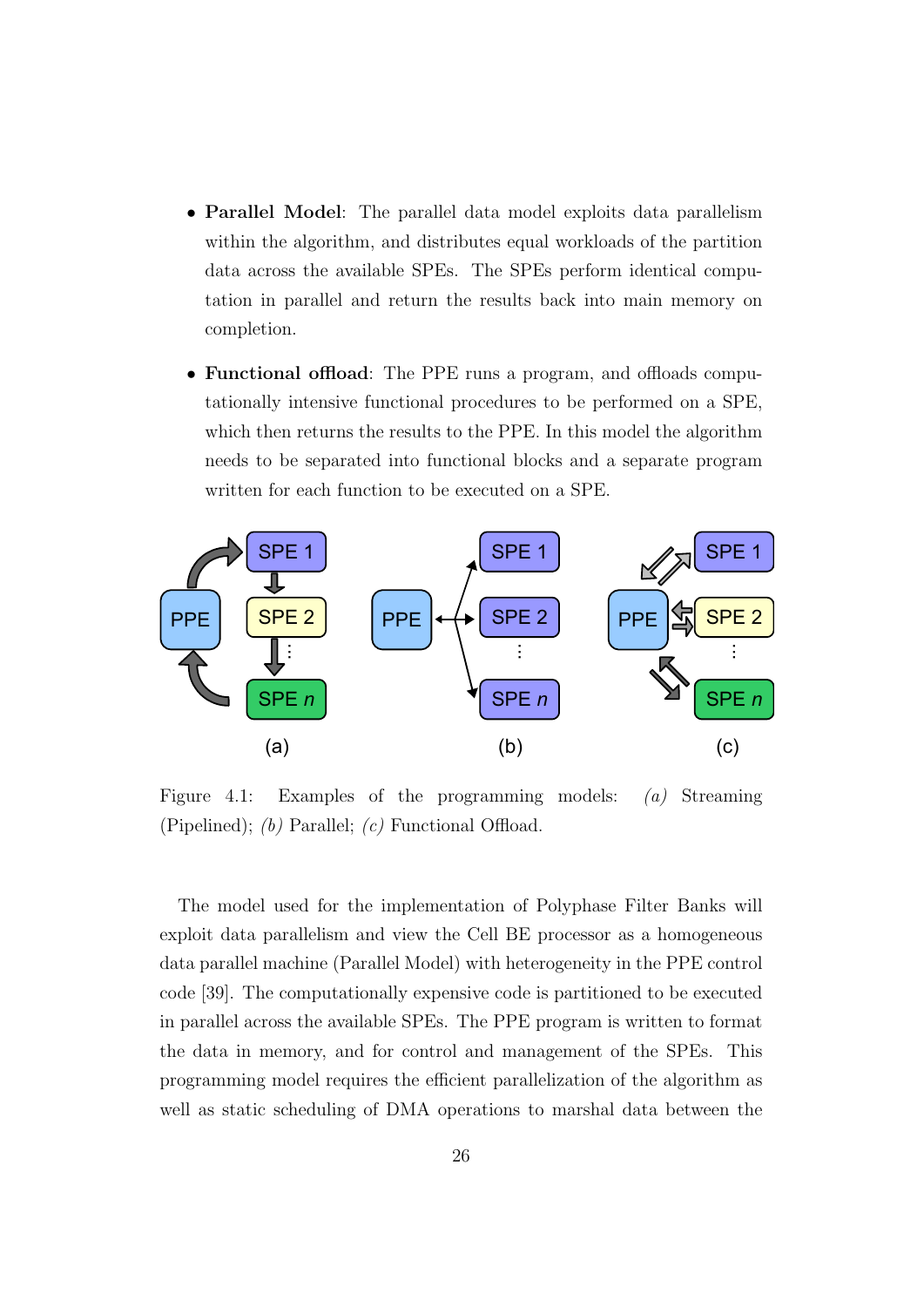relevant local stores in the SPE and main memory. Two different programs are written, the PPE control program, compiled with the PPU compiler<sup>1</sup>, and the SPE workload program that is compiled with the SPE compiler<sup>2</sup>. The SPE program is embedded within the PPE program, which loads the SPE program into threads that execute on each SPE at runtime.

Due to the limited size of the SPE Local Store, a large program may have code that does not entirely fit within this limit. To address this issue a technique called Code Overlays can be used [18]. Only a small segment of code is loaded into the SPE, known as the root segment, and this code then will load the relevant segments of code into an overlay region from main memory when needed. In this way, the entire SPE program does not need to be present in the local store at the same time.

## 4.2 Mapping the algorithm to the Cell BE Architecture

#### 4.2.1 Algorithm complexity analysis

The Polyphase Filter Bank uniform DFT channelisation algorithm is  $O(n \log_2 n)$ , derived from the FIR filtering process that is  $O(n)$ , where n is the order of the filter, and the FFT of  $O(n \log_2 n)$ .

#### 4.2.2 Algorithm partitioning

A control program was written and compiled for the PPE, which embeds the compiled SPE program within it and creates threads for each SPE that run the SPE program. The computationally intensive code is mapped to the SPE processors that are designed for high performance. The input data and filter coefficients are initially split into the  $K$  separate channels in memory.

<sup>1</sup> IBM XL C PPU compiler

<sup>2</sup> IBM XL C SPU compiler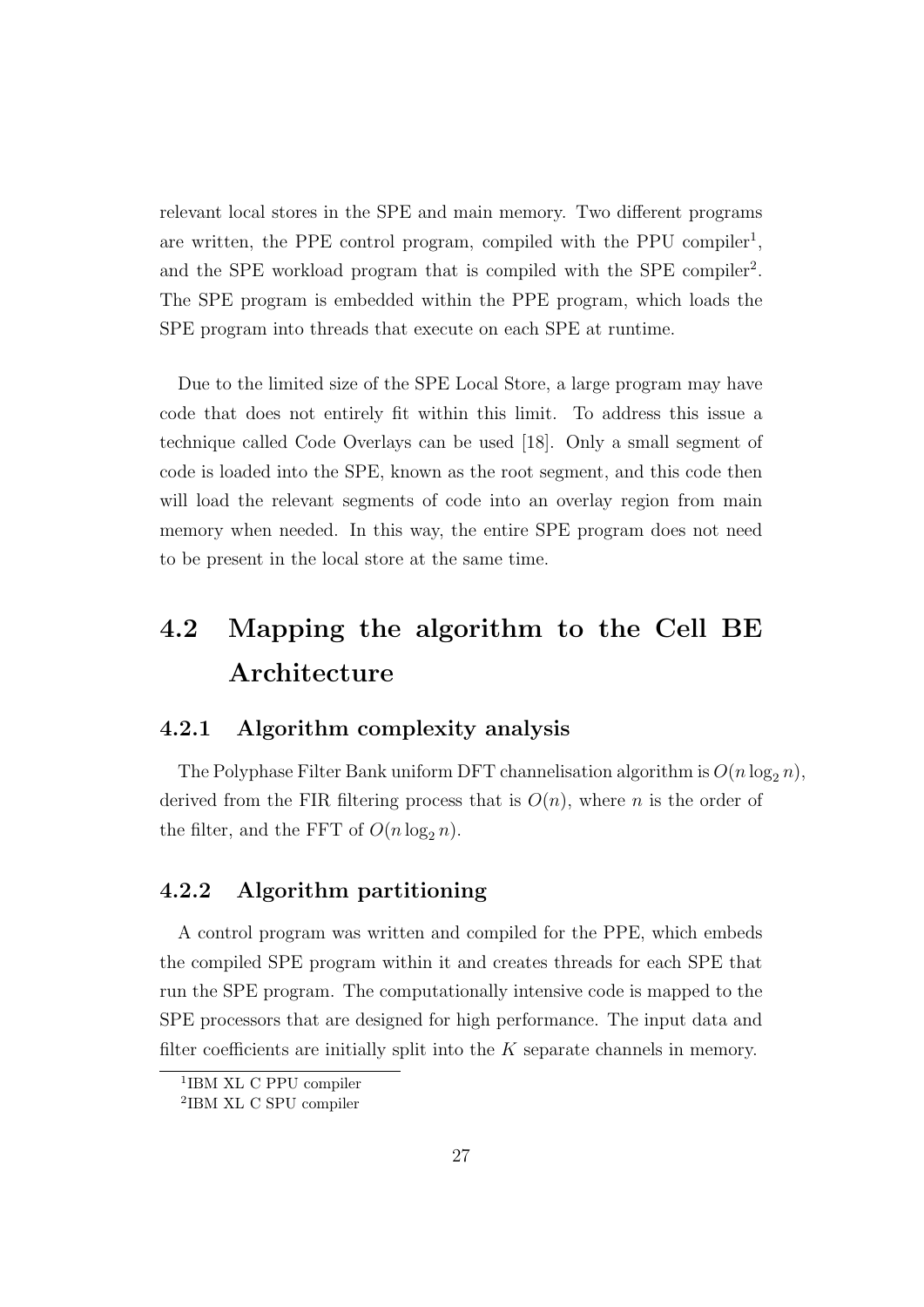The polyphase filter banks algorithm can be divided into two stages:

FIR filtering : Each channel is processed by upsampling (only in the case of over-sampled filter bank) and then convolving the filter tap coefficients with the channel coefficients.

FFT : For each output sample of the FIR filtering stage, a Fast Fourier Transform is performed across all the channels.

The input signal data for the filter is aligned in main memory by the PPE in the form of a 2-dimensional matrix, with the relevant channel-padding required to ensure quadword DMA transfers. This data is then partitioned to run across the six available SPEs, allocating  $K/6$  channels to be processed in each SPE. This is illustrated in Figure 4.2 (Step 1). The FIR filtering stage (Step 2) retrieves the data for each channel from main memory, which it then processes. The results of each channel are then partitioned further across the six SPEs, and each segment, of size  $\frac{N}{6K}$  is transfered to the relevant SPE via DMA. Once all filtering has been completed in all the SPEs, the FFT processing is started (Step 3), performing a 1-dimensional FFT on each column of data. The results of the FFT stage are then copied back to main memory via DMA (Step 4).

#### 4.2.3 SPE program algorithm

This section describes the details of the algorithm implemented on the SPE for Polyphase filter bank processing. The program code that runs on each SPE is described in Algorithm 2. The algorithm runs on SPE  $n$ , where  $0 \leq n \leq N-1$ , assuming an input signal of length S, and filter coefficients of length F.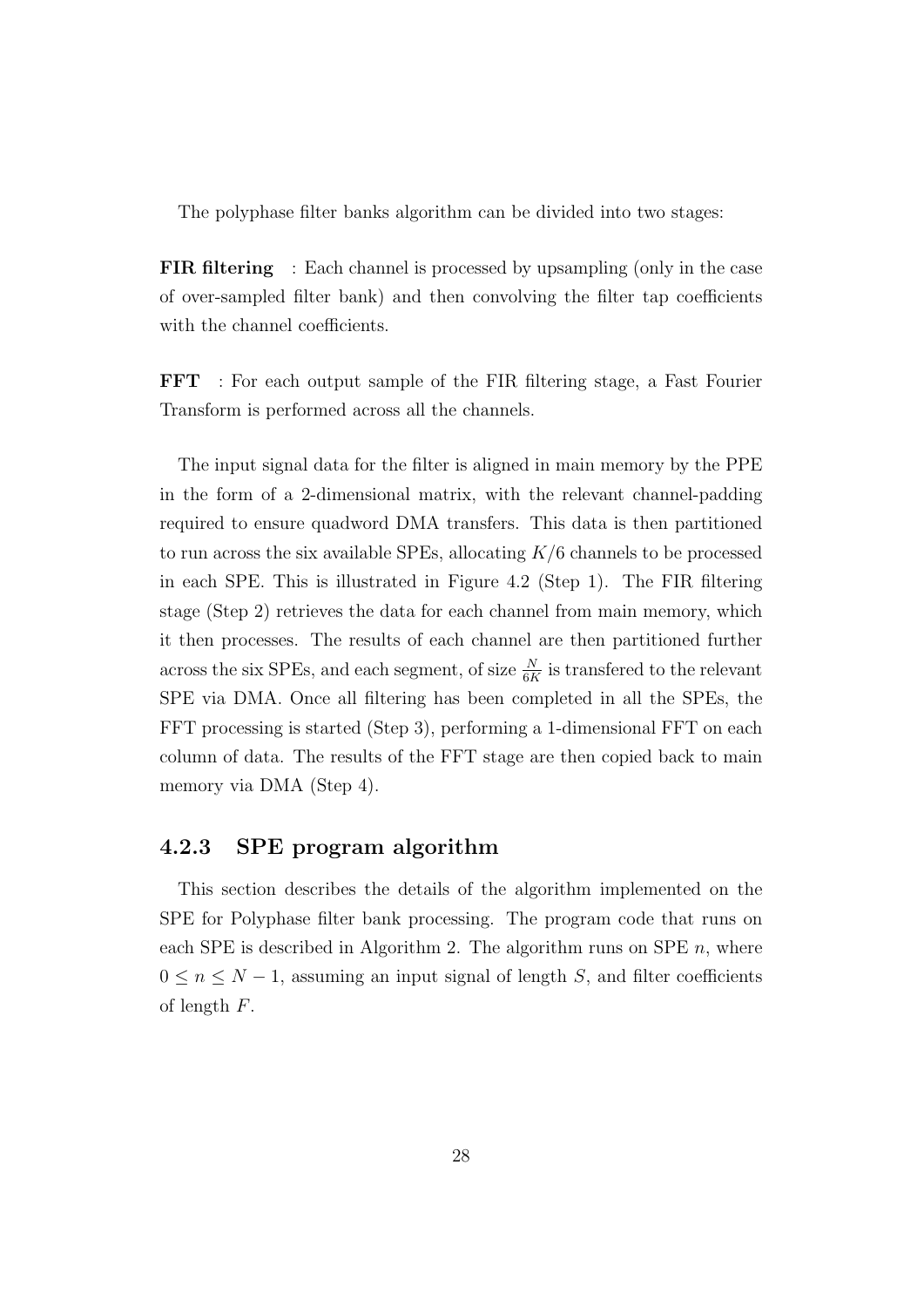

Figure 4.2: Algorithm stages for implementation using six SPEs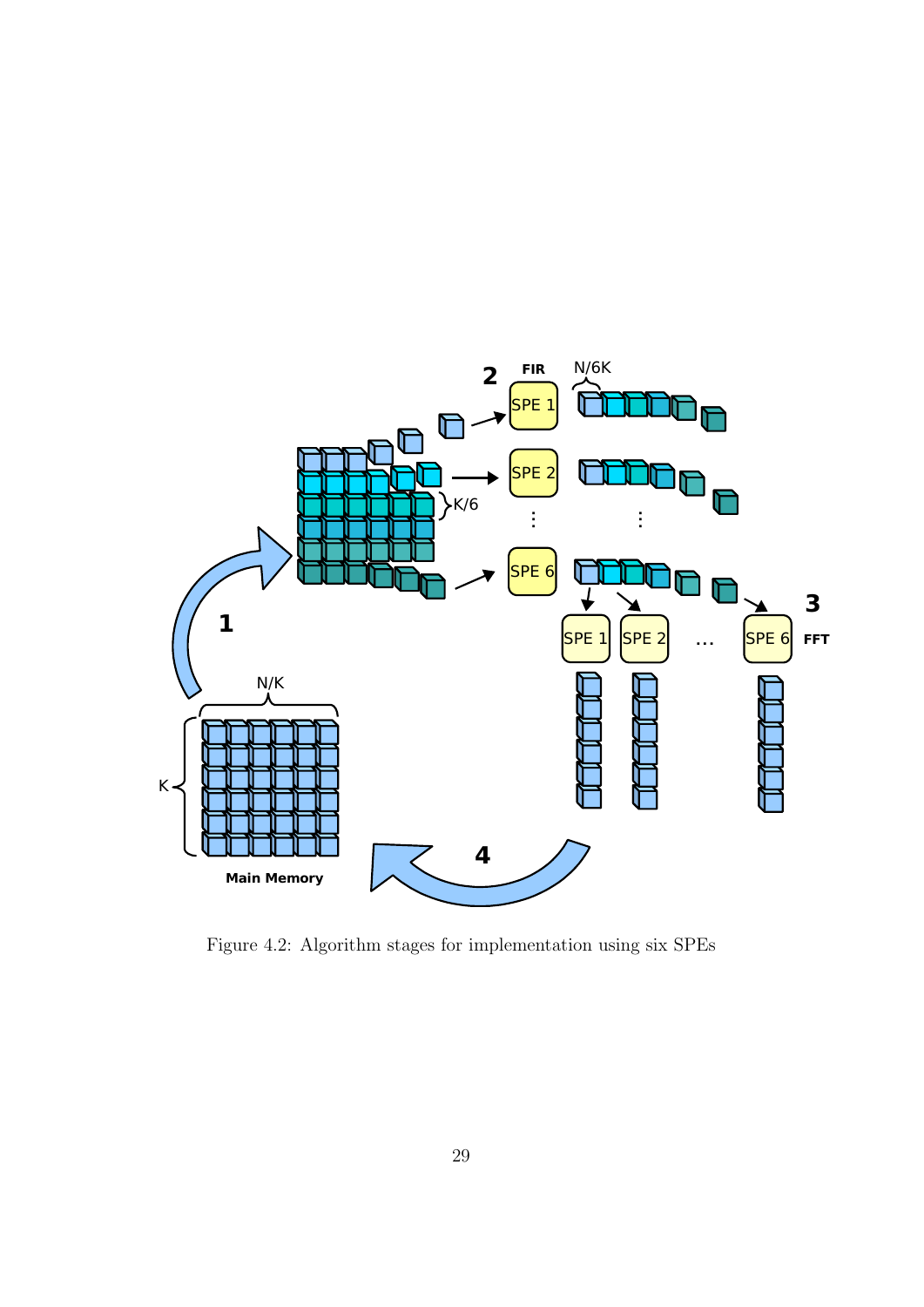#### Algorithm 2 Program for SPE  $n$

1: Wait for signal from PPE to begin FIR filter stage 2: Assign  $i \leftarrow 0$ 3: DMA request to get channel  $nK/N$  signal data into SBuffer i 4: DMA request to get channel  $nK/N$  filter data into FBuffer i 5: for  $k = 1$  to  $K/N - 1$  do 6:  $i \leftarrow i \oplus 1$ 7: DMA request to get channel  $nK/N + k$  signal data into SBuffer j 8: DMA request to get channel  $nK/N + k$  filter data into FBuffer j 9: Wait for DMA requests for Buffers  $i$  to complete 10: **for**  $x = 0$  to  $N - 1$  do 11: Calculate FIR filter results for values  $x((S + F)/K - 1)N$  to  $(x +$  $1)((S + F)/K - 1)N - 1$  by convolving SBuffer i and FBuffer i 12: DMA request to put FIR filter results into local store of SPE  $x$ 13: end for 14:  $i \leftarrow j$ 15: end for 16: Wait for DMA requests for Buffers  $i$  to complete 17: for  $x = 0$  to  $N - 1$  do 18: Calculate FIR filter results for values  $xS/N$  to  $(x + 1)S/N - 1$  by convolving SBuffer  $i$  and FBuffer  $i$ 19: DMA request to put FIR filter results into local store of SPE x 20: end for 21: Send signal to PPE to indicate end of FIR filter stage 22: Wait for signal from PPE to begin FFT stage 23: for  $k = 0$  to  $(S + F)/K - 1$  do 24: Calculate  $K$ -point FFT for column  $k$ 25: DMA request to put FFT results for column  $k$  into main memory 26: end for 27: Send signal to PPE to indicate end of FFT stage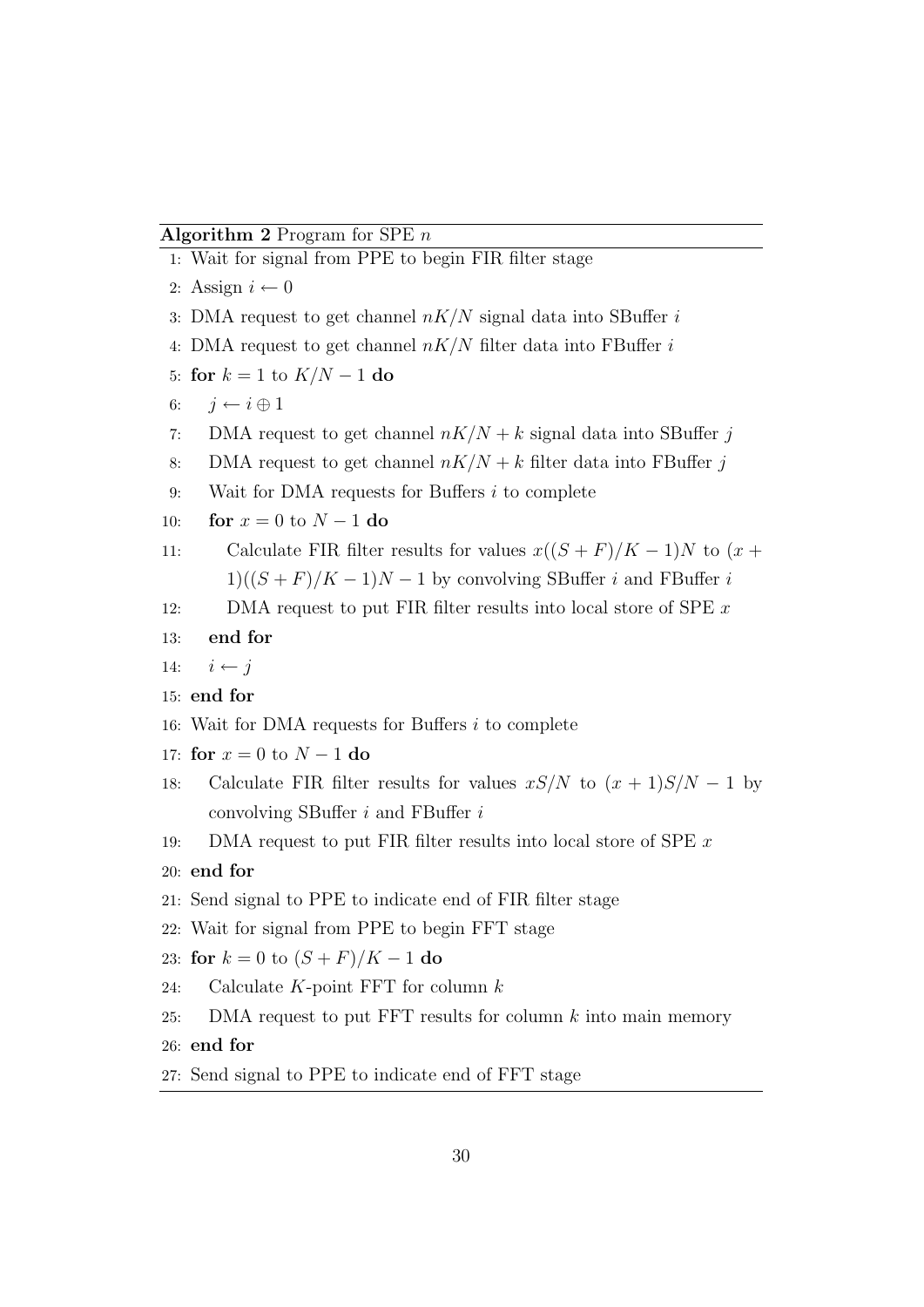## 4.3 Communication Analysis

Communication between the individual processors is an important consideration on many-core architectures such as the Cell BroadBand Engine Architecture. The algorithm partitioning strategy determines the amount and type of communication that is required.

All DMA transfers are non-blocking and unordered, issued through the MFC using special instructions. The MFC instructions include a tag for DMA requests, and the MFC provides functions that stall the SPU until all requests that have a specified tag have completed. This mechanism is used in the polyphase filter bank implementation to synchronise the SPEs after the FIR filtering stage, as the FFT stage is only able to begin once all the channels have been processed and the data has been transfered to the relevant buffers within the local store of the SPE. The MFC must be manually controlled though intrinsics provided as language extensions and libraries in the IBM Cell SDK. The software control of the MFC allows the static scheduling to be optimised to perform efficiently for the particular implementation.

#### 4.3.1 Inter-processor communication

Communication between the processor elements is facilitated by mailboxes, signal channels and the ability to transfer data between the Local Stores of the SPEs.

The communication required between processors in the implementation proceeds as:

- The PPE sends a mailbox message to the SPE, currently waiting on a mailbox.
- The SPE receives the mailbox message and begins the FIR filtering stage.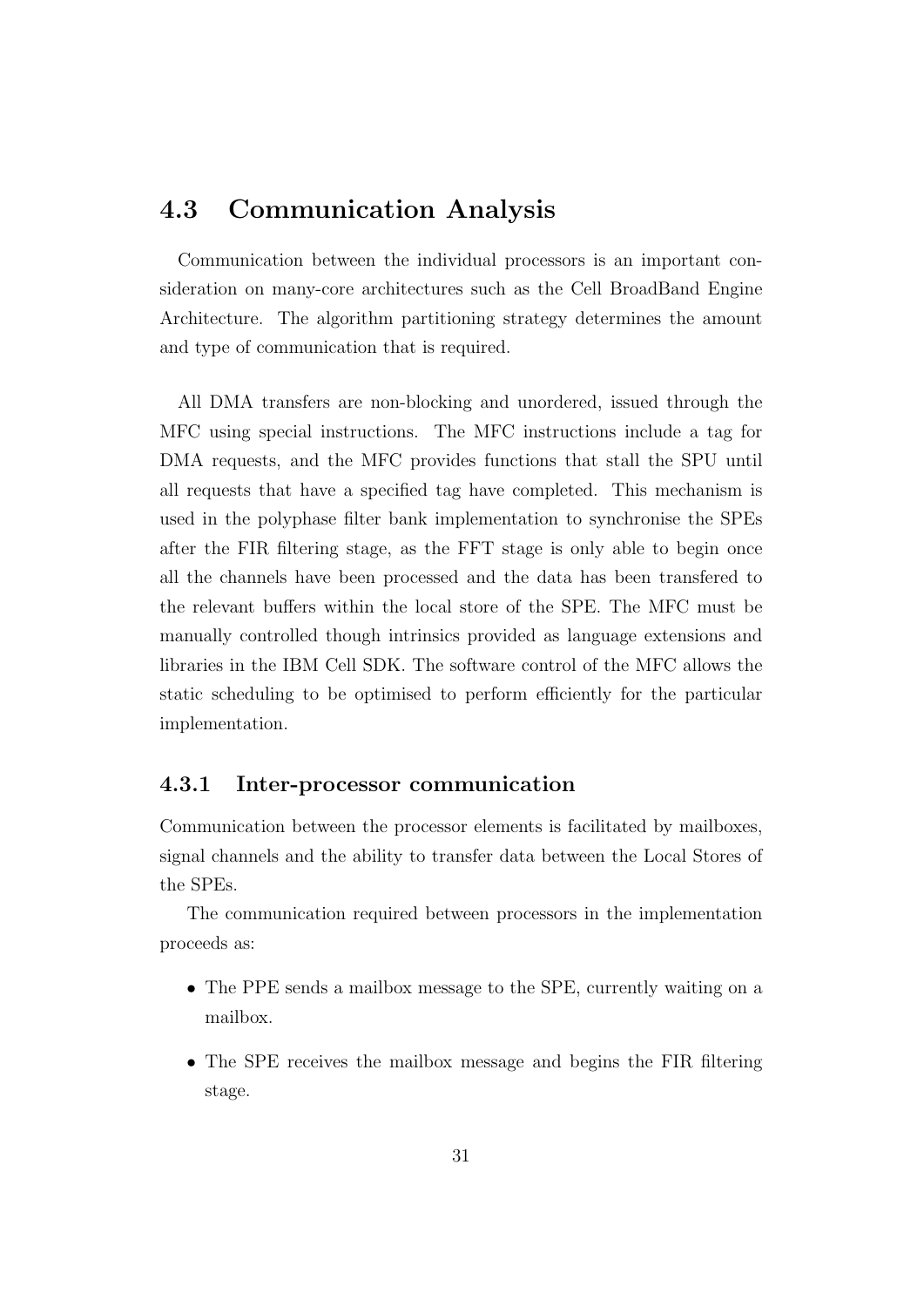- The SPE pulls the required data for processing each channel from the main memory, performs the filtering, and transfers the results into the LS of the appropriate SPE.
- The SPE sends a flag via the mailbox to the PPE to indicate that it has completed the FIR filtering stage.
- The PPE sends a mailbox message to the SPE, currently waiting on a mailbox.
- The SPE receives the mailbox message and begins the FFT stage.
- The data required for processing has already been transfered into the local store. It is processed and the results are transferred back into main memory.
- The SPE sends a flag via the mailbox to the PPE to indicate that it has completed the FFT stage, and indicating the number of times the algorithm needs to be performed in order to completely process all the data.
- If there are no more repetitions of the algorithm, the PPE waits for the SPE to complete and then exits, otherwise the whole algorithm is repeated for the next segment of data.

Communication between the synergistic processors can be achieved with DMA by mapping the local store of an SPE to an effective address in the main memory through the PPE. The PPE can then provide the addresses of each SPE local store to all the the SPEs via the DMA or the mailbox mechanism. An information control structure is constructed in the PPE that contains information about the algorithm needed by the SPE, as well as memory addresses of the input and output buffers and the addresses of each of the local stores for the SPEs. This control structure is passed to each SPE as it starts so that it will be able to use the information to carry out the processing.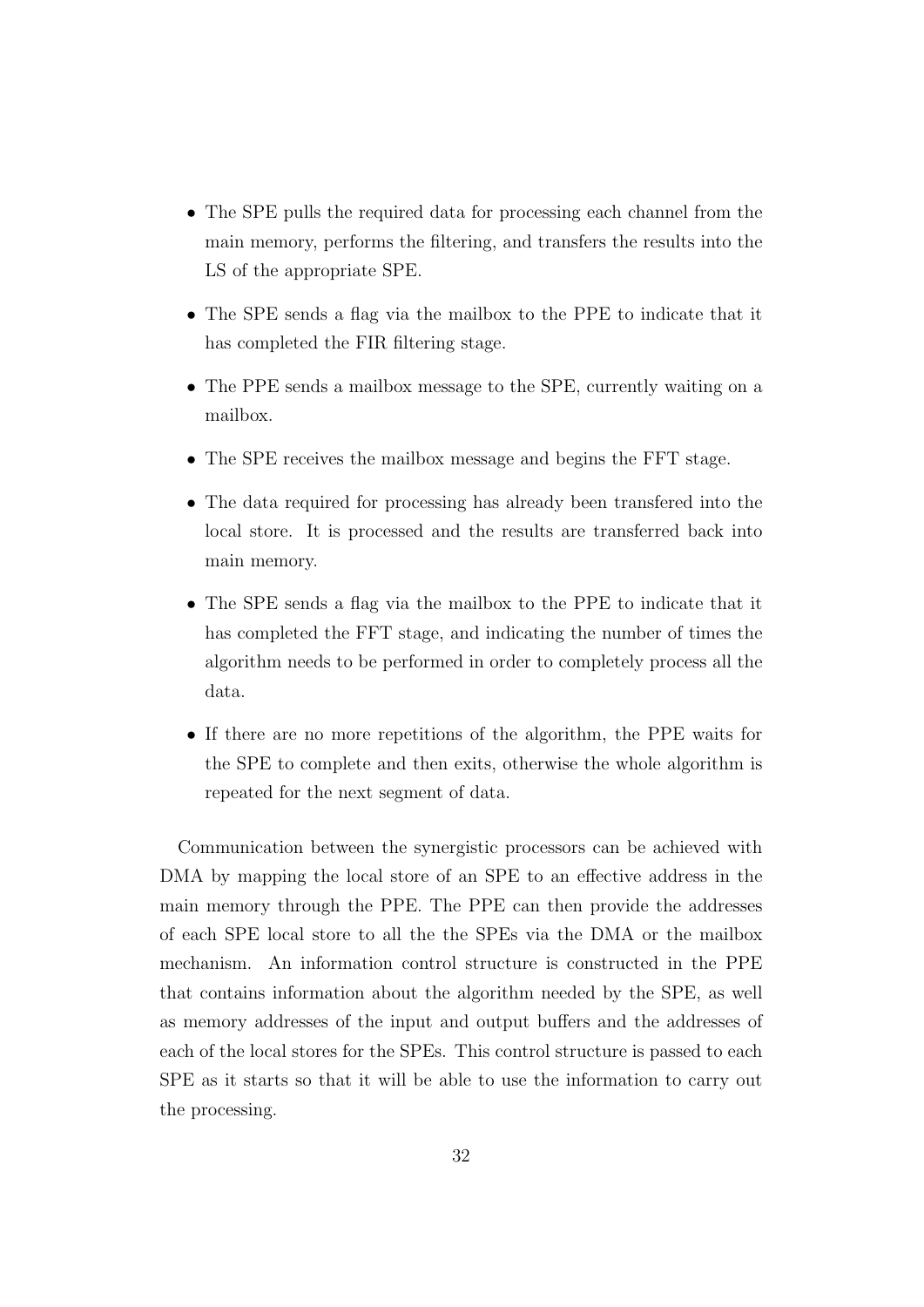### 4.4 Performance Considerations

There are numerous architectural features that need to be taken into account in developing code for the Cell BE processor. An efficient load balancing strategy is required to ensure that all of the SPEs run at peak performance with as little computational overhead as possible and the effect of memory latency needs to be minimized. Software controlled explicit DMA scheduling for has a positive impact on power consumption and memory latency.

The model also needs to be aware of DMA latency issues, and so a double buffering scheme has been employed to hide the DMA latency. Although it is possible to initiate DMA transfer from the PPE via the SPE MFC proxy, this should be avoided as SPE-initiated DMA requests are performed in less cycles. The SPE command queue is double the size of the PPE proxy command queue, and the high number of SPEs relative to the single PPE further supports this reasoning.

Double-buffering techniques are used to hide memory latency, as DMA requests are asynchronously carried out at the same time as computation. In the first stage of the algorithm, the data is continuously brought into the local store of the SPE, and it is continuously put back into main memory at the end of the FFT stage. This large volume of communication degrades performance. Overlapping the memory transfers with computation within the SPE allows the latency to be hidden when the computation is more expensive than a single data transfer. This occurs with a larger input signals and a higher channel count in the Polyphase Filter Bank as the FIR filtering and FFT processing are able to hide the latency of the data transfers. Algorithms withpredictablee memory access patterns are able to exploit the software managed MFC to increase performance.

The SPE processor architecture implements Even and Odd pipelines (see Figure 2.2) in the datapath, where the each instruction in the instruction set is mapped to one or the other. To achieve maximum performance, instruc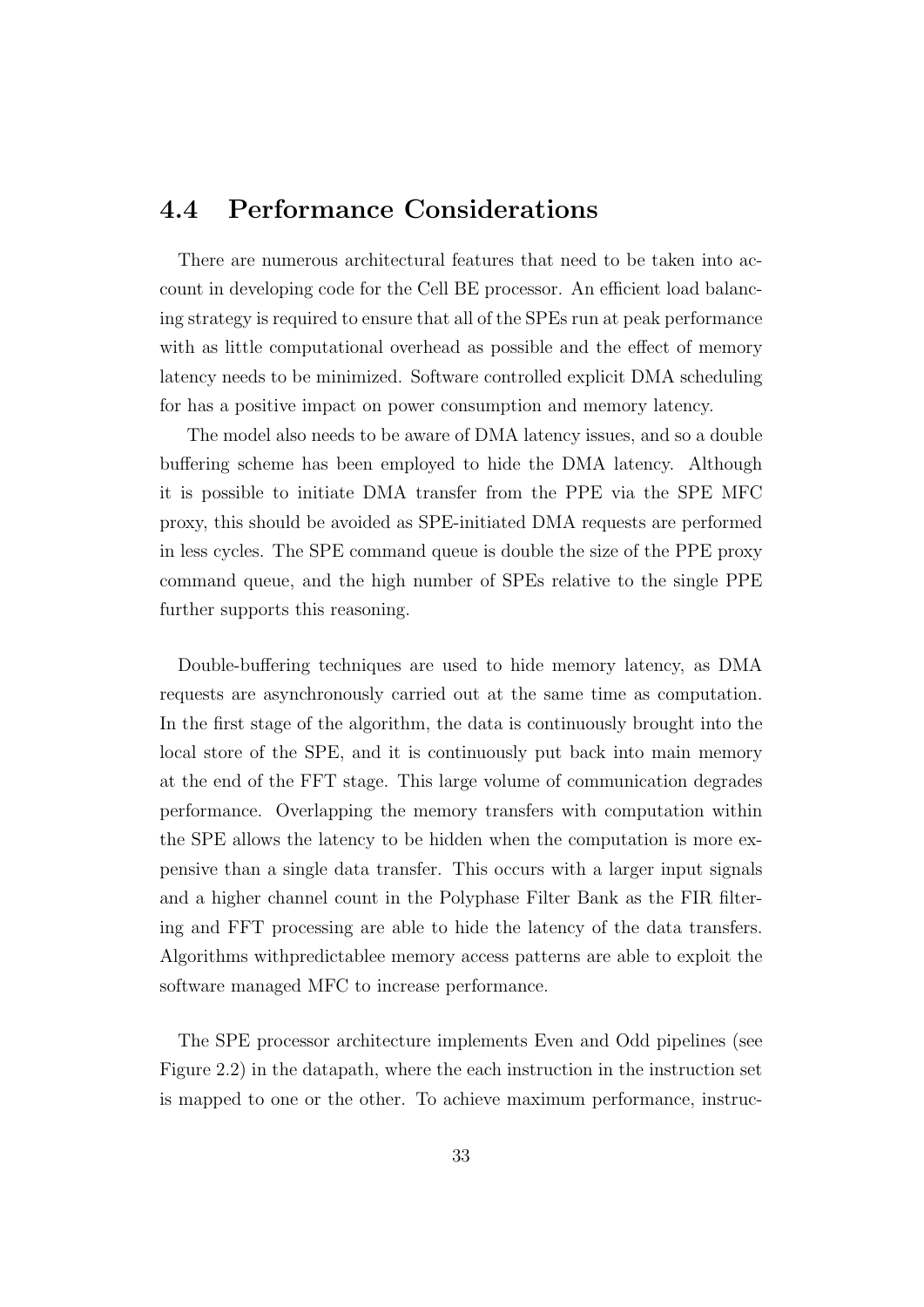tions can be interleaved in such a way that both pipelines are filled, effectively allowing the SPE to execute two instructions simultaneously. Software pipelining is used to statically allocate the order of instructions which allows much greater control over the performance of the processor.

| clks<br>ਤਿਹਾਸ | Labels                 |          | Even Pipeline        |   |            |            |            |                 |                   |          |   |          |             |            |            |            |            |   |                          |            |   |                   |            |                      |            |                   |              |            |                                         | Odd Pipeline     |
|---------------|------------------------|----------|----------------------|---|------------|------------|------------|-----------------|-------------------|----------|---|----------|-------------|------------|------------|------------|------------|---|--------------------------|------------|---|-------------------|------------|----------------------|------------|-------------------|--------------|------------|-----------------------------------------|------------------|
| 185           | LC <sub>22</sub> 1331: | 4316:ai  | \$3, \$3, 8          |   |            |            | X          |                 |                   |          |   |          |             |            |            |            |            |   |                          |            |   |                   |            |                      |            |                   |              | $x \mid x$ | 4318:brnz                               | $$2$ , LC_626    |
| 186           |                        | 4319:nop | \$59                 |   |            |            | X          |                 |                   |          |   |          |             |            |            |            |            |   |                          |            |   |                   |            |                      |            | $\times$          |              | $x \mid x$ | 4320:brnz                               | \$28, LC_225     |
| 187           | $LC_{-224}$            | 4322:or  | \$2,\$20,\$20        |   |            |            |            | X               |                   |          |   |          |             |            |            |            |            |   |                          |            |   |                   |            |                      | $\times$   | l x l             |              | $x \mid x$ | 4323:hbrr                               | $LC_{-.}1332,$   |
| 188           | LC <sub>1-</sub> 627:  | 4325:nop |                      |   |            |            |            | X               |                   |          |   |          |             |            |            |            |            |   |                          |            |   |                   |            |                      | $x \mid x$ | $\vert x \vert$   |              | $x \mid x$ | 4326:hbrp                               |                  |
| 189           |                        | 4327:a   | \$29, \$16, \$3      |   |            |            |            |                 |                   | X        |   |          |             |            |            |            |            |   |                          |            |   |                   |            | $\times$             |            | $x \mid x \mid x$ |              | $\times$   | 4328:lgx                                | \$9, \$16, \$3   |
| 190           |                        | 4329:a   | \$8, \$24, \$3       |   |            |            |            |                 |                   | $\times$ | X |          |             |            |            |            |            |   |                          |            |   |                   | X          | $x \mid x \mid x$    |            |                   |              |            | 4330:lgx                                | \$4, \$24, \$3   |
| 191           |                        | 4331:a   | \$5, \$25, \$3       |   |            |            |            |                 |                   |          | X | X        |             |            |            |            |            |   |                          |            |   | X.                | X          | $x \mid x \mid x$    |            |                   |              |            | 4332:lgx                                | \$6, \$25, \$3   |
| 192           |                        | 4333:ai  | \$45, \$3, 8         |   |            |            |            |                 |                   |          |   | $\times$ | $\mathsf X$ |            |            |            |            |   |                          |            | X | X                 | X          | $\times$             | $x \mid x$ |                   |              |            | 4334:lgx                                | \$32, \$14, \$3  |
| 193           |                        | 4335:ai  | $$2, $2, -1$         |   |            |            |            |                 |                   |          |   |          |             | $x \mid x$ |            |            |            |   |                          | $x \mid x$ |   | $\vert x \vert$   | Х          | $x \mid x \mid x$    |            |                   |              |            | 4336:lgx                                | \$7, \$26, \$3   |
| 194           |                        | 4337:a   | \$41, \$26, \$45     |   |            |            |            |                 |                   |          |   |          |             |            | $x \mid x$ |            |            |   |                          |            |   | x   x   x   x   x |            | x x x                |            |                   |              |            | 4338: cwx                               | \$39, \$23, \$45 |
| 195           |                        | 4339:a   | \$35, \$14, \$45     |   |            |            |            |                 |                   |          |   |          |             |            |            | $x \mid x$ |            |   | x   x   x   x   x   x    |            |   |                   |            |                      | $x \mid x$ |                   |              |            | 4340:rotgby                             | \$30, \$9, \$29  |
| 196           |                        | 4341:a   | \$29, \$26, \$3      |   |            |            |            |                 |                   |          |   |          |             |            |            |            | $x \mid x$ |   | x   x   x   x   x        |            |   |                   |            |                      | $x \mid x$ |                   |              |            | $x$ 4342: rotaby                        | \$4, \$4, \$8    |
| 197           |                        | 4343:a   | \$8, \$14, \$3       | X |            |            |            |                 |                   |          |   |          |             |            |            |            | X          |   | $x \mid x \mid x \mid x$ |            |   |                   |            |                      | $x \mid x$ |                   |              | xl         | $x$ 4344: rotaby                        | \$9,\$6,\$5      |
| 198           |                        | 4345:a   | \$37, \$23, \$45     |   | $x \mid x$ |            |            |                 |                   |          |   |          |             |            |            |            |            | X |                          | X          |   |                   |            |                      | $x \mid x$ |                   |              | $x \mid x$ | x 4346:lqx                              | \$5, \$23, \$3   |
| 199           |                        |          |                      |   | X          |            |            |                 |                   |          |   |          |             |            |            |            |            |   |                          |            |   |                   |            |                      |            |                   |              |            | $x   x   x   x   x   x   4347$ : rotgby | \$8,\$32,\$8     |
| 200           |                        |          |                      |   |            |            |            |                 |                   |          |   |          |             |            |            |            |            |   |                          |            |   |                   |            |                      | $x \mid x$ |                   | $x \times x$ |            | 4348:rotgby                             | \$7, \$7, \$29   |
| 201           |                        | 4349:fms | \$31, \$30, \$4, \$9 |   |            | $\times$   |            |                 |                   |          |   |          |             |            |            |            |            |   |                          |            |   |                   |            |                      |            |                   | x x x x      |            | 4350:cwx                                | \$32, \$25, \$3  |
| 202           |                        | 4351:a   | \$29, \$23, \$3      |   |            | $x \mid x$ |            |                 |                   |          |   |          |             |            |            |            |            |   |                          |            |   |                   |            | $\times$<br>xΙ       | $\times$   |                   | $x \times$   |            | 4352:cwx                                | \$42, \$26, \$45 |
| 203           |                        | 4353:fm  | \$33, \$8, \$4       |   |            | X          | $x \mid x$ |                 |                   |          |   |          |             |            |            |            |            |   |                          |            |   |                   | $\times$   | $\times$<br>$\times$ | X          |                   | X            |            | 4354: cwx                               | \$44, \$24, \$45 |
| 204           |                        |          |                      |   |            | X          | Χ          |                 |                   |          |   |          |             |            |            |            |            |   |                          |            |   | X                 | X          | $x \mid x$           |            |                   |              |            | 4355:rotaby                             | \$5, \$5, \$29   |
| 205           |                        | 4356:fma | \$29, \$30, \$4, \$9 |   |            | X          |            | $x \mid x$      |                   |          |   |          |             |            |            |            |            |   |                          |            |   | x l               | $x \mid x$ |                      |            |                   |              |            |                                         |                  |
| 206           |                        | 4357:fms | \$31, \$8, \$7, \$31 |   |            | X          |            | $x \mid x \mid$ |                   |          |   |          |             |            |            |            |            |   |                          |            |   | xl                | X          |                      |            |                   |              |            |                                         |                  |
| 207           |                        |          |                      |   |            |            |            | $x \mid x$      | l x               |          |   |          |             |            |            |            |            |   |                          |            |   | X                 |            |                      |            |                   |              |            |                                         |                  |
| 208           |                        | 4358:fma | \$9,\$7,\$30,\$5     |   |            |            |            |                 | x   x   x   x     |          |   |          |             |            |            |            |            |   |                          |            |   |                   |            |                      |            |                   |              |            |                                         |                  |
| 209           |                        | 4359:nop | \$60                 |   |            |            |            |                 | $x \mid x \mid x$ |          |   |          |             |            |            |            |            |   |                          |            |   |                   |            |                      |            |                   |              |            |                                         |                  |

Figure 4.3: SPE program with Dual Issue Pipelined instructions

The use of multi-threaded code must be carefully analysed as context switching on the SPE is very expensive: the full Local Store and DMA queues need to be saved and restored, causing a performance hit.

As there is no support for branch-prediction, it is important to eliminate branching in code as much as possible to avoid performance degradation. The SPE supports instructions for branch hints, allowing behaviour of the processor to be software controlled and optimised. Loops withing code should be unrolled to minimize branching, and this is made possible by the large register file provided by the SPE. Unrolled loops in code also provide additional instructions for the developer to efficiently schedule using further optimisation techniques.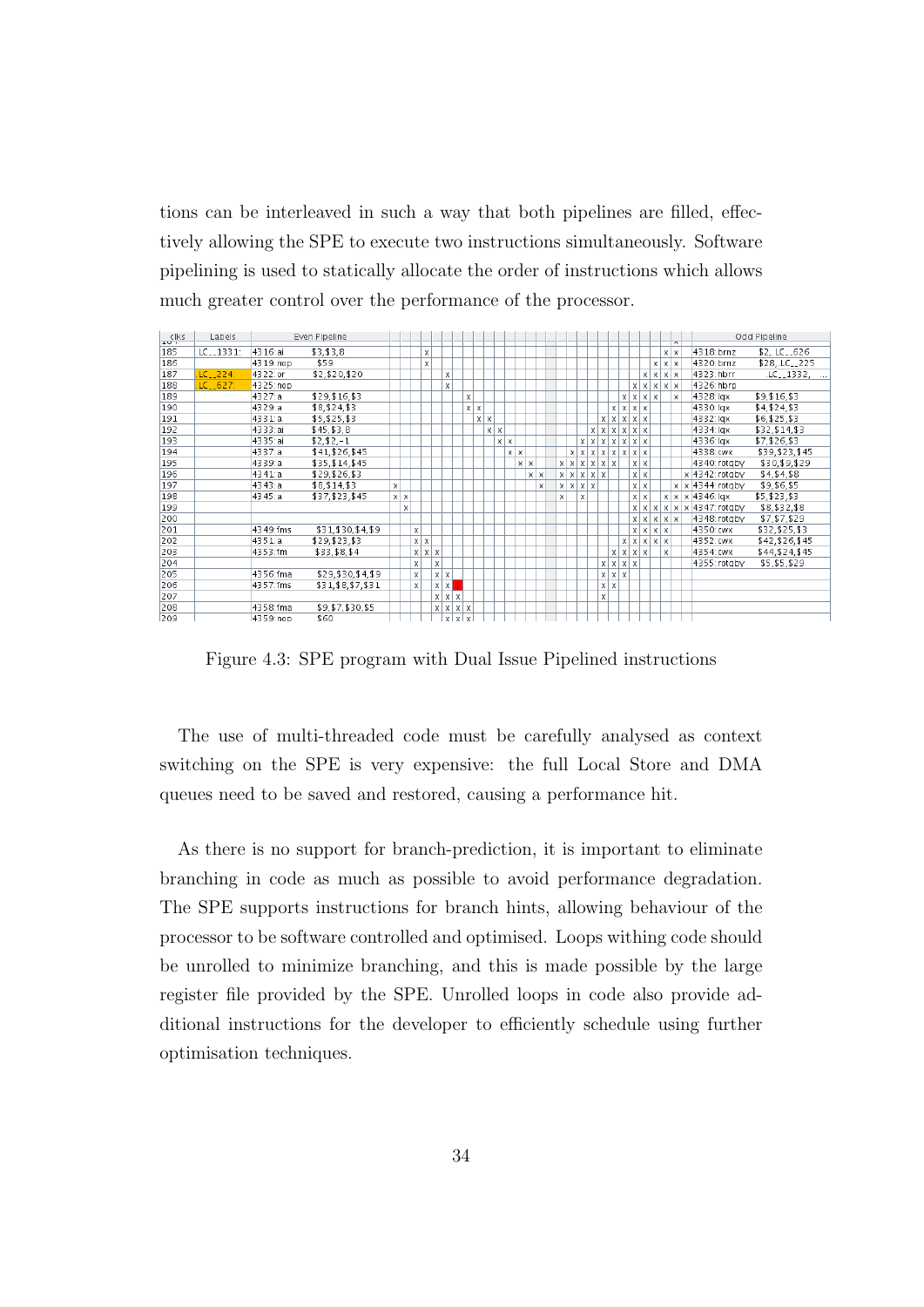The DMA only supports quadword aligned memory transfers of multiples of 16 bytes, and so data needs to be aligned in memory and sufficiently padded to ensure that the system bus will be able to efficiently execute DMA requests with no errors.

## 4.5 SPE code vectorisation

The Cell BE processor supports the Altivec Single Instruction Multiple Data (SIMD) instruction set. The SPE has a 128 entry 128-bit wide register file, and the SIMD vectorisation intrinsics allow for simultaneous operation on 4 single precision floating point values. In code that is not fully vectorised, scalar operations cause performance loss, as they are processed in the vector datapath due to lack of unaligned load support, with extra instructions needed to permute data for scalar access. The technique for vectorising both the inner and outer loops [34] was applied to the FIR filter algorithm. Vector instructions such as Multiply and Add (spu madd) allow the FIR filtering to be efficiently computed on the SIMD architecture.

Reordering calculations to increase data locality is able to provide a performance increase in algorithms that are hard to optimise, such as the FIR (convolution) processing. Kraszewski [21] has shown that optimised AltiVec FIR code is 8 to 14 times faster than scalar code, in spite of only 4-way SIMD parallelism.

### 4.6 Implementation Limitations

Due to the nature of the Cell BE architecture, the code that was developed has limits on the size and type of inputs that are supported. The size of the Local Store memory available on each SPE limits the amount of data that can be stored for processing in a single pass. If the memory requirements of the algorithm exceed the capacity of the local store (250 Kilobytes), a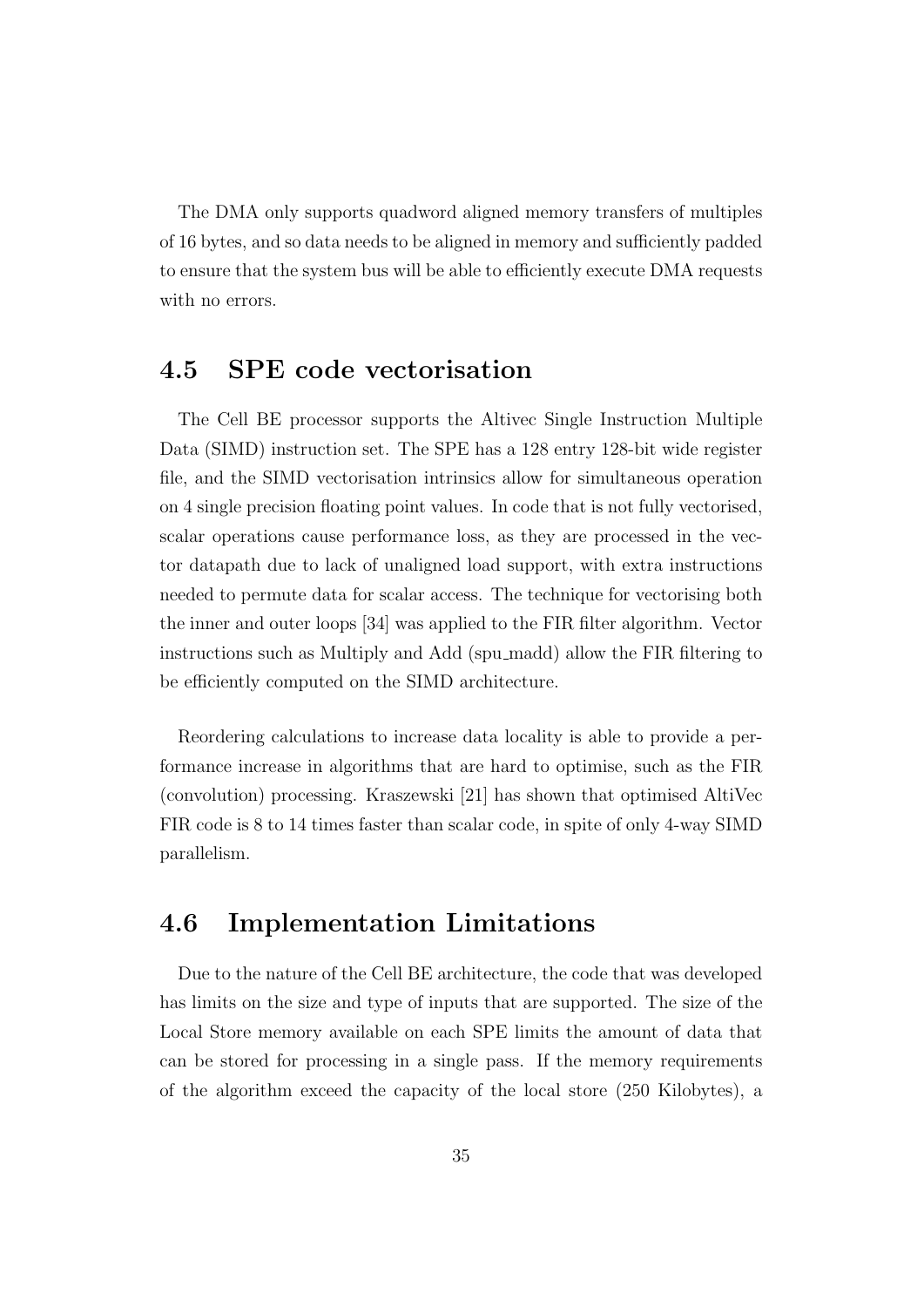partition will need to be created and the data will be processed in multiple passes.

The algorithm will encounter problems when run with a large number of channels, as the implementation creates a storage buffer for the FFT processing (which is larger as it has to support complex numbers). This restricts the value of the number of channels to less than a few thousand  $(K < 2048)$ . For a similar reason, in creating a buffer for the channel filtering, data sets that are heavily oversampled will cause problems as the upsampling stage needs to allocate memory to hold the upsampled signal, and this puts a limit on the length of the channel input when used with oversampling.

## 4.7 Compiler Optimisations

The code was compiled for the Cell BE using the IBM XLC C compiler provided with the IBM Cell SDK version 2.1. The efficiency of the compiled code will not be explored. The performance of the code relies on the assumption that the SPE intrinsics that are provided with the Cell SDK are compiled with reasonable efficiency.

### 4.8 The IBM Full System Simulator

The Cell Software Development Kit (SDK) includes the IBM Full System Simulator which is useful for both simulation and performance modelling. The algorithm was run on both the IBM Full System Simulator as well as the Playstation 3. The system simulator is useful for debugging during the development of the code, using a modified GDB<sup>3</sup> to support debugging of both PPE and SPE code. The profiling tools that are available with the SDK are very useful as a means of finding bottle-necks in the program and testing program performance.

<sup>3</sup>The GNU Debugger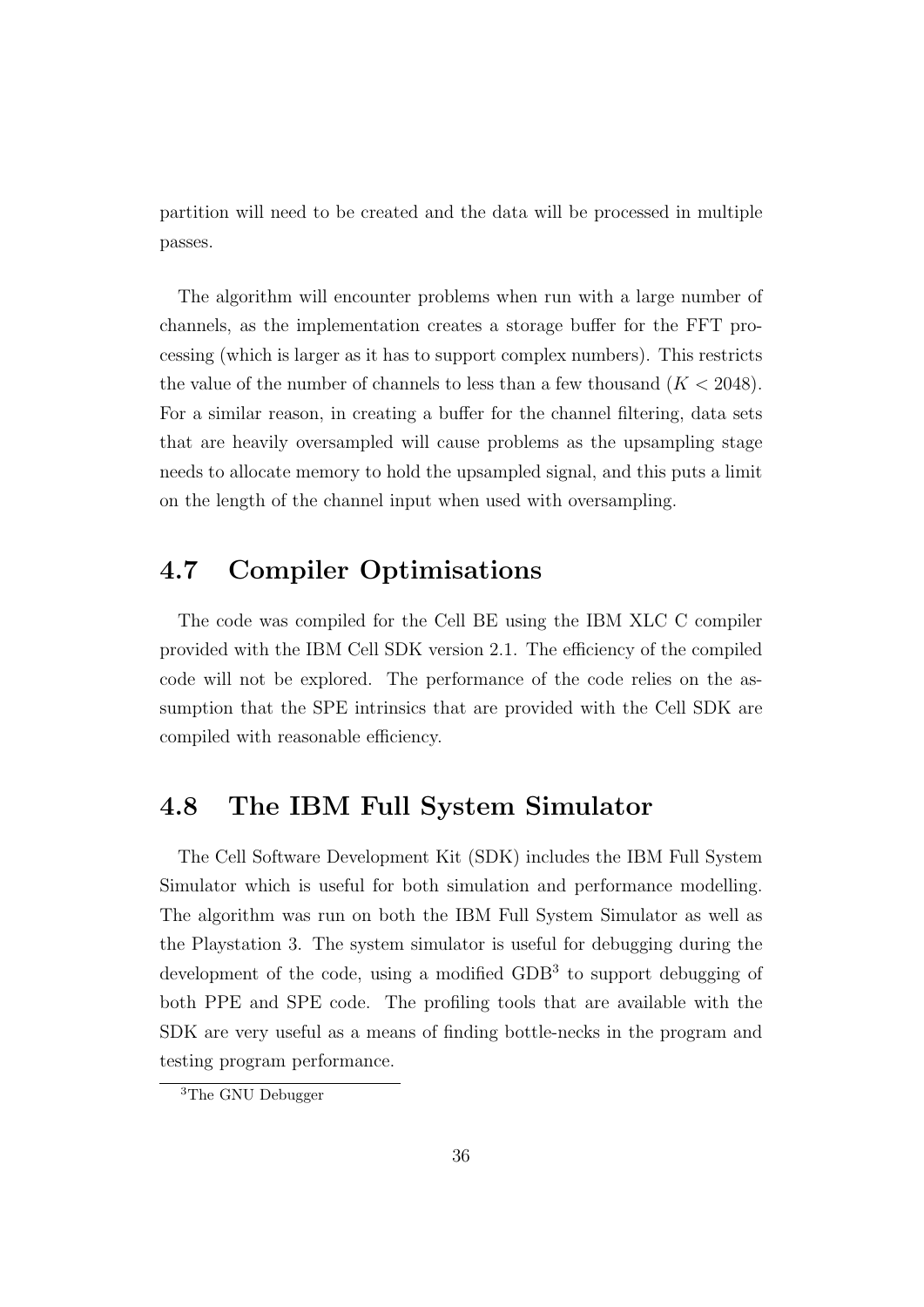## 4.9 Filter design

The filter selected for use in the PFB algorithm was designed using the classic windowed linear-phase FIR filter design method. A plot of the low-pass FIR filter of order 128, designed using the Hamming-window, with normalized cutoff frequency of  $1/16$ , shown in Figure 4.4 along with the frequency response.



Figure 4.4: Windowed FIR filter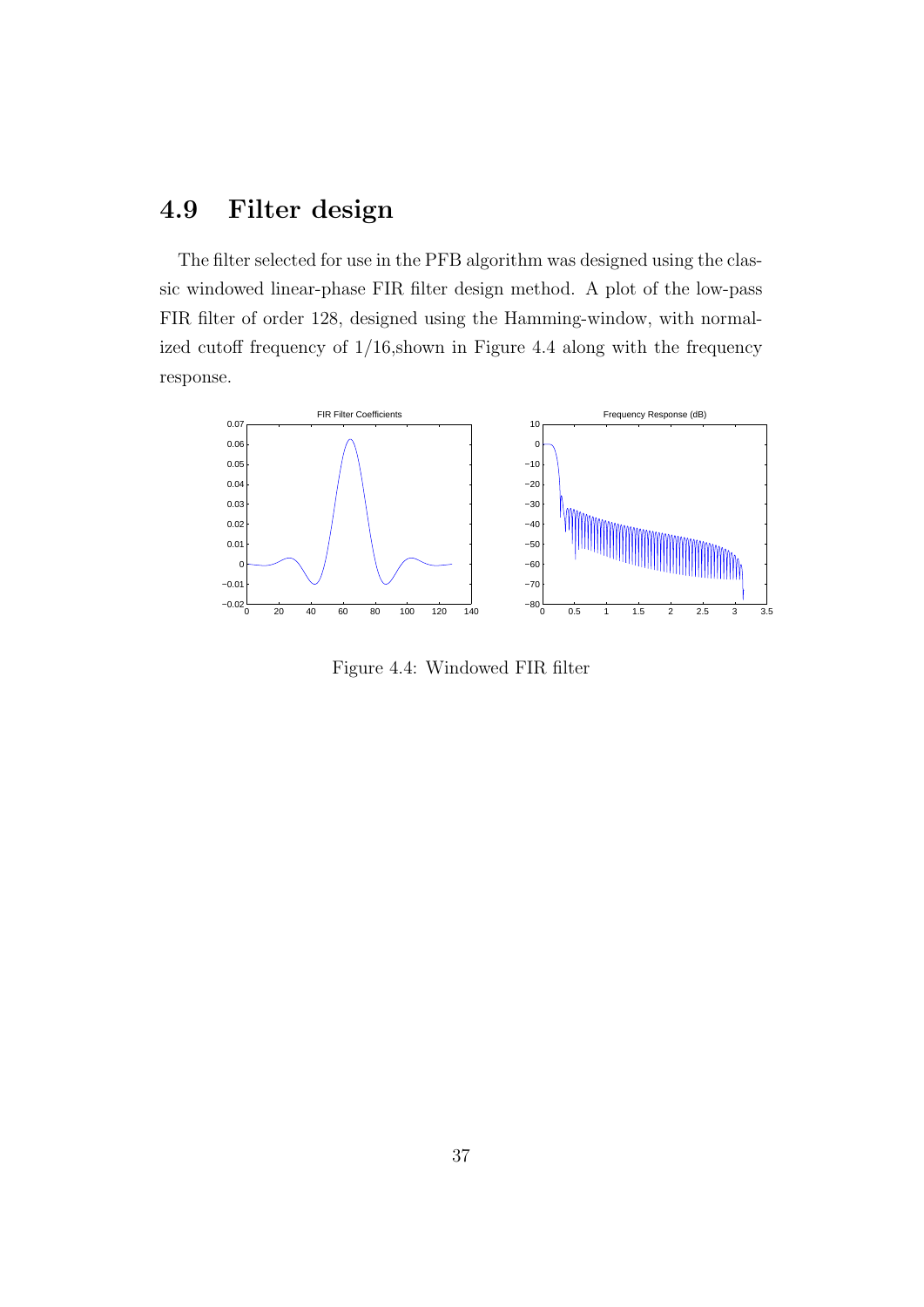## Chapter 5

## Performance evaluation

### 5.1 Bandwidth and Latency

The system bandwidth plays an important role in assessing the performance of a processor. Often the memory latency is the bottleneck of the system design, as processing speeds are orders of magnitude faster than external memory bandwidth. Software controlled memory offers greater optimisation over the traditional hardware cache, making performance more predictable and efficient [20]. As mentioned in Section 2.1.3, the Cell BE processor features a 300 GB/s element interconnect bus (EIB) with system memory access at a peak transfer rate of 25.6 GB/s. To minimize the impact of the slower system memory, programs can try and keep communications and data transfers on chip by using mechanisms such as inter-processor DMA (Local Store to Local Store transfer between SPEs) and signalling (Mailboxes and signal registers) for small data communication.

The Cell BE processor supports up to 128 simultaneous DMA transfers between the local stores of the eight SPEs and main memory, which is significantly higher than that of a standard processor. Due to the memory structure of the Local Stores, main memory and the large register file on the SPE, as well as asynchronous DMA transfers, static scheduling is able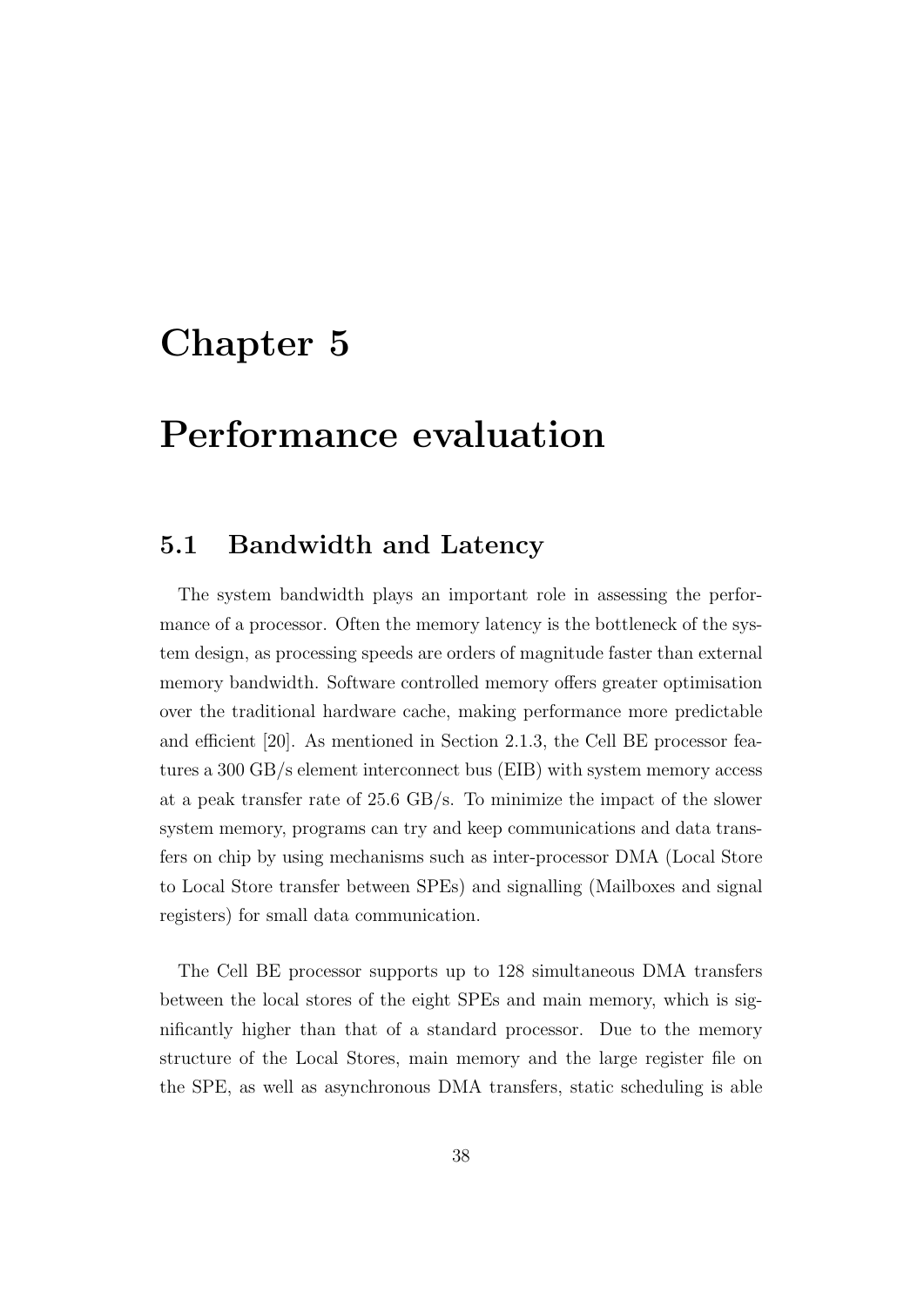to hide memory latency by making use of double buffering, as described in Section 4.4.

With a transfer rate of 25.6 GB/s in the SPE, at least four single precision floating point operations would need to be performed on a floating point (4 byte) value in order to hide the communication latency. This leads to a total of 24 operations across 6 SPEs required to hide the latency. The ability to fully hide memory latency and achieve higher throughput would depend on the nature of the algorithm that is implemented. This is not always possible for some algorithms such as sparse linear algebra that have irregular memory access patterns and use large amounts of indirect memory addressing. For the Polyphase Filter Bank implementation, effective latency hiding would only be possible with larger data and larger numbers of channels.

Figure 5.1 shows the DMA profile for the Polyphase Filter Bank implementation on the SPE. The first stage of the algorithm issues DMA GET commands to retrieve the channel and filter data into the local store. After applying the FIR filtering to the channel, DMA PUT commands are used to transfer the results to the relevant SPE Local Store. After synchronisation, the final phase consists of calculating the FFT for each sample and then using the DMA PUT command to transfer the results back into main memory.



Figure 5.1: DMA profile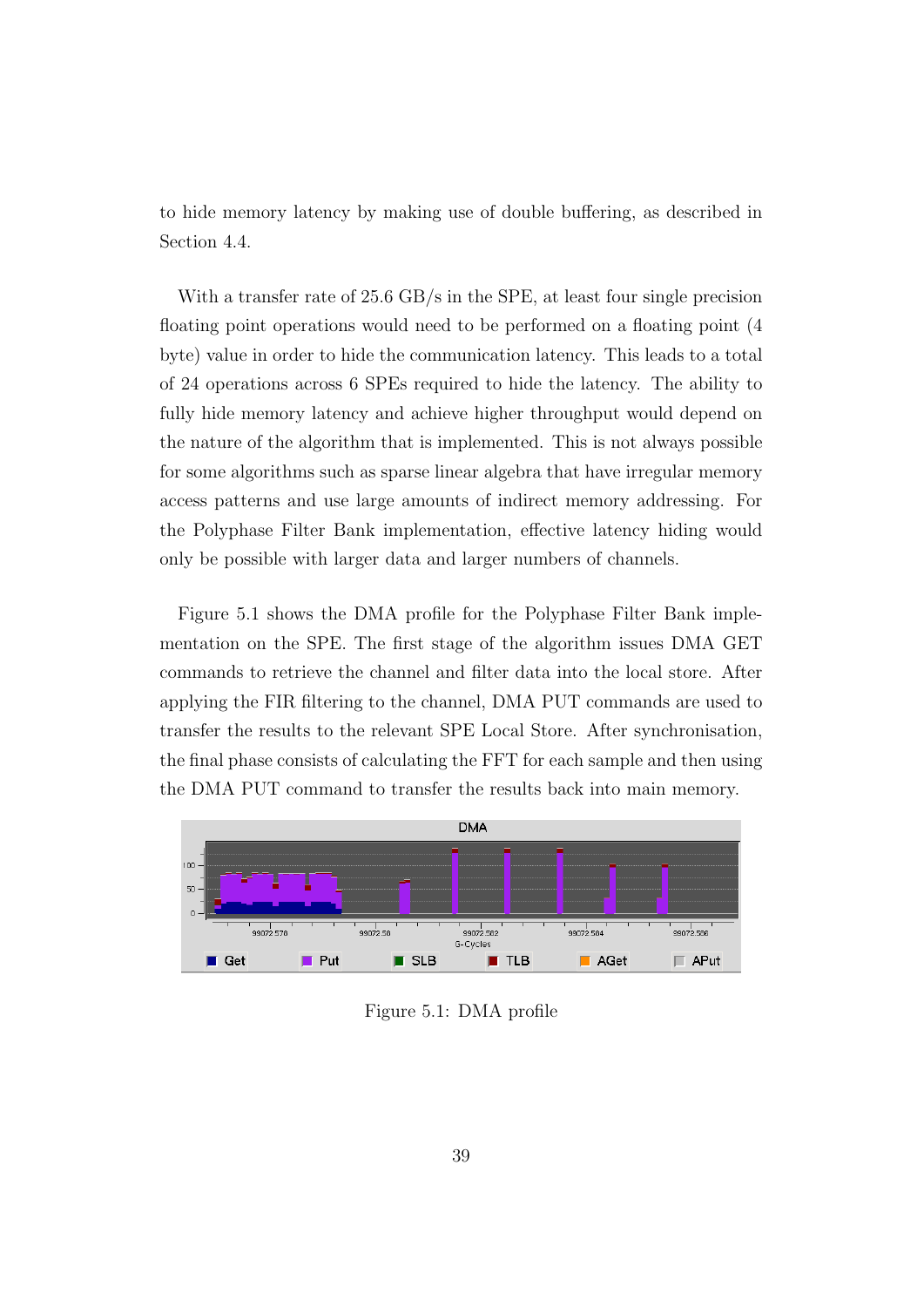## 5.2 Performance Per Watt

An important metric often used to measure processor efficiency is the performance per Watt, which measures the performance throughput of the processor against its power comsumption [16].The architecture of the Cell BE processor emphasizes efficiency per watt, with a design that prioritises bandwidth over latency. The SPE architecture also favours peak computational throughput at the expense of higher complexity code. The memory hierarchy of the cell is software controlled, and is therefore able to achieve a higher degree of power efficiency. The Cell BE processor is thus able to deliver high frequency computation at a low voltage [36].

The Cell BE processor operates at about 30 Watts, and with the IBM BladeCenter  $\text{QS}21^1$  the performance has been measured to achieve 1.05 GigaFLOP/s per watt. This gives the Bladecenter a peak performance of approximately 460 GigaFLOP/s, which can easily be scaled to achieve performance of up to 6.4 TeraFLOP/S in a single BladeCenter chassis, and over 25.8 TeraFLOP/s using a rack.

### 5.3 Precision and accuracy

#### 5.3.1 Floating-point representation

Floating point numbers are represented digitally in the form  $x = x_m 2^c$ where  $x_m$  is the mantissa  $\left(\frac{1}{2} \leq |x_m| < 1\right)$  and c is the exponent. The floating-point representation offers an advantage of a larger dynamic range than that of a fixed-point represenation. A disadvantage of the floating point representation is the tradeoff of dynamic range to the Signal-to-Noise ratio (SNR).

<sup>&</sup>lt;sup>1</sup>A server mainframe featuring the Cell Broadband Engine processor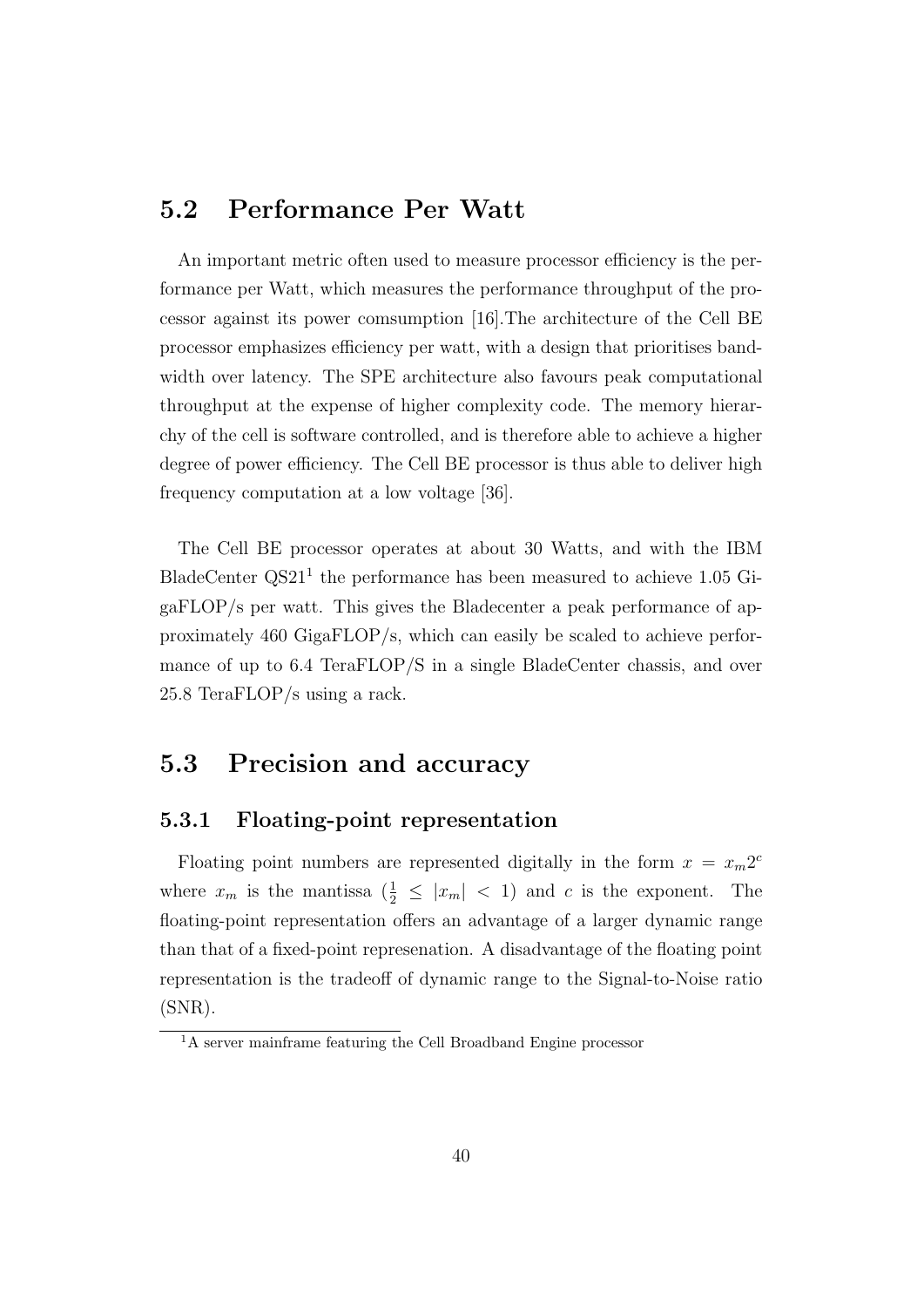The Cell Broadband Engine supports limited IEEE compatible floating point arithmetic, including rounding, NAN-handling<sup>2</sup>, overflow and underflow indication and exceptions [14]. To achieve high computation throughput, the SPU architecture is optimised for reduced area and power requirements, therefore floating point arithmetic is limited to only the most common modes and is not fully IEEE 754 standard compliant. This causes denormalised numbers to be automatically cleared to zero for all floating point operations on the SPU, as well as no support for trapping exception handling [27]. The extremely high performance single precision floating-point operations are further limited: only truncation rounding<sup>3</sup> is supported, and IEEE NaN and Inf are not recognized, causing overflow results to saturate to the largest representable positive or negative values. This design decision was driven by the target applications of high media and real-time game workload throughput and three-dimensional graphics operations. These applications do not require full IEEE compliance, as small errors are tolerable as a tradeoff for high performance throughput.

The double precision floating point operations are not fully pipelined, which results in a throughput that uses 7 clock cycles (1 instruction and 6 stall cycles) [19]. Single precision operations on the SPU have a theoretical throughput of 25.6 GigaFLOP/s and can be expected to run close to theoretical peak performance, whereas the double precision throughput rate is only about 1.83 GigaFLOP/s [23, 24], resulting in performance expectations of a factor of 14 below that of peak performance [39]. Computations that demand full precision accuracy will therefore have a peak system-wide performance of only 14.4 GigaFLOP/s on the Cell BE processor (almost 11 gigaFLOP/s on the PlayStation 3 with only six SPEs).

<sup>2</sup>Not-A-Number

<sup>3</sup>Rounding towards zero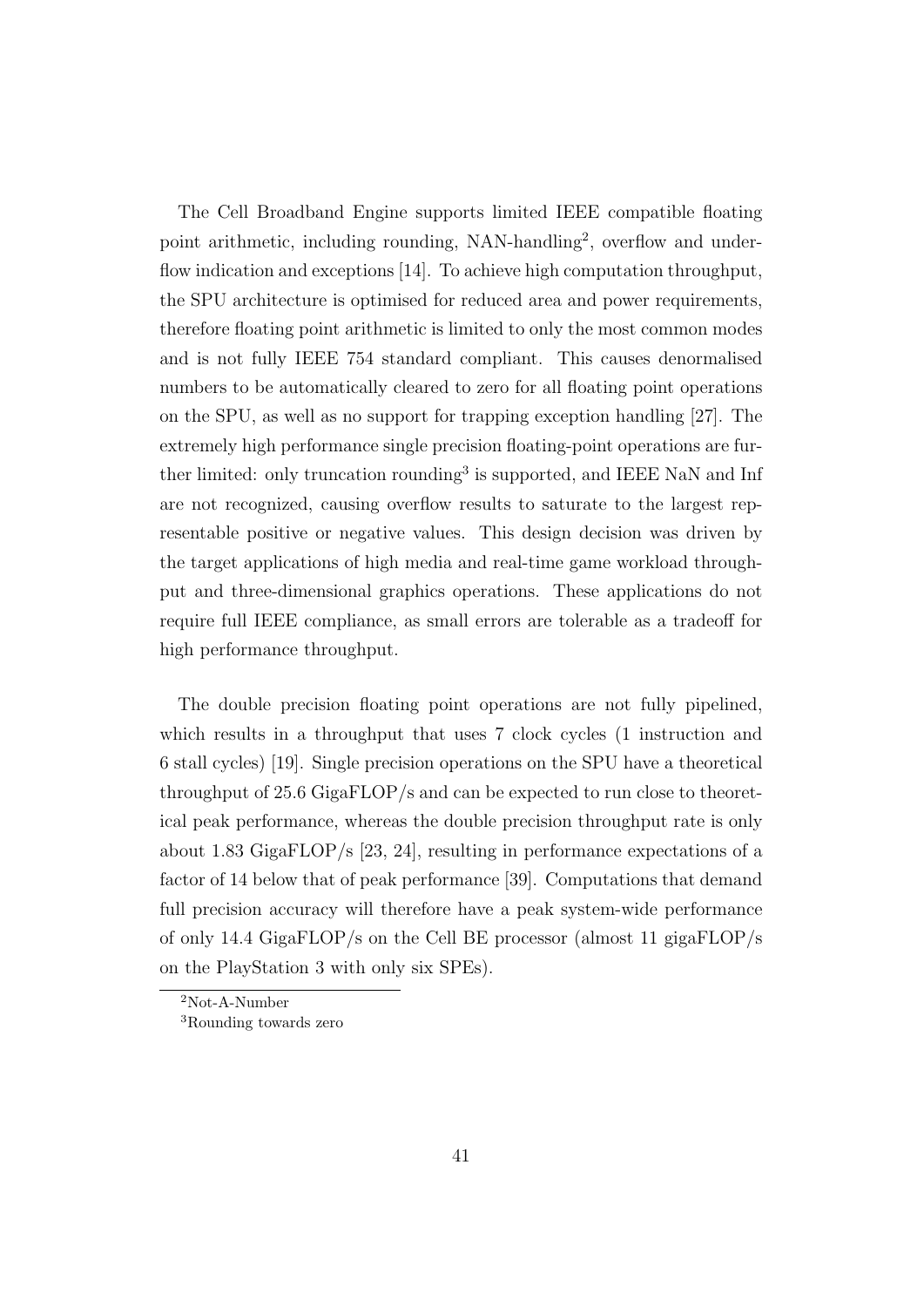The SPU does not support common saturating integer data types that are available on IBM  $VMX<sup>4</sup>$  architectures, as they cause a lower dynamic range which degrades results. The integer data types are extended for intermediate operations and are then performed without saturation, followed by saturating pack operations. Repeated round-off during computation is also avoided. This produces reliable results as well as conserving memory and reducing memory bandwidth [14].

#### 5.3.2 Signal-to-Noise ratio

The floating point representation of numbers provides a way to trade off signal-to-noise ratio for an increase in dynamic range. For the n-bit floating point representation of a number, with  $n - c$  bits in the mantissa (used for precision) and c bits in the exponent (used for extending the dynamic range), the dynamic range of the number can be calculated as

Dynamic Range (dB) = 
$$
20 \log 2^{2^c}
$$
  
=  $6.02 \times 2^c$ , (5.1)

with a Signal-to-Noise ratio equal to

$$
SNR (dB) = 20 \log 2^{n-c}
$$

$$
= 6.02 \times (n-c)
$$
 (5.2)

For applications such as signal processing where the dynamic range is unpredictable or large, the floating-point representation is preferable over the fixed-point representation. The IEEE floating-point format supported in the Cell BE processor is 32-bits wide, using 24 bits for the mantissa and the remaining 8 bits for the exponent. Therefore, in the case of the Cell BE processor SPU, the dynamic range offered for floating-point is 1541 dB, with a Signal-to-Noise ratio of 144 dB.

<sup>4</sup>Also known as AltiVec or Velocity Engine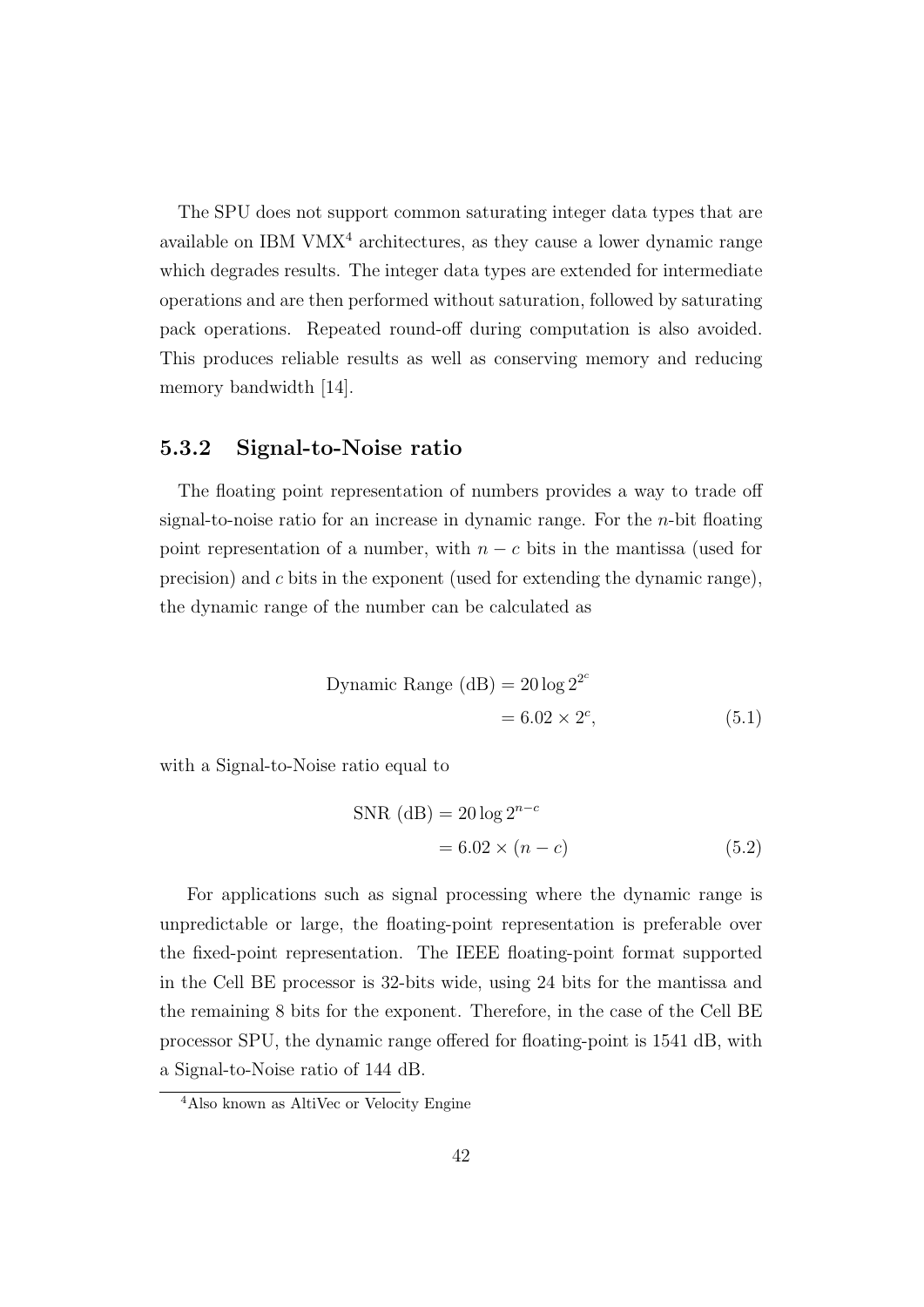#### 5.3.3 Quantisation noise

Quantisation noise is introduced by the digital representation of a signal and results in irreversible errors in the signal. The quantization noise can be viewed as an additive noise source  $e(n)$ , that is uncorrelated with the original signal, as shown in Figure 5.2.



Figure 5.2: Noise model for quantization

Quantization noise is introduced in finite precision floating point addition and multiplication, and can be modeled as

$$
Fl{x_1 + x_2} = x_1 + x_2 - (x_1 + x_2)n_a,
$$
\n(5.3)

$$
Fl{x_1x_2} = x_1x_2 - (x_1x_2)n_p
$$
\n(5.4)

where  $n_a$  and  $n_p$  are random variables with zero mean that are independent of other errors in the signal [12].

The variances are approximately

$$
\sigma_{n_a}^2 \approx 0.165 \times 2^{-2(n-c)},\tag{5.5}
$$

$$
\sigma_{n_p}^2 \approx 0.180 \times 2^{-2(n-c)} \tag{5.6}
$$

where  $n-c$  is the number of bits in the mantissa [35]. Therefore, for the Cell BE processor SPU where  $n-c = 24$ , the quantization noise exhibits variances of  $5.8 \times 10^{-16}$  and  $6.4 \times 10^{-16}$  for floating-point addition and multiplication respectively. A detailed model of round-off and scaling noise in multirate systems such as the polyphase filter bank can be found in Olsson et. al. [28].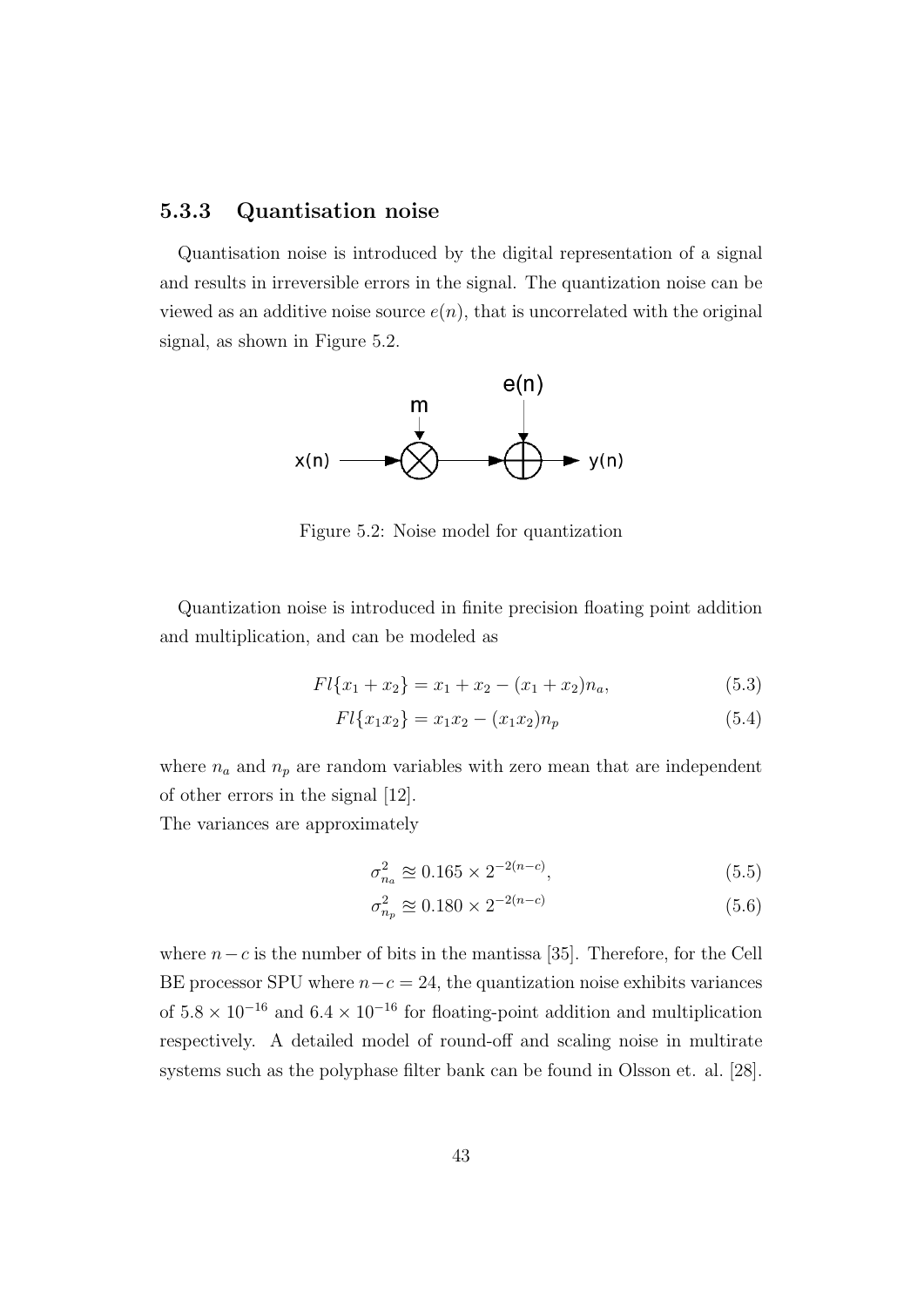Errors that in the coefficients of a digital filter will cause changes to the frequency and phase response characteristics of the filter. These errors cannot be avoided in a digital system, but can be reduced by using higher precision for the digital representation of the coefficients. This effect is more severe for Infinite Impulse Response (IIR) filters, as it could cause instability in the system by affecting the placement of the poles and zeros of the transfer function. In this implementation we are using FIR filters, therefore these errors can be overlooked.

## 5.4 Performance Results

#### 5.4.1 Testing

The Polyphase Filter Bank algorithm was written for the standard Intel x86 architecture in order to provide a comparison with the Cell BE processor. I have chosen to keep much of the algorithm the same, with optimisations applied on the Cell BE processor code to allow the algorithm to take advantage of the architecture. The results have been generated on an Intel Core 2 Duo processor with a clock speed of 2.0 GHz and 2 Gb RAM. These results were compared against the code running on the Sony Playstation 3, as well as performance statistics generated from the IBM Full System Simulator.

#### 5.4.2 Input signal

This section will examine the effect of the input signal on the performance characteristics of the algorithm. The size of the input signal will be measured against the speed of computation to obtain a growth rate estimation for the PFB algorithm on the Cell BE processor. As the size of the input increases such that the memory space in the SPE local store is no longer able to contain all the data required to process the PFB, the code splits the processing into smaller segments. The program then processes each segment through both stages of the PFB (the FIR filtering as well as the FFT) in a loop until all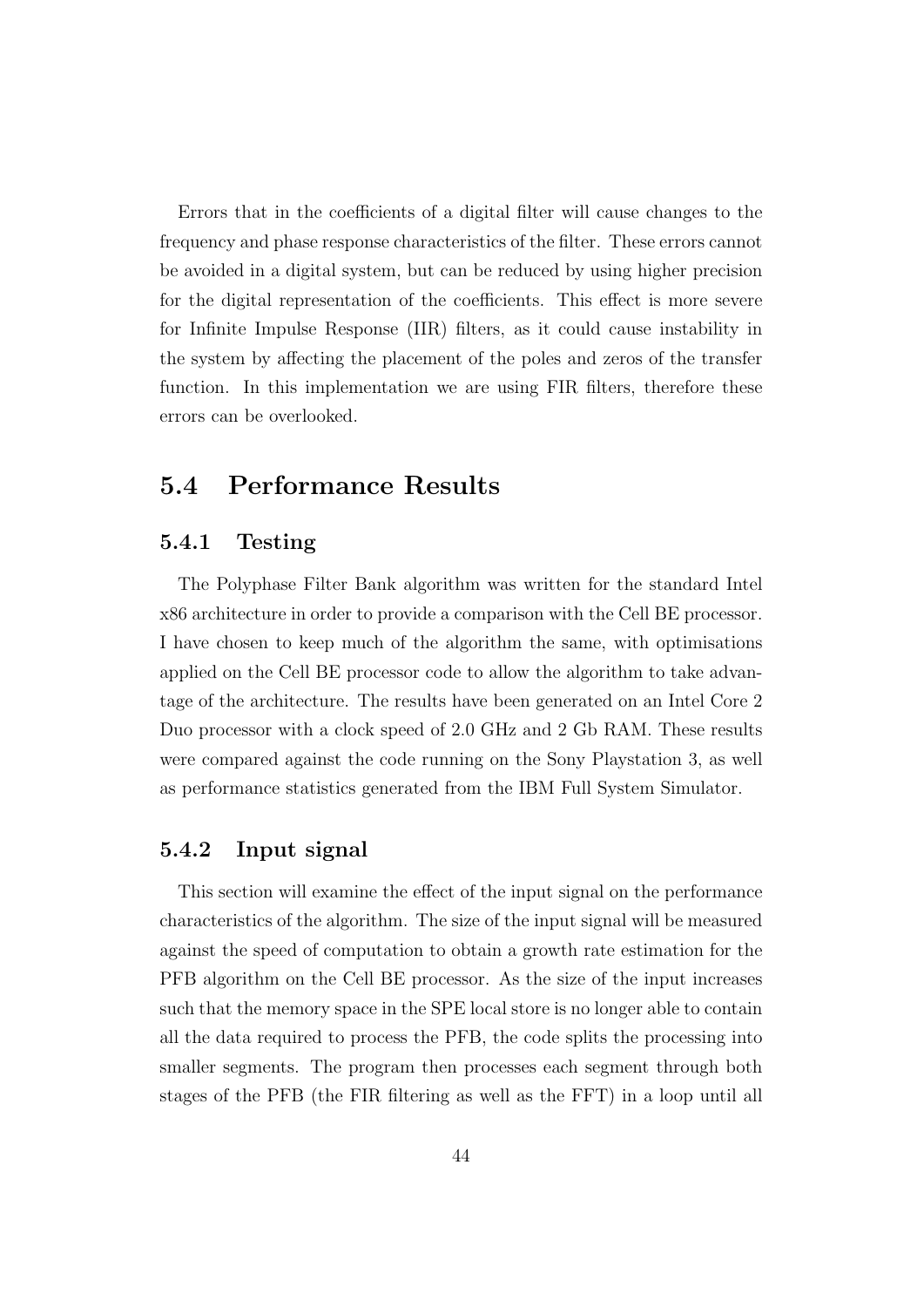of the data has been processed. This does not have a major performance impact, as the latency of the multiple stages of memory reading and writeback as the algorithm in the SPE is executed in a loop is hidden due to the high computational load brought about by the larger data set.



Figure 5.3: Single Precision Performance comparison

Figure 5.3 shows a comparison of the results for single precision computation as the input length increases. The performance of the code on the Cell BE processor grows much more efficient as the length of the input increases. A performance speedup of a factor of 3 over the standard processor can be observed with input length of 524288, and this speedup continues to grow as the graphs diverge. Figure 5.4 shows a comparison of the results for double precision computation as the input length increases. This follows the same trend as the results for the single precision. A performance speedup of a factor of 6 over the standard processor can be observed with input length of 262144, and this speedup continues to grow as the graphs diverge. Due to the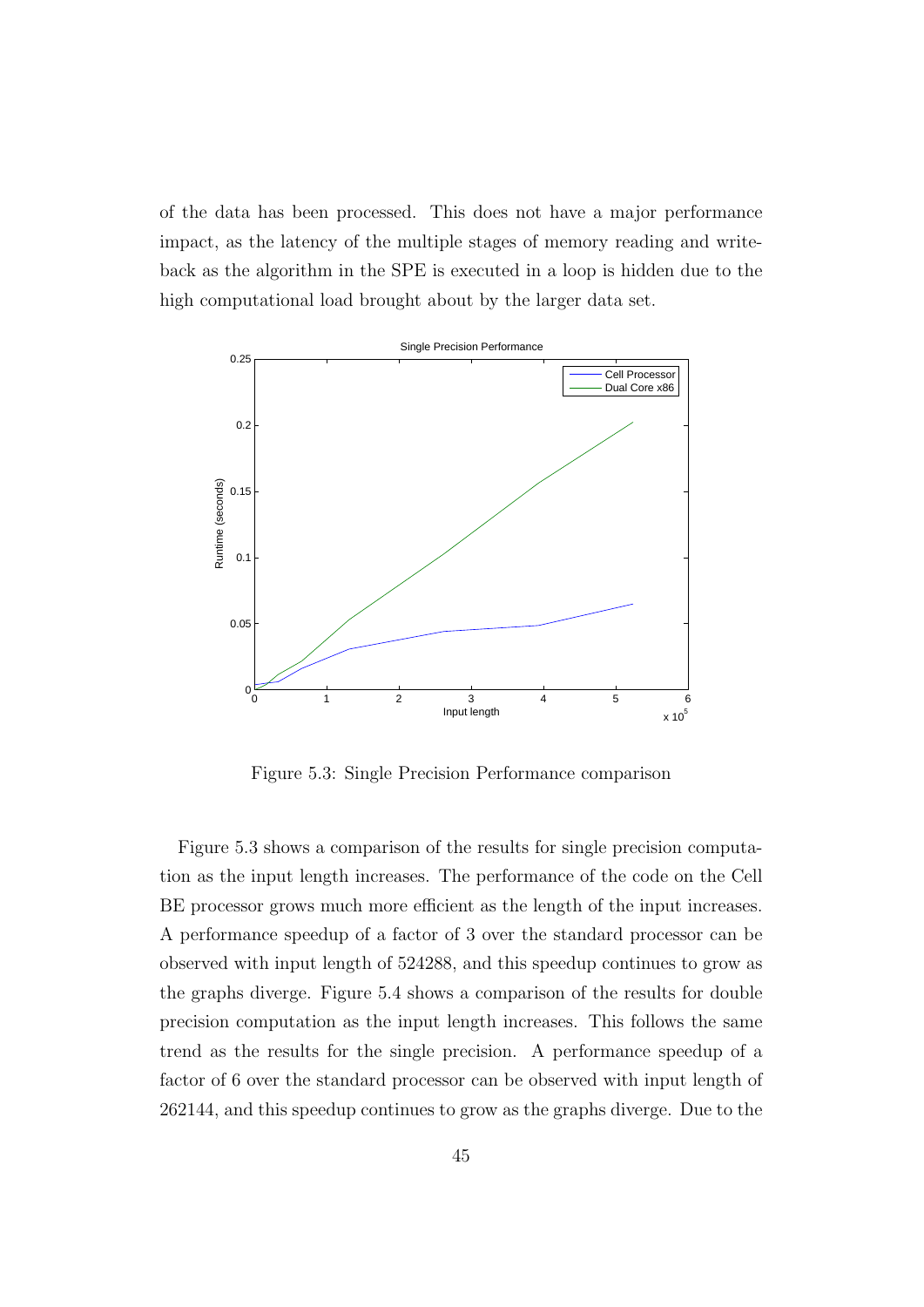

Figure 5.4: Double Precision Performance comparison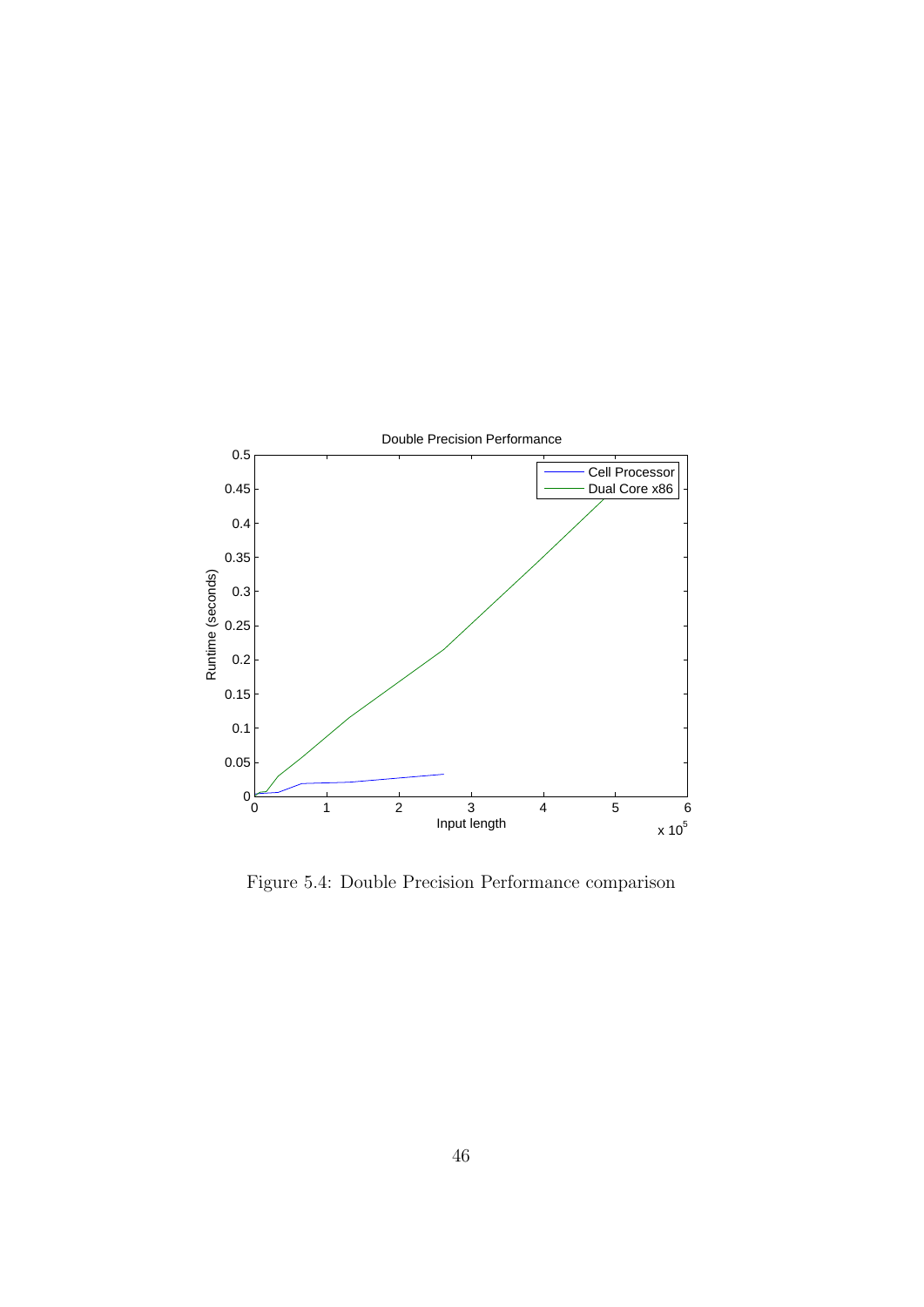limited size of the local store, the algorithm could not be tested further for larger inputs in its current implementation. Figure 5.4 shows that the results for double precision could not be calculated for values larger than 262144 due to the larger memory requirements of the double precision representation. In order scale beyond these limits, additional techniques such as code overlays would need to be used, as well as a distributed FFT algorithm to partition the FFT processing between stages.

In Figure 5.5 a profile of the SPU cycle time is shown. From this figure it can be seen that on small input, the proportion of the CPU cycle time spend idle waiting for synchronisation is extremely large. In this case, the low number of input samples results in the computational time relatively low compared to that of overhead. As the input sample number increases, the SPU is able to hide most of the stalled latency as the computation time is relatively high compared to the overhead incurred.

An increase in the order of the filter used in the algorithm is not explored as it has the same effect as an increase in the signal length on the performance.

Figures 5.6, 5.7 and 5.8, show that the throughput rate achieved on the IBM Full System Simulator reaches only about 200MegaFLOP/s for single precision and 30MegaFLOP/s for double precision on a single SPE. This lower performance is due to the limit on the data set sizes that cause the algorithm to be unable to fully hide the communication latency. The overhead of the latency is not small enough relative to the processing workload.

#### 5.4.3 Channel Count

The effect of the number of channels on the performance can be seen in Figure 5.9. As the number of channels grows, the processing load of each individual SPE grows slightly as the filtering algorithm uses a double buffered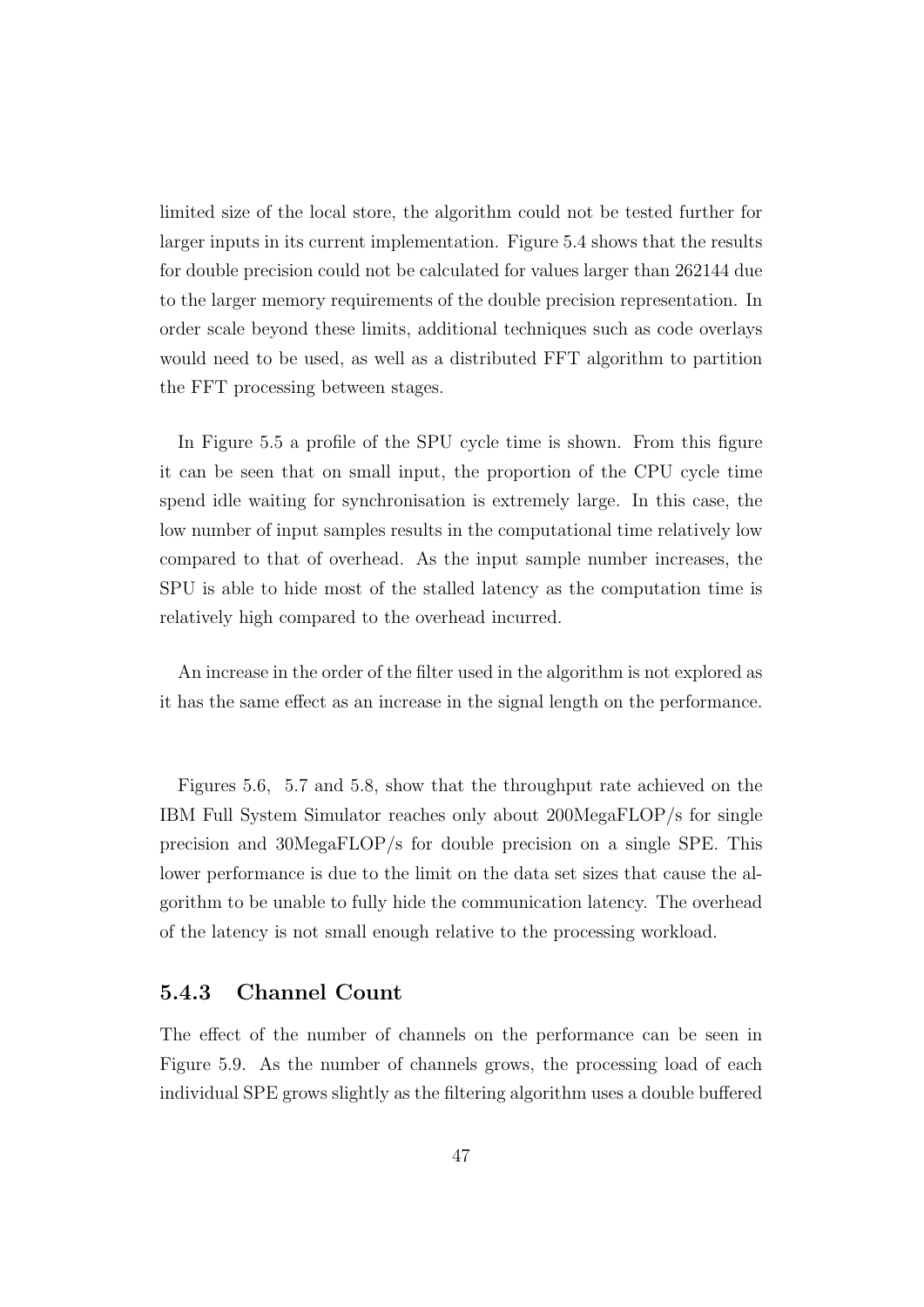

Figure 5.5: SPU Cycle Allocations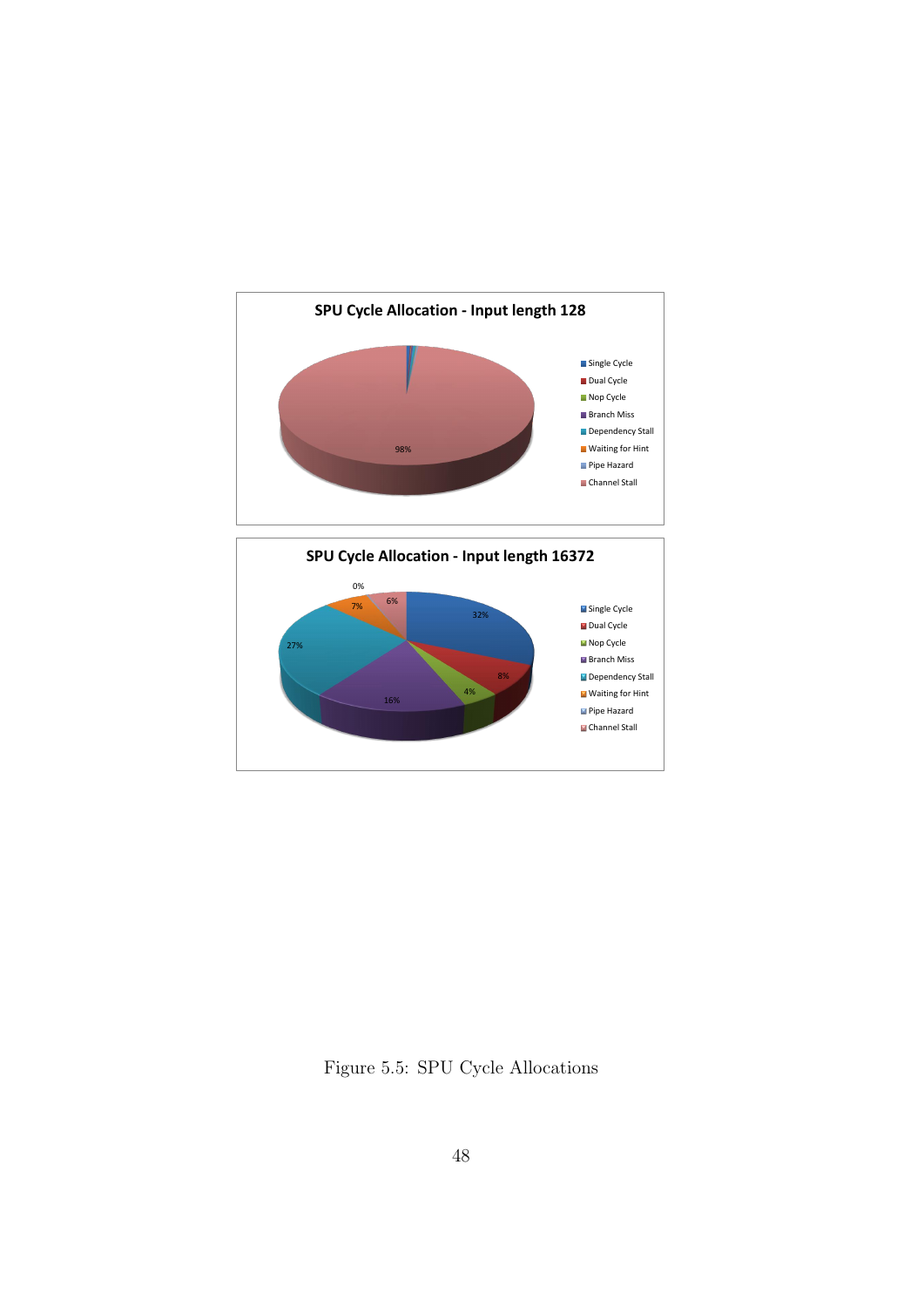

Figure 5.6: Single Precision SPU Performance



Figure 5.7: Single Precision SPU Profile



Figure 5.8: Double Precision SPU Profile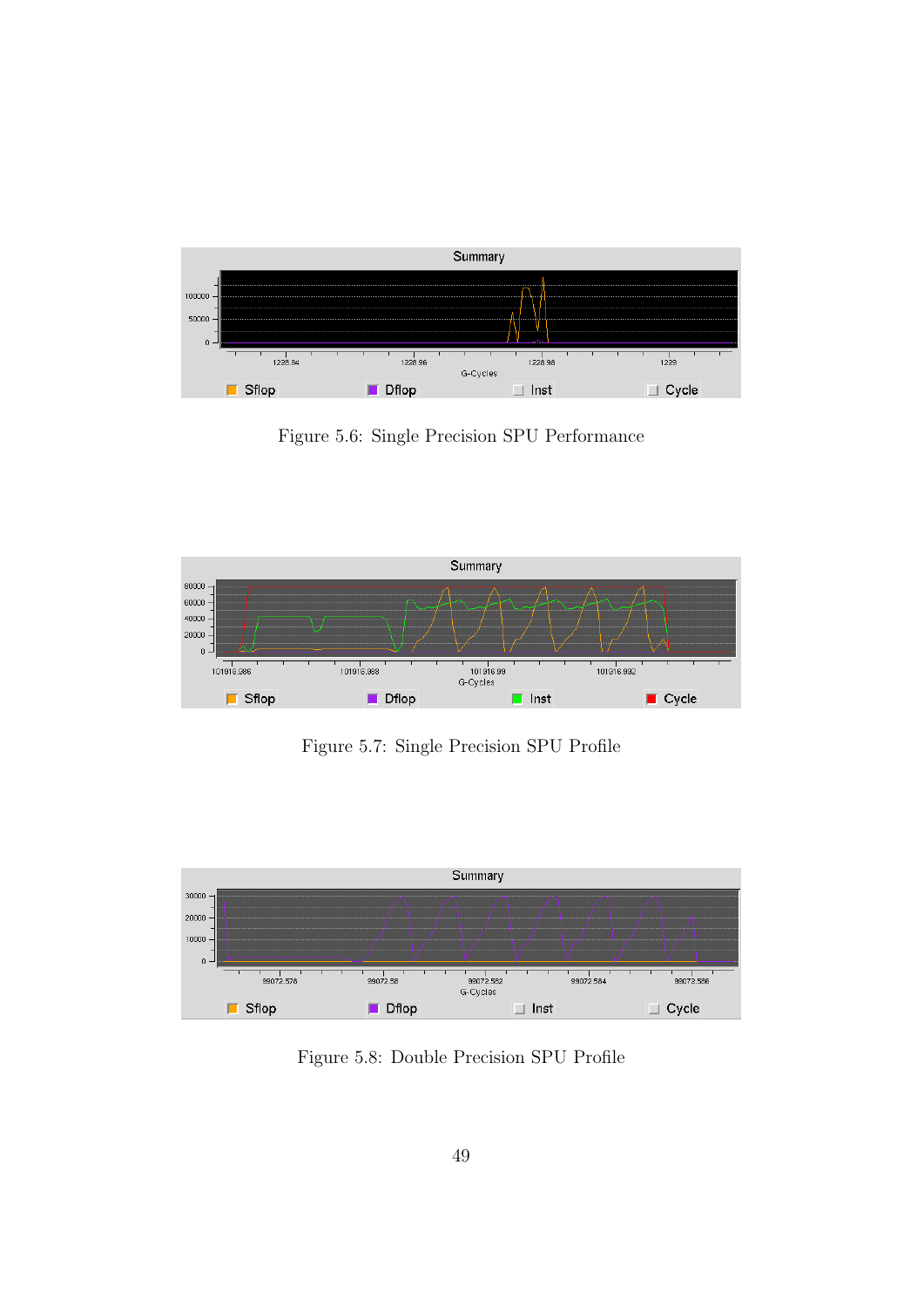scheme to fetch the data for each channel from the main memory. the number of channels is limited by the size of the local store buffer, and could not be tested beyond 2048. The increase in performance over a wide range of channel values is very small, as the variation from 32 channels to 2048 channels only results in a difference of a single millisecond.



Figure 5.9: Single Precision Performance comparison

#### 5.4.4 Oversampling ratio

In this implementation of the algorithm, there is a limit on the oversampling ratio as the storage space for the expanded signal for each channel assigned to an SPE for processing needs to collectively fit within the local store limits along with the code. As the system becomes more oversampled, the performance decreases at a high rate. This is due to the extra processing load required when filtering the upsampled signals.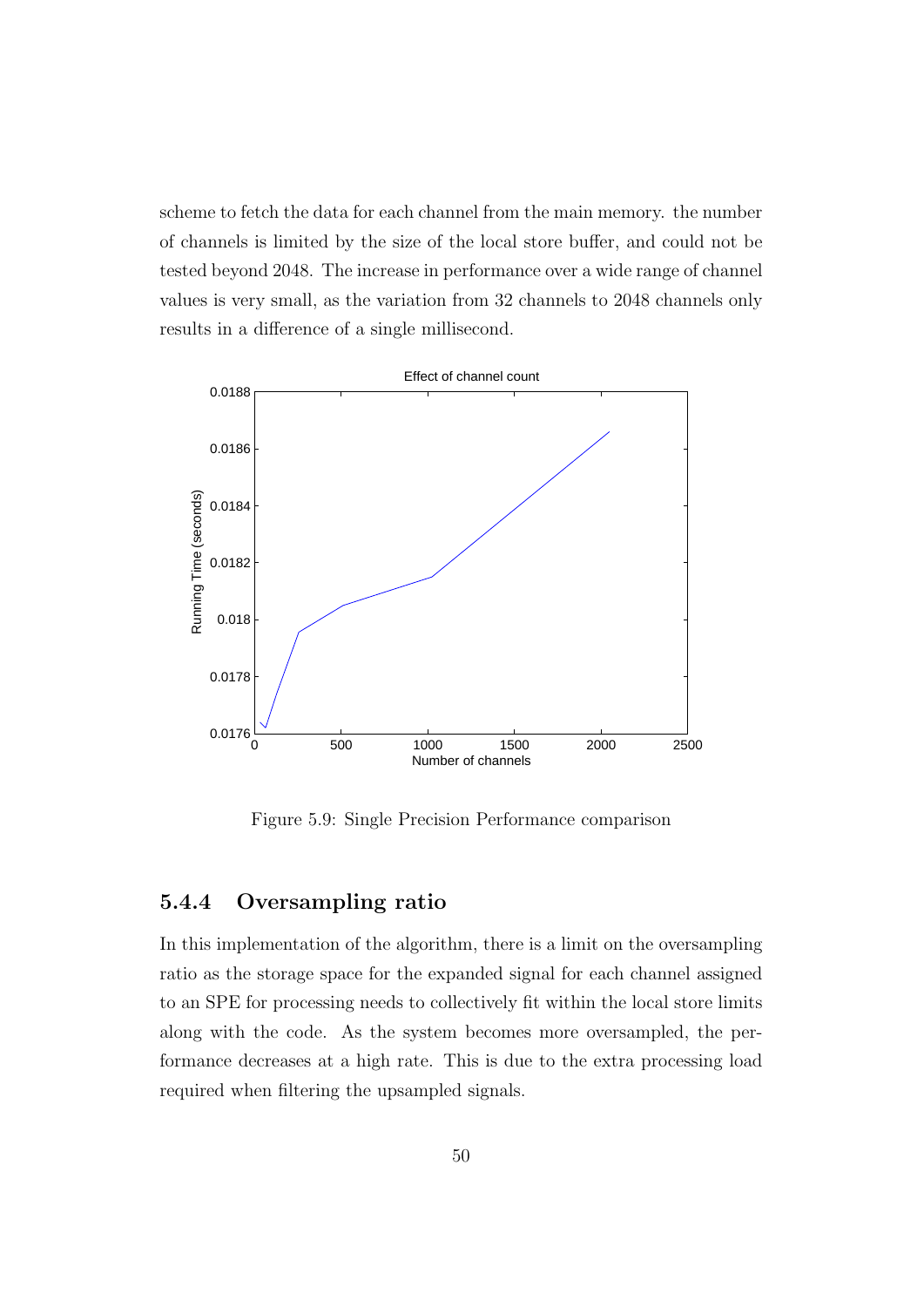

Figure 5.10: Effect of Oversampling Ratio on performance

## 5.5 Polyphase Filter Bank Response

The Polyphase Filter Bank algorithm is shown to be more effective at eliminating crosstalk between channels than the traditional FFT method of channelization. The Frequency response for a 32 Channel Twice Oversampled PFB, using the Hamming Windowed filter, is shown in Figure 5.11. Figure 5.11 shows the Frequency response for a 16 Channel Twice Oversampled PFB, using an equiripple filter designed using the McLellan-Parks algorithm, is shown in Figure 5.11.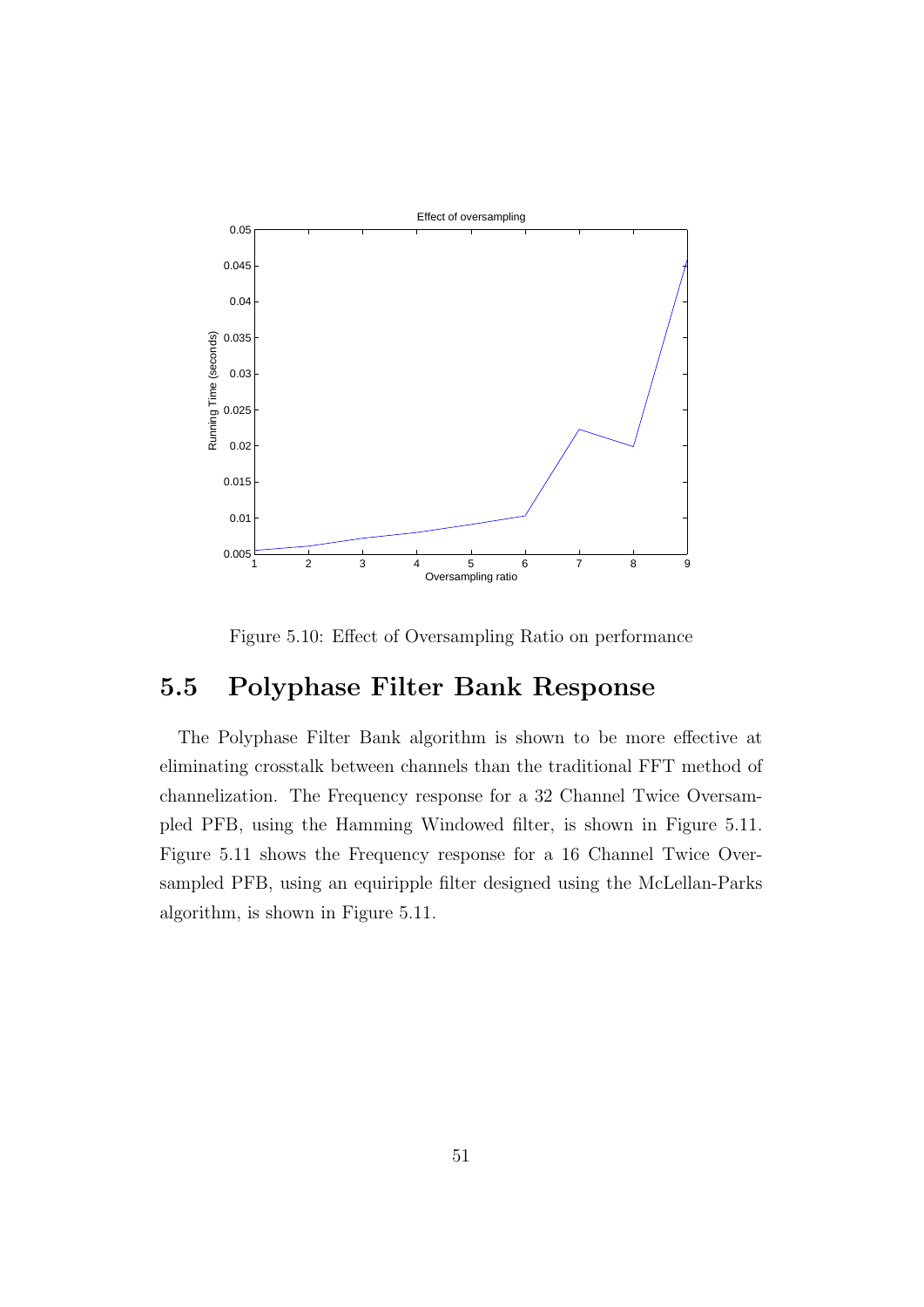

Figure 5.11: Polyphase Filter Bank Frequency Response for Windowed filter



Figure 5.12: Polyphase Filter Bank Channels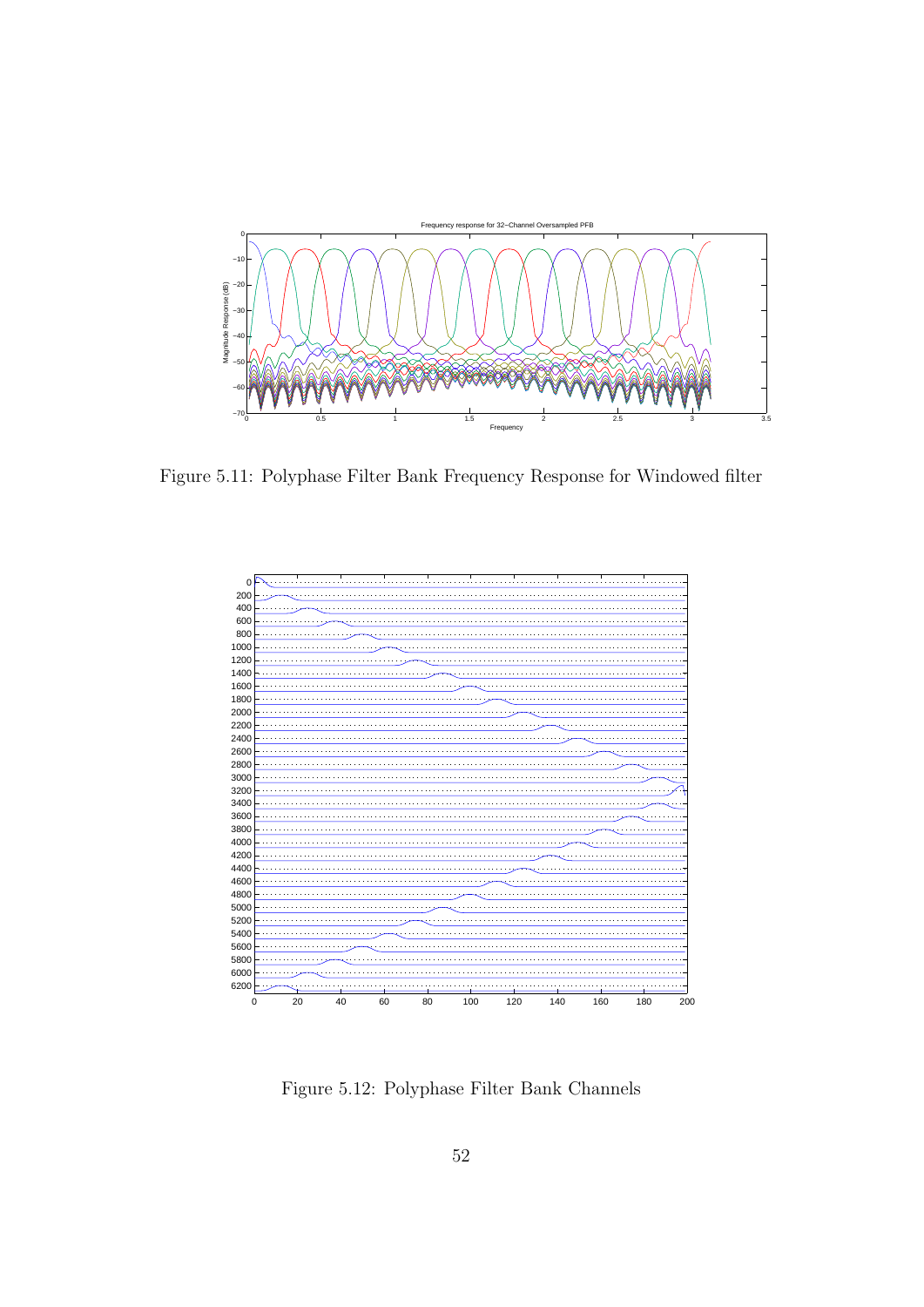

Figure 5.13: Polyphase Filter Bank Frequency Response for Equiripple filter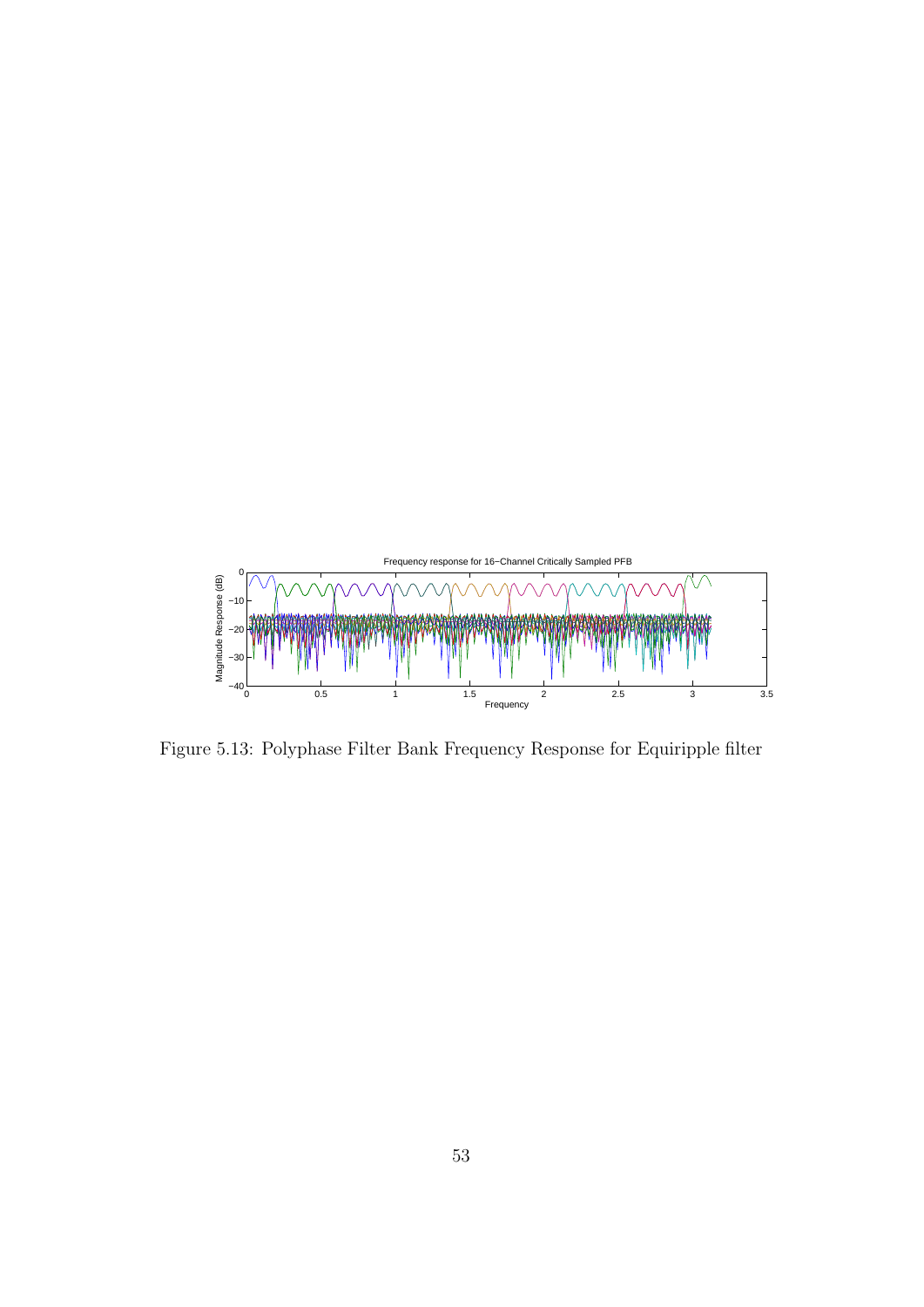## Chapter 6

## Analysis

The Cell BE exhibits favourable performance over a traditional homogeneous multicore processors. The Polyphase Filter Bank algorithm was severely limited by the size of the local store in the SPE, but it shows a significant speedup over the range of inputs that were tested. The Cell BE processor performance should become particularly efficient for very large workloads, where the raw computational power of the SPEs will be able to effectively hide communications and memory latency. The Cell BE processor allows direct control over memory, which is an advantage over cached processors for algorithms that have predictable memory access patterns to achieve peak performance. The effectiveness of the Cell BE for high performance processing would be dependant on the nature of the algorithm.

The Sony Playstation 3 itself imposes further limits such as

- Slow main memory access through virtualised hardware.
- Limited main memory capacity on the PS3.
- GigaBit ethernet connection that will become a bottleneck in a cluster environment.
- Large performance difference between single precision and double precision computation.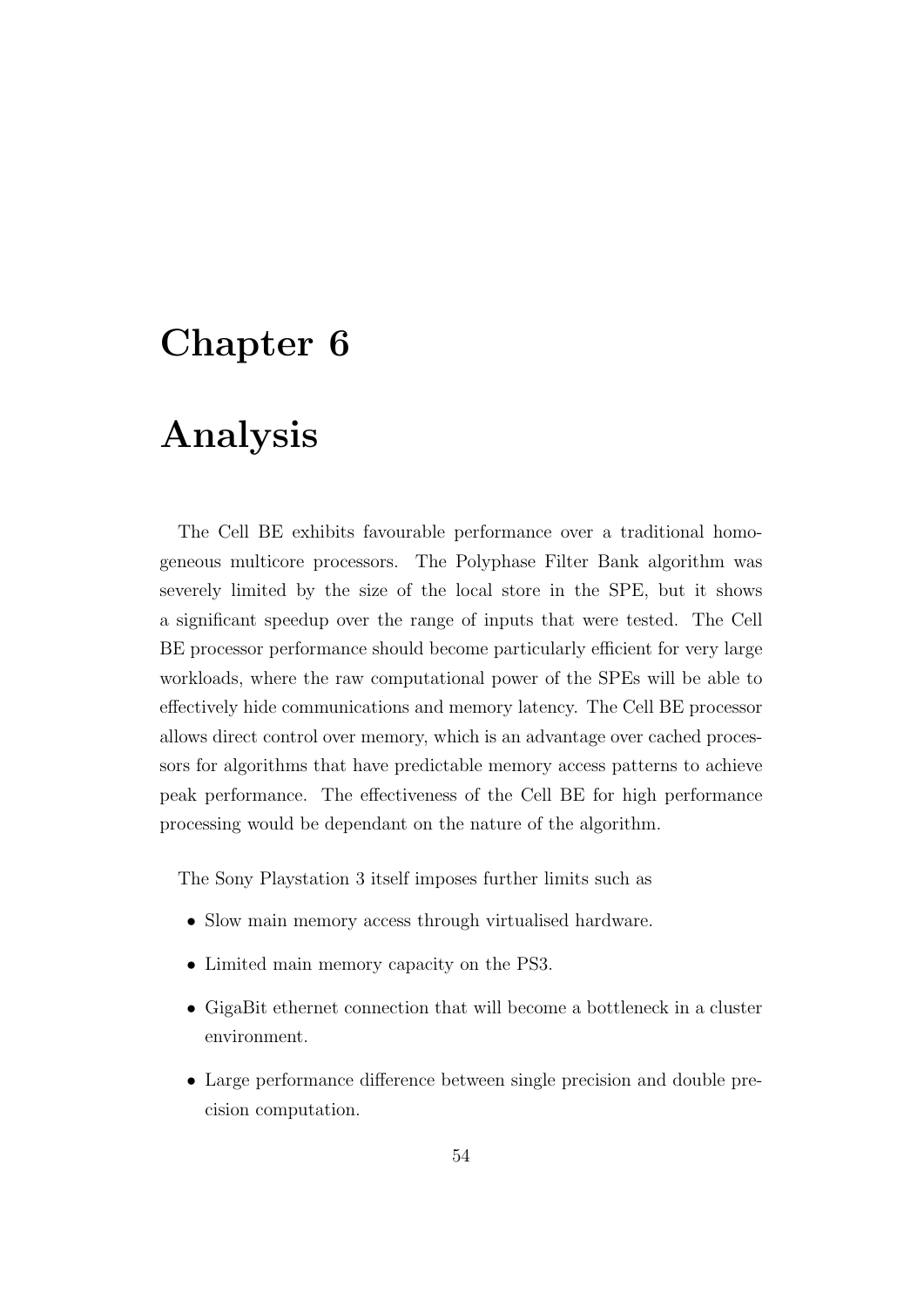The disadvantage of the Cell BE Processor is the lack of portability of code developed to run efficiently on it. The code needs to be highly optimised manually to run specifically for the Cell BE architecture, which takes a considerable investment of time to learn to use efficiently.

## 6.1 Further Research

This implementation focused on a limited implementation of the Polyphase Filter Bank algorithms. This implementation could be expanded to run in a cluster environment (using MPI), or on a SMP BladeServer system to enable it to processes larger data sets. Further exploration into signal processing applications and the implementation of the Polyphase Filter Bank within a software correlator.

As processor design turns towards many-core architectures, effective development techniques will need to be explored. These techniques need to be able to leverage the architectures efficiently for high performance computation of the most common classes of algorithms (the dwarfs [1]). As the Cell BE becomes a mature architecture, more libraries and support should become available that make it efficient to run most of the dwarfs efficiently on the Cell Broadband Engine Architecure.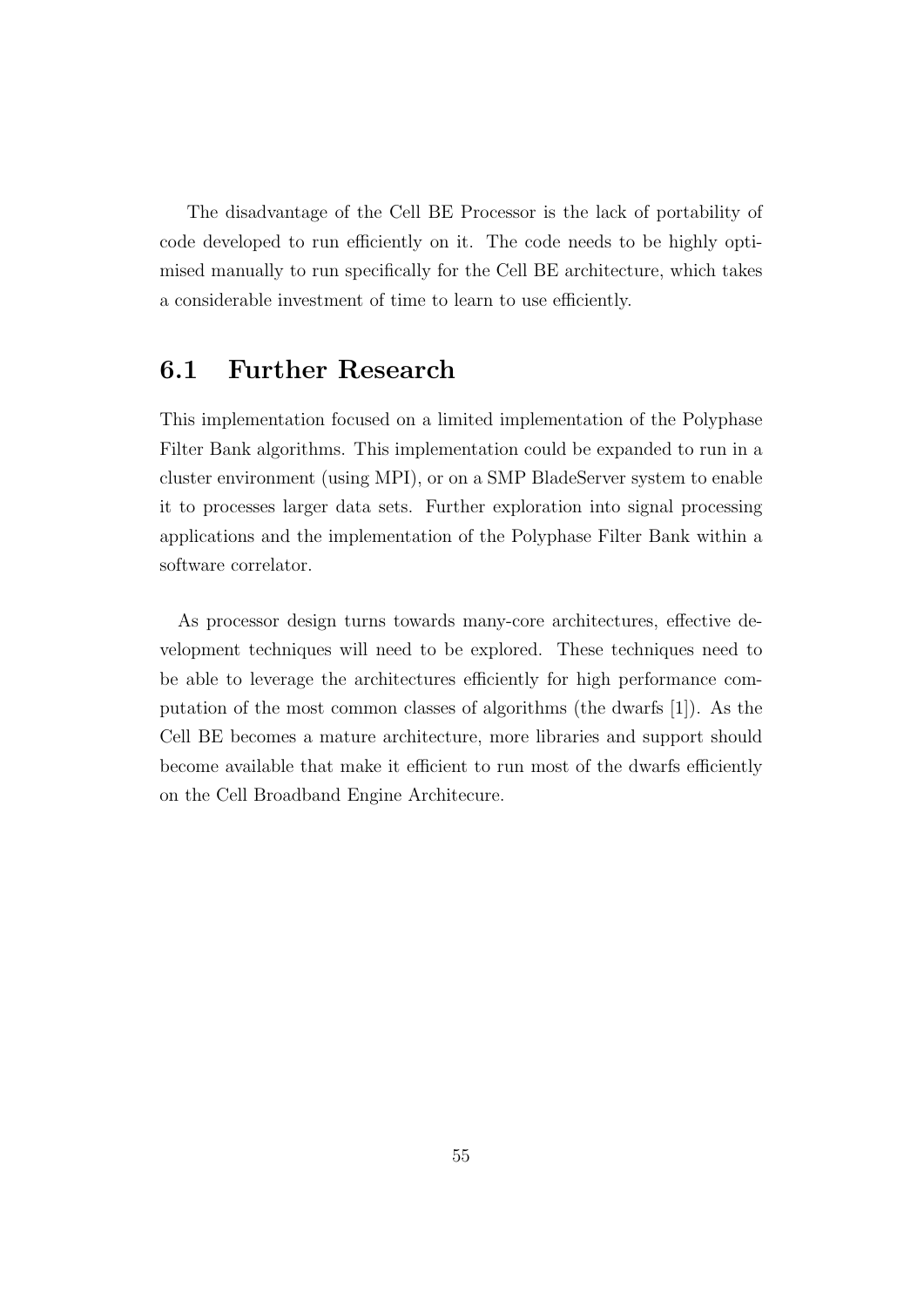## Appendix A

## The Fast Fourier Transform

This appendix describes the algorithm that is used to efficiently implement the Discrete Fourier Transform (DFT), known as the Fast Fourier Transform (FFT).

## A.1 Discrete Fourier Transform

The Discrete Fourier Transform (DFT) consists of a mapping  $\mathcal{F}: \mathbb{C}^n \to \mathbb{C}^n$ that transforms a discrete time signal into its discrete frequency domain representation. defined as for  $j = 0, \ldots, n - 1$ ,

$$
y_j = \sum_{k=0}^{n-1} x_k e^{\frac{-2\pi i k j}{n}}
$$
 (A.1)

Using matrix notation [38], equation A.1 can be expressed as

$$
y = F_n x,
$$

where

$$
F_n = (f_{kj}), \t f_{kj} = W_n^{kj} = e^{\frac{-2\pi i kj}{n}} \t (A.2)
$$

is the *n*-by-*n* DFT matrix and  $W_n$  is the *n*-th root of unity. The DFT exhibits a computation complexity of  $O(n^2)$ .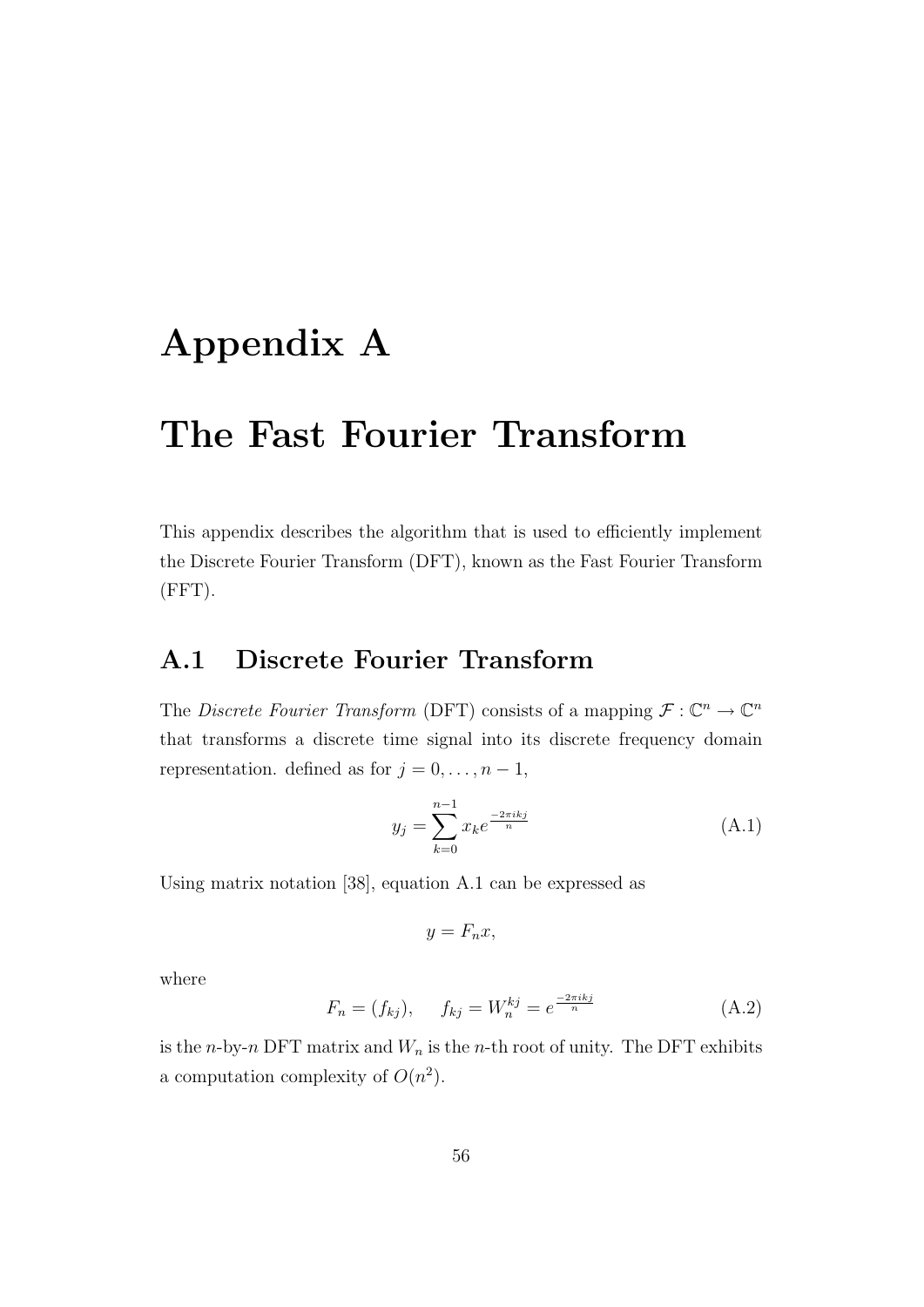### A.2 Fast Fourier Transform

The Fast Fourier Transform is a efficient way of calculating a n-point DFT from a pair of  $\frac{n}{2}$ -point DFTs. This technique exploits the realization that in viewing the DFT in terms of sparse matrix multiplication, only the diagonals of the blocks are used to decompose the matrices. The is known as the Radix-2 FFT, and was first demonstrated by Cooley and Tukey [9] in 1965. The FFT exhibits a computation complexity of  $O(n \log_2 n)$ 

## A.3 The Cooley-Tukey Framework

The Cooley-Tukey Radix-2 DIT FFT in-place algorithm is described by Van Loan [38].

```
Algorithm 3 The Radix-2 Fast Fourier Transform
The initial bit permutation, x \leftarrow P_n x, can be calculated as in Algo-
rithm 4
Require: x \in \mathbb{C}^n and n = 2^tx \leftarrow P_n xfor q = 1 to t do
      L \leftarrow 2^q; r \leftarrow n/L; L_* \leftarrow L/2for j = 0 to L_* - 1 do
        \omega \leftarrow \cos(2\pi j/L) - i\sin(2\pi j/L)for k = 0 to r - 1 do
           \tau \leftarrow \omega \cdot x(kL + j + L_*)x(kL + j + L_*) \leftarrow x(kL + j) - \taux(kL + j) \leftarrow x(kL + j) + \tauend for
     end for
  end for
```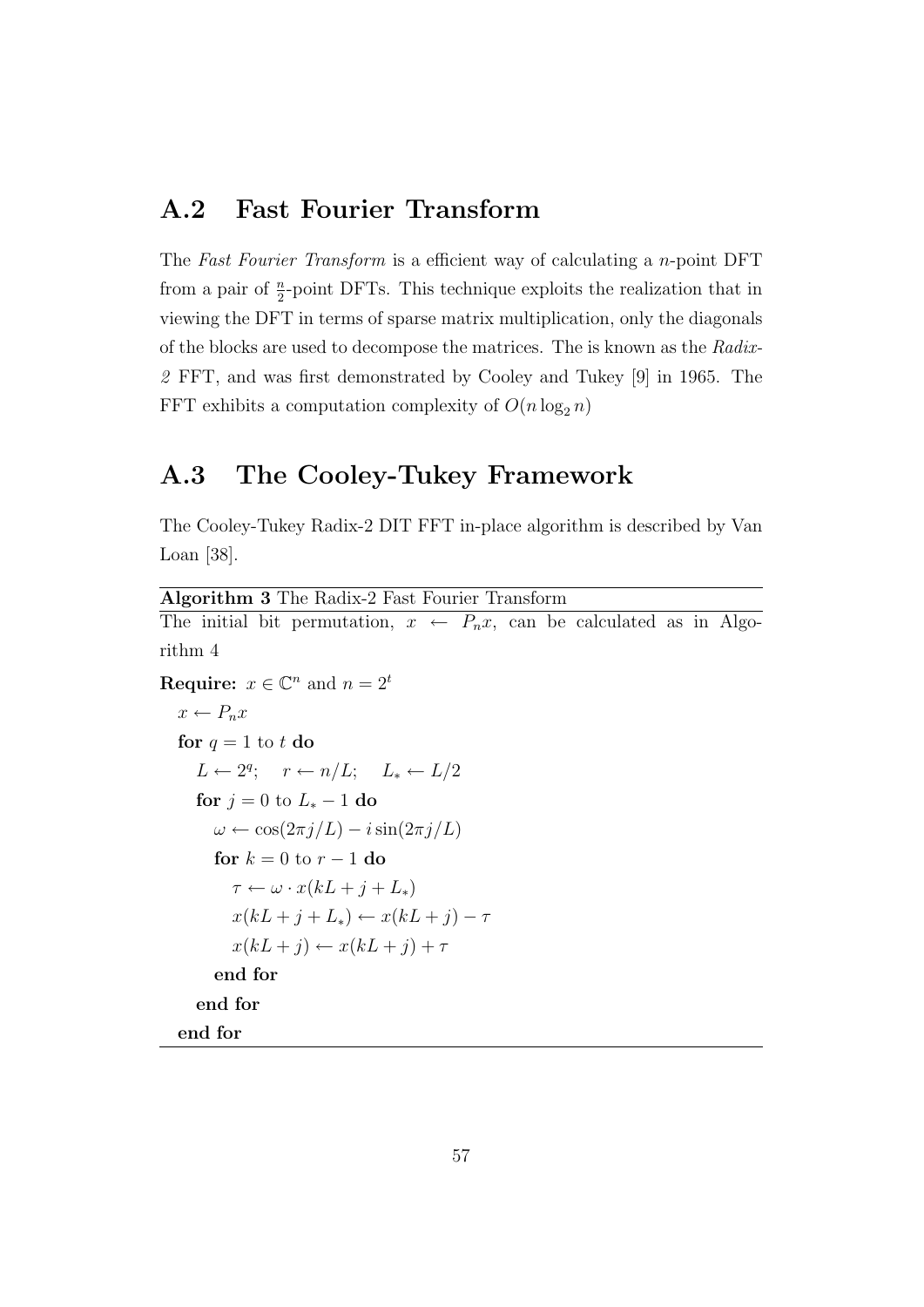Algorithm 4 FFT Bit Permutation

**Require:**  $x \in \mathbb{C}^n$  and  $n = 2^t$ Ensure:  $x \leftarrow P_n x$ for  $k = 0$  to  $n - 1$  do  $j \leftarrow 0; \quad m \leftarrow k$ for  $q = 0$  to  $t - 1$  do  $s \leftarrow \text{floor}(m/2)$  $j \leftarrow 2j + (m - 2s)$  $m \leftarrow s$ end for if  $j > k$  then  $x(j) \leftrightarrow x(k)$ end if end for

#### Algorithm 5 Matrix Form of The Radix-2 Fast Fourier Transform

The Radix-2 FFT algorithm may alternatively be represented in matrix form as follows:

**Require:**  $x \in \mathbb{C}^n$  and  $n = 2^t$  $x \leftarrow P_n$ for  $q = 1$  to t do  $L \leftarrow 2^q$ ;  $r \leftarrow n/L$  $x_{L\times r} \leftarrow B_L x_{L\times r}$ end for

where

$$
B_L = \begin{bmatrix} I_{L*} & \Omega_{L*} \\ I_{L*} & -\Omega_{L*} \end{bmatrix}, \quad L = 2^q, \quad r = n/L, \quad L_* = L/2
$$

 $I_{L_*}$  is the  $L_*$ -dimensional Identity matrix, and  $\Omega_{L_*}$  is a diagonal matrix with diagonal elements  $1, \omega_L, \ldots, \omega_L^{L_*-1}$ .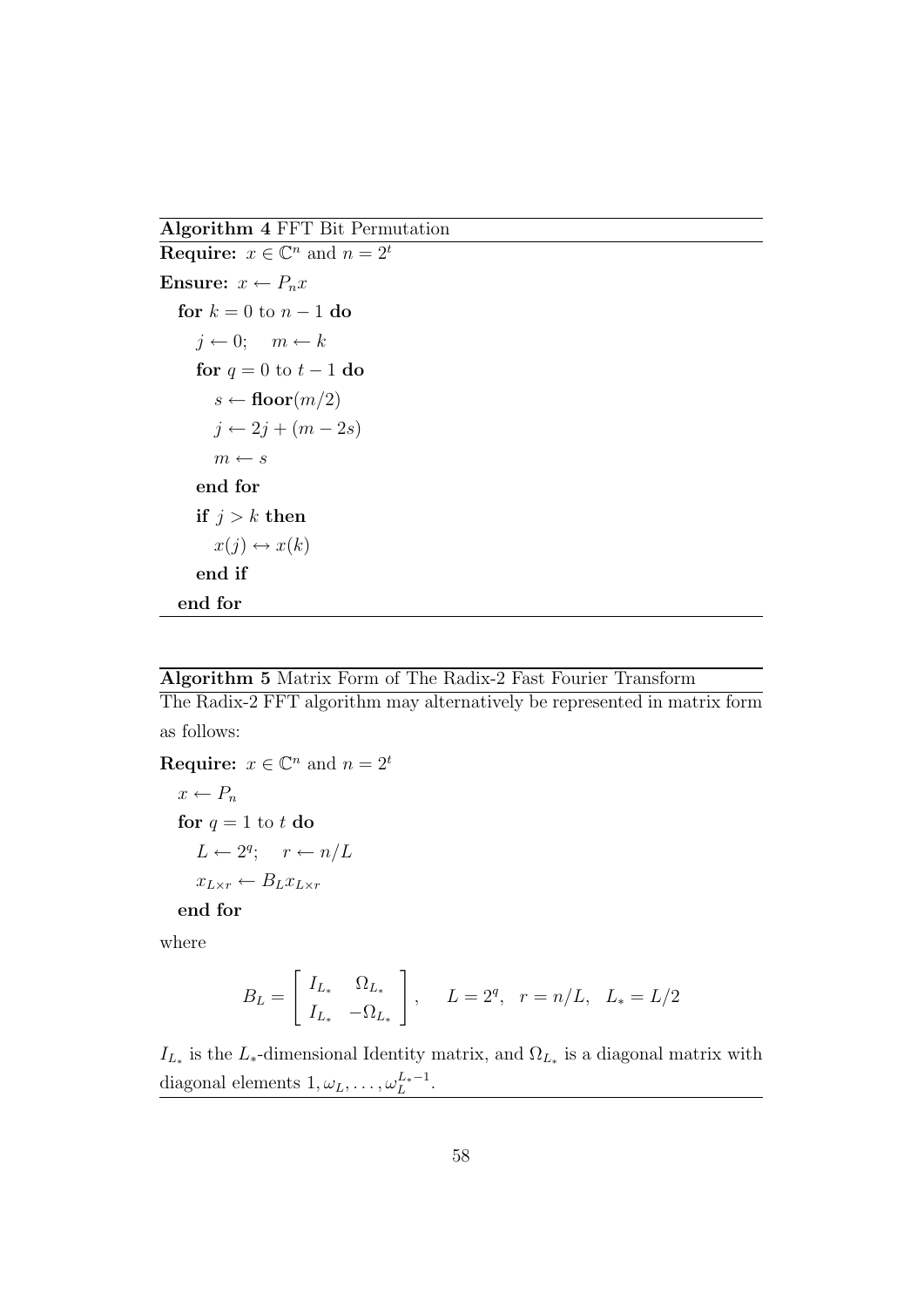## Appendix B

# Configuration of the Sony Playstation 3

This appendix will describe the process of configuring the Sony Playstation 3 by installing the Linux operating system and the IBM Cell 2.1 SDK, as well as the development tool-chain that was used to compile, debug and test the program on the Cell BE.

## B.1 Installing Linux

The Ubuntu operating system was selected to be installed on the PS3. A custom kernel was needed to support the PS3 virtualized hardware layer. The Cell BE PPE processor has a 64-bit PowerPC core, and is capable of running the PowerPC (ppc) version of any linux distribution. The linux kernel has had support for the Cell BE since version 2.6.16, which includes the SPU filesystem. Advice and step by step instruction can be found from the PSUbuntu<sup>1</sup> community.

<sup>1</sup>http://www.psubuntu.com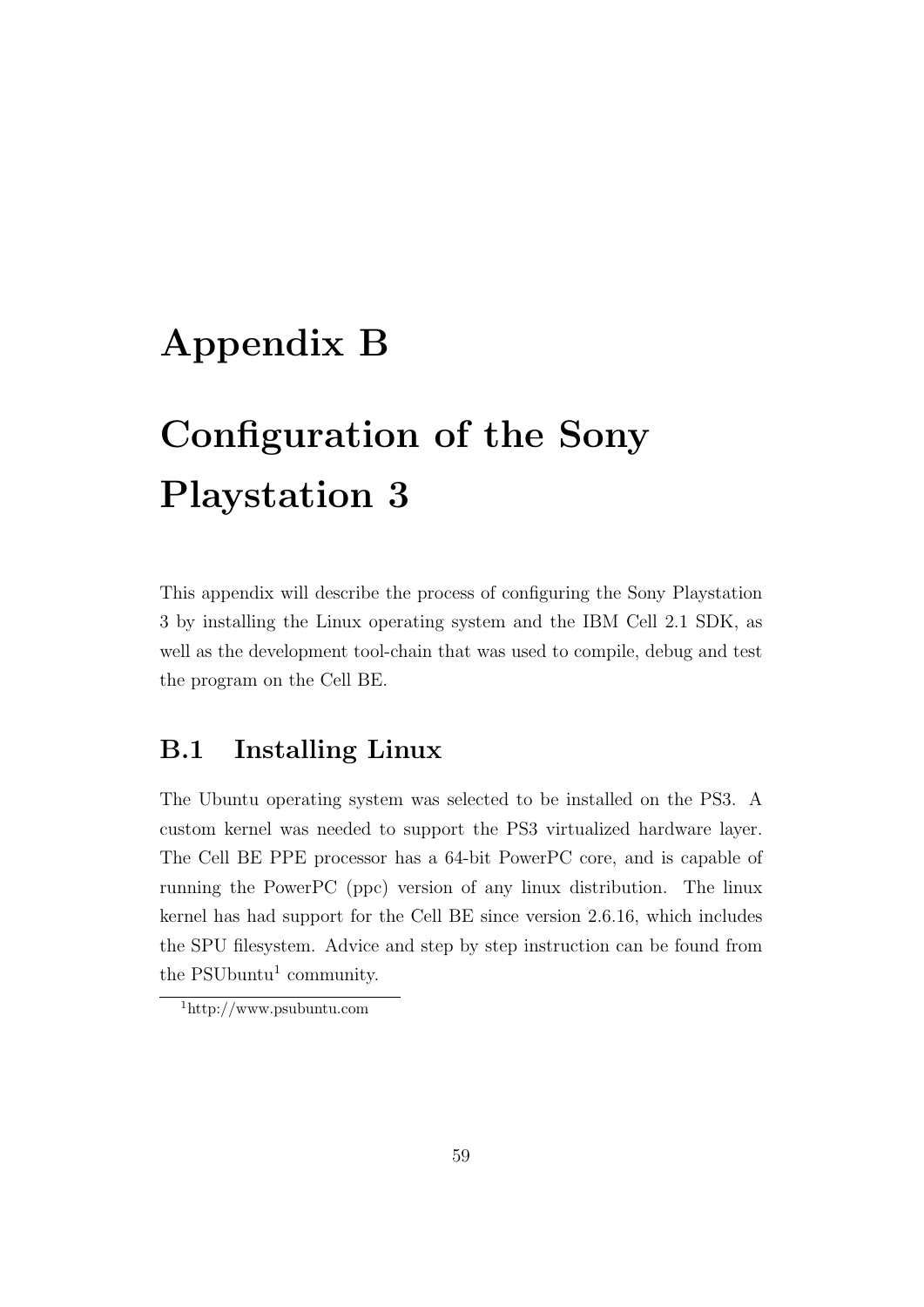## B.2 Huge TLB support

The Cell BE SDK supports the huge translation lookaside buffer (TLB) filesystem, which allows a large continuous memory area of up to 16MB to be allocated. The large memory area is useful for applications with large data requirements. By default, in the binary distribution of the kernel provided with Ubuntu, support for huge TLB pages has been disabled. This means that the kernel needs to be recompiled to support the huge TLB psuedofilesystem (hugetlbfs). Allocating large pages has a speed advantage over allocating memory from the heap in the PPE. From the program code, a call to the linux function mmap will allocate a huge page and avoid TLB misses on the processor.

## B.3 The IBM Cell SDK

IBM has release the Cell SDK (currently version 2.1), which provides all the development tools that are needed to compile, debug and test code for the Cell BE. The bus width of the PowerPC core is 64 bits, so compilation is directed at the 64-bit target architecture.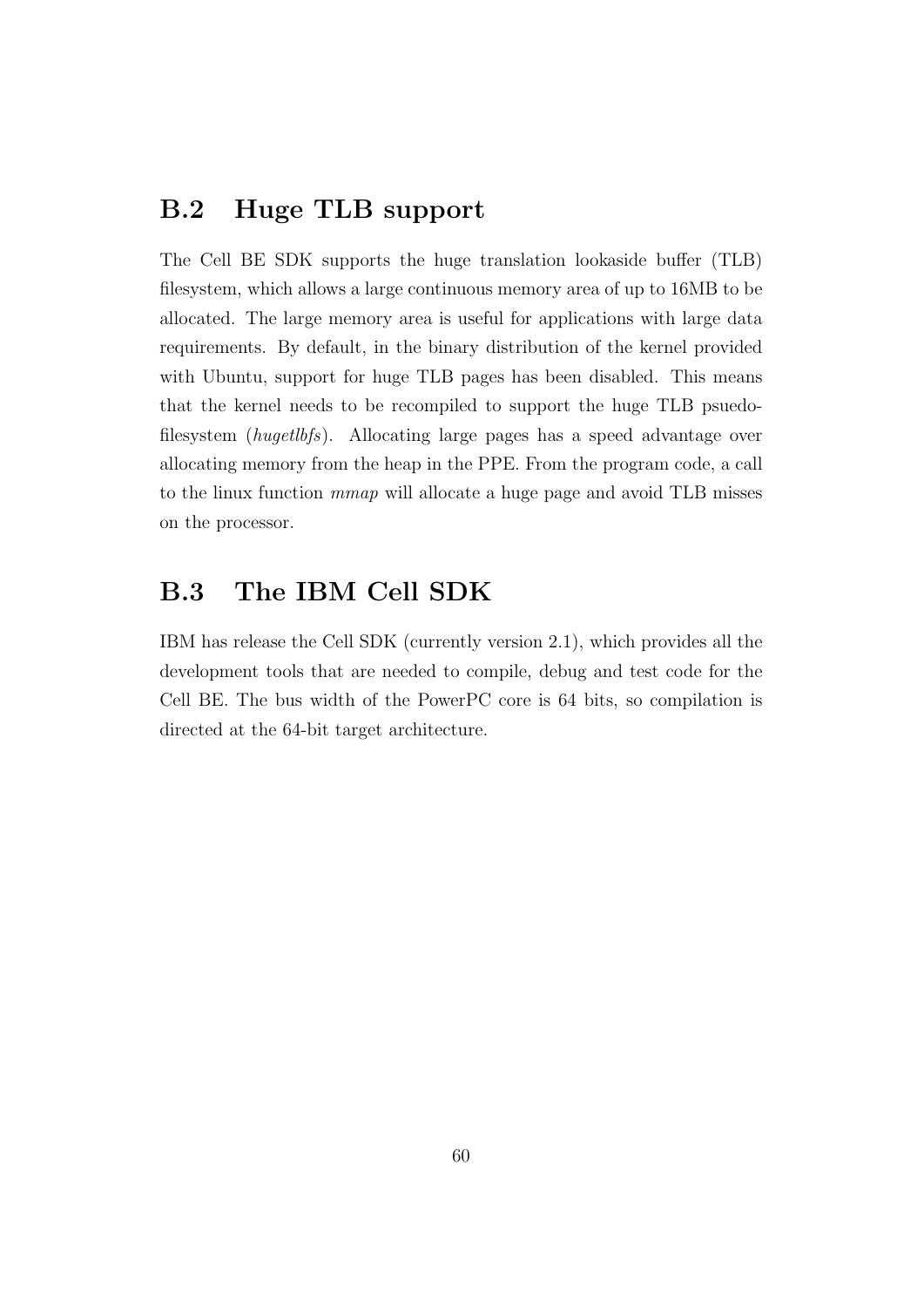## Glossary

- CESOF Cell Embedded SPE Object Format
- DMA Direct Memory Access
- DSP Digital Signal Processing
- EIB Element Interconnect Bus
- FIR Finite Impulse Response
- FFT The Fast Fourier Transform
- GigaFLOP/s Giga-floating point operations per second
- LS Local Store
- MFC Memory Flow Controller
- PFB Polyphase Filter Bank
- PPE Power Processing Element
- PS3 Sony Playstation 3
- PSD Power Spectral Density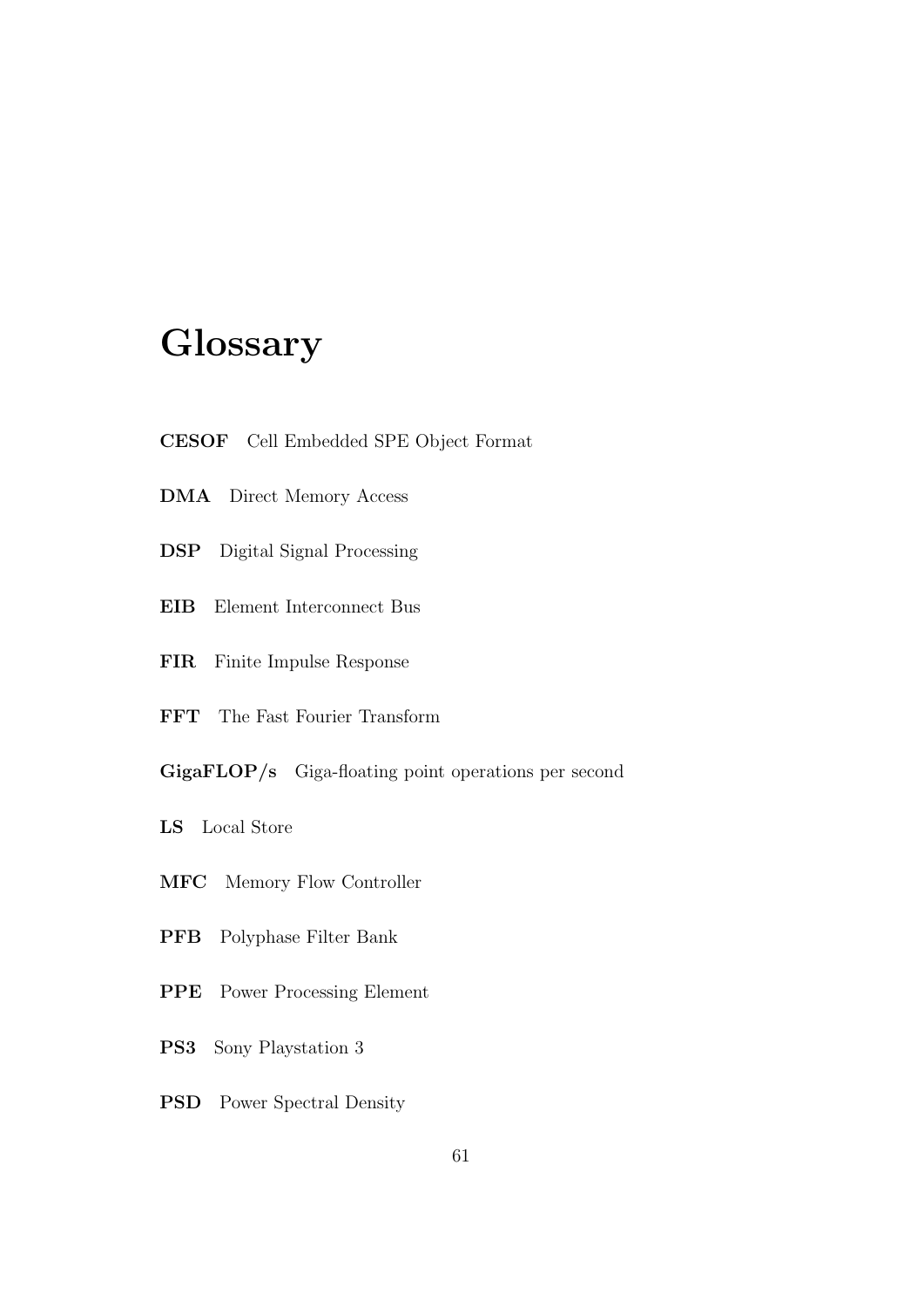- RISC Reduced Instruction Set
- SIMD Single Instruction Multiple Data
- SNR Signal-to-Noise Ratio
- SPE Synergistic Processing Element
- SPU Synergistic Processing Unit
- TeraFLOP/s Tera-floating point operation per second
- XDR Extreme Data Rate memory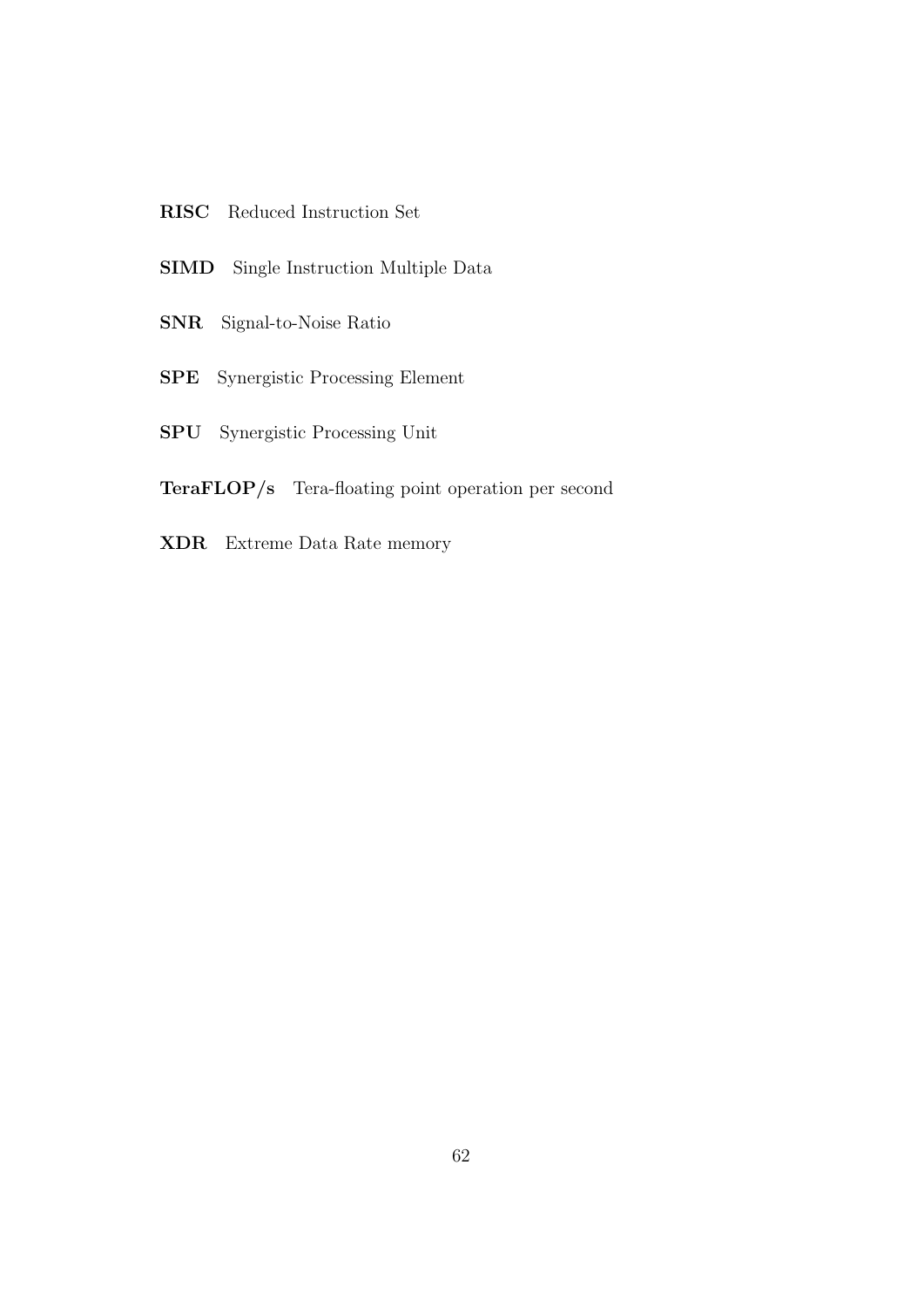## Bibliography

- [1] K. Asanovic, R. Bodik, B. C. Catanzaro, J. J. Gebis, P. Husbands, K. Keutzer, D. A. Patterson, W. L. Plishker, J. Shalf, S. W. Williams, and K. A. Yelick. The Landscape of Parallel Computing Research: A View from Berkeley. Technical report, University of California, Berkeley, December 2006.
- [2] J. Bunton. An Improved FX Correlator. ALMA memo 342, December 2000.
- [3] J. Bunton. Multi-resolution FX Correlator. ALMA memo 447, February 2003.
- [4] J. Bunton and R. Navarro. DSN Deep-Space Array-Based Network Beamformer. Experimental Astronomy, 17(1-3):299–305, June 2004.
- [5] A. Buttari, J. Dongarra, and J. Kurzak. Limitations of the PlayStation 3 for High Performance Cluster Computing. Technical report, University of Tennessee, Knoxville, 2007.
- [6] A. Buttari, P. Luszczek, J. Kurzak, J. Dongarra, and G. Bosilca. SCOP3: A Rough Guide to Scientic Computing On the PlayStation 3. Technical report, University of Tennessee Knoxville, May 2007.
- [7] Y. Chikada, M. Ishiguro, H. Hirabayashi, M. Morimoto, K. I. Morita, K. Miyazawa, K. Nagane, K. Murata, A. Tojo, S. Inoue, T. Kanzawa,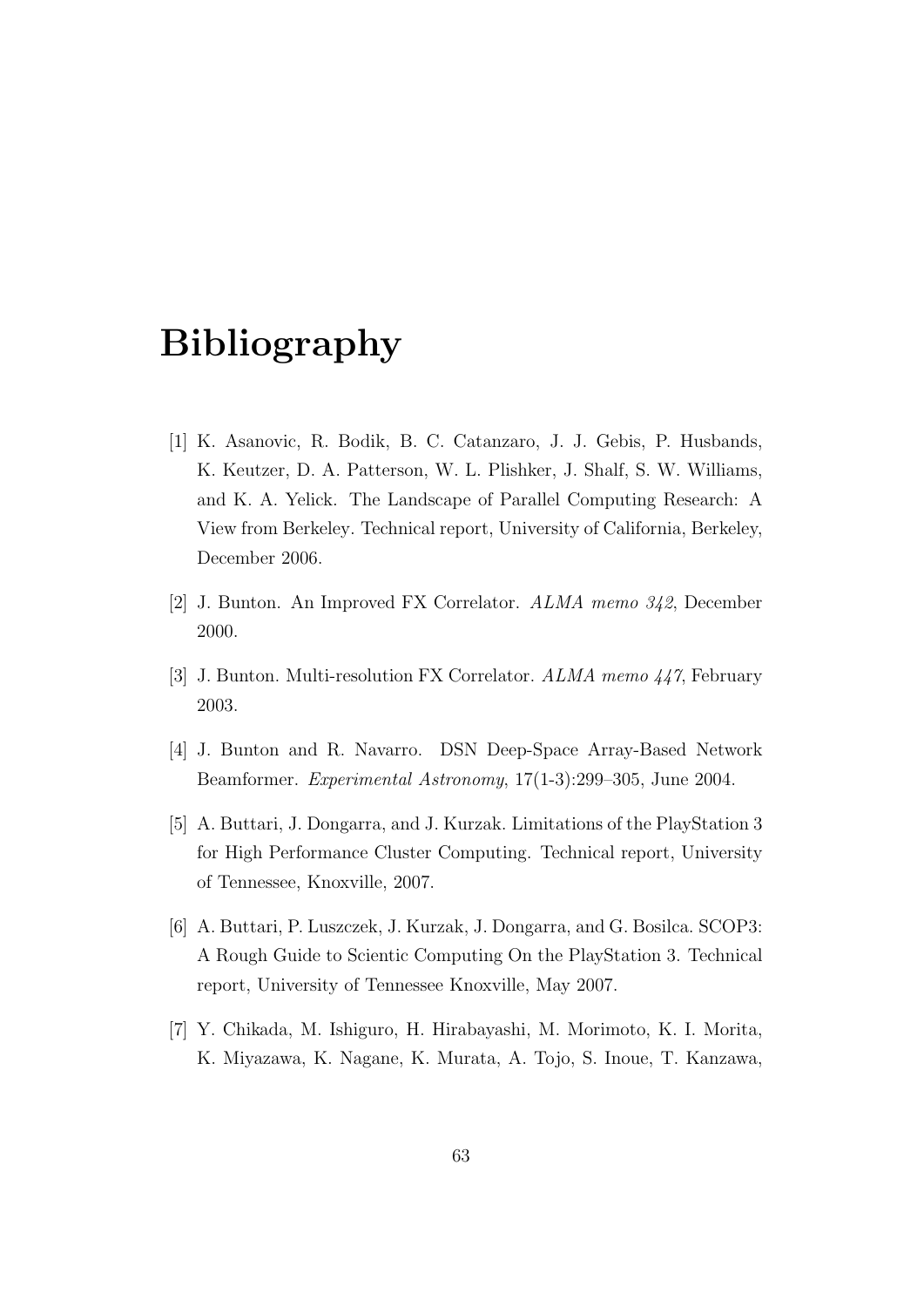and H. Iwashita. A Digital FFT Spectro-Correlator for Radio Astronomy. In J. A. Roberts, editor, Indirect Imaging, pages 387–404. Cambridge University Press, 1984.

- [8] L. Cico, R. Cooper, and J. Greene. Performance and Programmability of the IBM/Sony/Toshiba Cell Broadband Engine Processor, 2006.
- [9] J. W. Cooley and J. W. Tukey. An Algorithm for the Machine Calculation of Complex Fourier Series. Mathematics of Computation, 19(90):297–301, April 1965.
- [10] R. E. Crochiere and R. R. Rabiner. Multirate Digital Signal Processing. Prentice Hall Signal Processing Series. Prentice Hall, 1983.
- [11] A. T. Deller, S. J. Tingay, M. Bailes, and C. West. DiFX: A Software Correlator for Very Long Baseline Interferometry Using Multiprocessor Computing Environments. The Publications of the Astronomical Society of the Pacific, 119(853):318–336, March 2007.
- [12] P. S. R. Diniz, E. A. B. da Silva, and S. L. Netto. Digital Signal Processing: System Analysis and Design. Cambridge University Press, 2002.
- [13] H. Goeckler. A modular multistage approach to digital FDM demultiplexing for mobile SCPC satellite communications. International Journal of Satellite Communications, 6:283–288, July-September 1988.
- [14] M. Gschwind, H. P. Hofstee, B. Flachs, M. Hopkins, Y. Watanabe, and T. Yamazaki. Synergistic Processing in Cell's Multicore Architecture. IEEE Micro, 26(2):10–24, April 2006.
- [15] H. P. Hofstee. Introduction to the Cell Broadband Engine. Technical report, IBM Corporation, 2005.
- [16] H. P. Hofstee. Power Efficient Processor Architecture and The Cell Processor. In Proceedings of the 11th International Symposium on High-Performance Computer Architecture. IEEE Computer Society, 2005.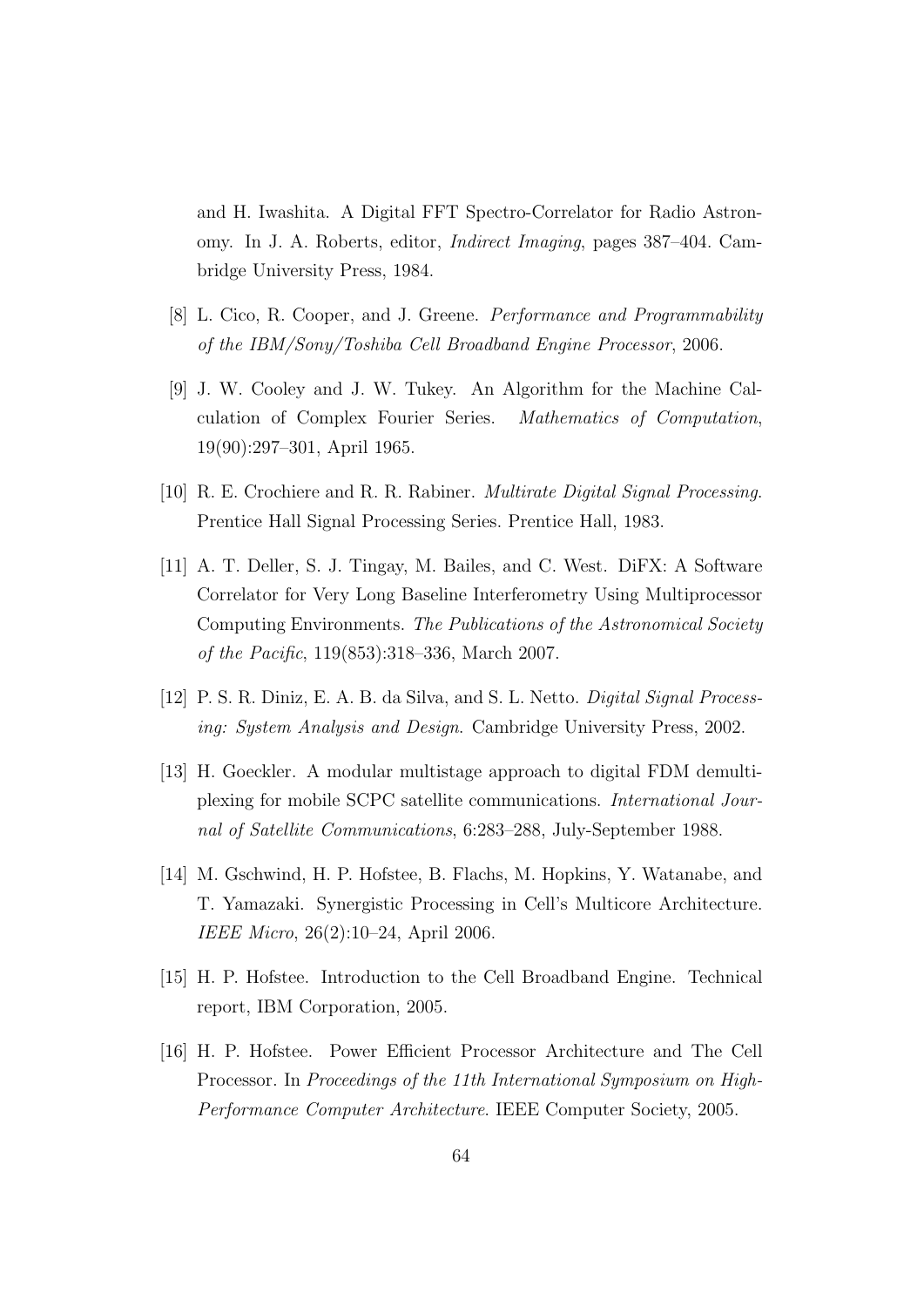- [17] IBM. Cell Broadband Engine Programming Tutorial v2.1. IBM, March 2007.
- [18] IBM. Cell Broadband Engine Software Development Kit 2.1 Programmer's Guide, second edition, March 2007.
- [19] J. A. Kahle, M. N. Day, H. P. Hofstee, C. R. Johns, T. R. Maeurer, and D. Shippy. Introduction to the Cell multiprocessor. IBM Journal of Research and Development., 49(4/5):589–604, July-September 2005.
- [20] M. Kondo, H. Okawara, H. Nakamura, T. Boku, and S. Sakai. SCIMA: A novel processor architecture for high performance computing. 4th International Conference on High Performance Computing in the Asia Pacic Region, 2000.
- [21] G Kraszewski. Fast FIR Filters for SIMD Processors With Limited Memory Bandwidth. In XI symposium AES: "New trends in audio and video", September 2006.
- [22] M. Krishna, A. Kumar, N. Jayam, G. Senthilkumar, P. Baruah, R. Sharma, S. Kapoor, and A. Srinivasan. Feasibility study of MPI implementation on the heterogeneous multi-core cell BE architecture. In 19th Annual ACM Symposium on Parallel Algorithms and Architectures (ISPA07). ACM, 2007.
- [23] J. Kurzak and J. Dongarra. Implementation of the Mixed-Precision High Performance LINPACK Benchmark on the CELL Processor. Technical Report UT-CS-06-580, University of Tennessee Computer Science Tech Report, September 2006.
- [24] J. Langou, P. Luszczek, J. Kurzak, A. Buttari, and J. Dongarra. Exploiting the Performance of 32 bit Floating Point Arithmetic in Obtaining 64 bit Accuracy. Technical Report UT-CS-06-574, University of Tennessee Computer Science Tech Report, April 2006.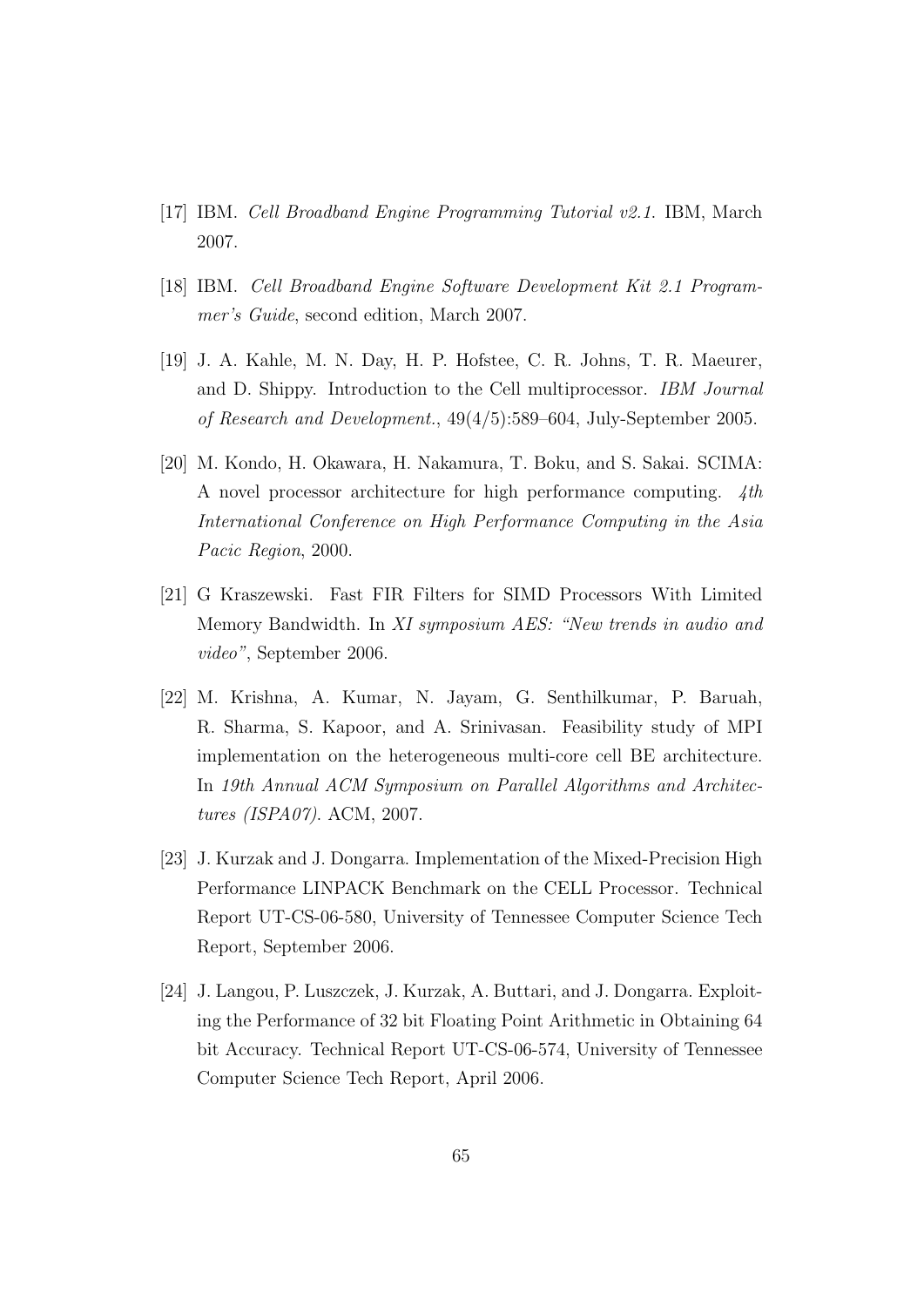- [25] L. R. Mullin and S. G. Small. Four Easy Ways to a Faster FFT. Journal of Mathematical Modelling and Algorithms, 1:193–214, 2002.
- [26] K. O'Conor, C. O'Sullivan, and S. Collins. Isosurface Extraction on the Cell Processor. In Proceedings Eurographics Ireland, pages 57–64, 2006.
- [27] H. Oh, S. M. Mueller, C. Jacobi, K. D. Tran, S. R. Cottier, B. W. Michael, H. Nishikawa, Y. Totsuka, T. Namatame, N. Yano, T. Machida, and S. H. Dhong. A Fully Pipelined Single-Precision Floating-Point Unit in the Synergistic Processor Element of a CELL Processor. IEEE Journal of Solid-State Circuits, 41(4):759–771, April 2006.
- [28] M. Olsson, P. Lowenborg, and H. Johansson. Scaling and Roundoff Noise in Multistage Interpolators and Decimators. In Proceedings of the 4th International Workshop Spectral Methods Multirate Signal Processing, September 2004.
- [29] A. V. Oppenheim and R. W. Schafer. Discrete-Time Signal Processing. Prentice Hall, New Jersey, 1992.
- [30] L. Pucker. Channelization Techniques for Software Dened Radio. In Proceedings of SDR Forum Conference, November 2003.
- [31] L. Rabiner, J. McClellan, and T. Parks. FIR Digital Filter Design Techniques using Weighted Chebyshev Approximation. Proceedings of the IEEE, 63(4):595–610, April 1975.
- [32] J. D. Romney. Theory of correlation in VLBI. In J. A. Zensus, P. J. Diamond, and P. J. Napier, editors, Very Long Baseline Interferometry and the VLBA, volume 82 of Astronomical Society of the Pacific Conference Series, 1995.
- [33] G. Savir. Scalable and Recongurable Digital Front-End for SDR Wideband Channelizer. Master's thesis, Delft University of Technology, 2006.